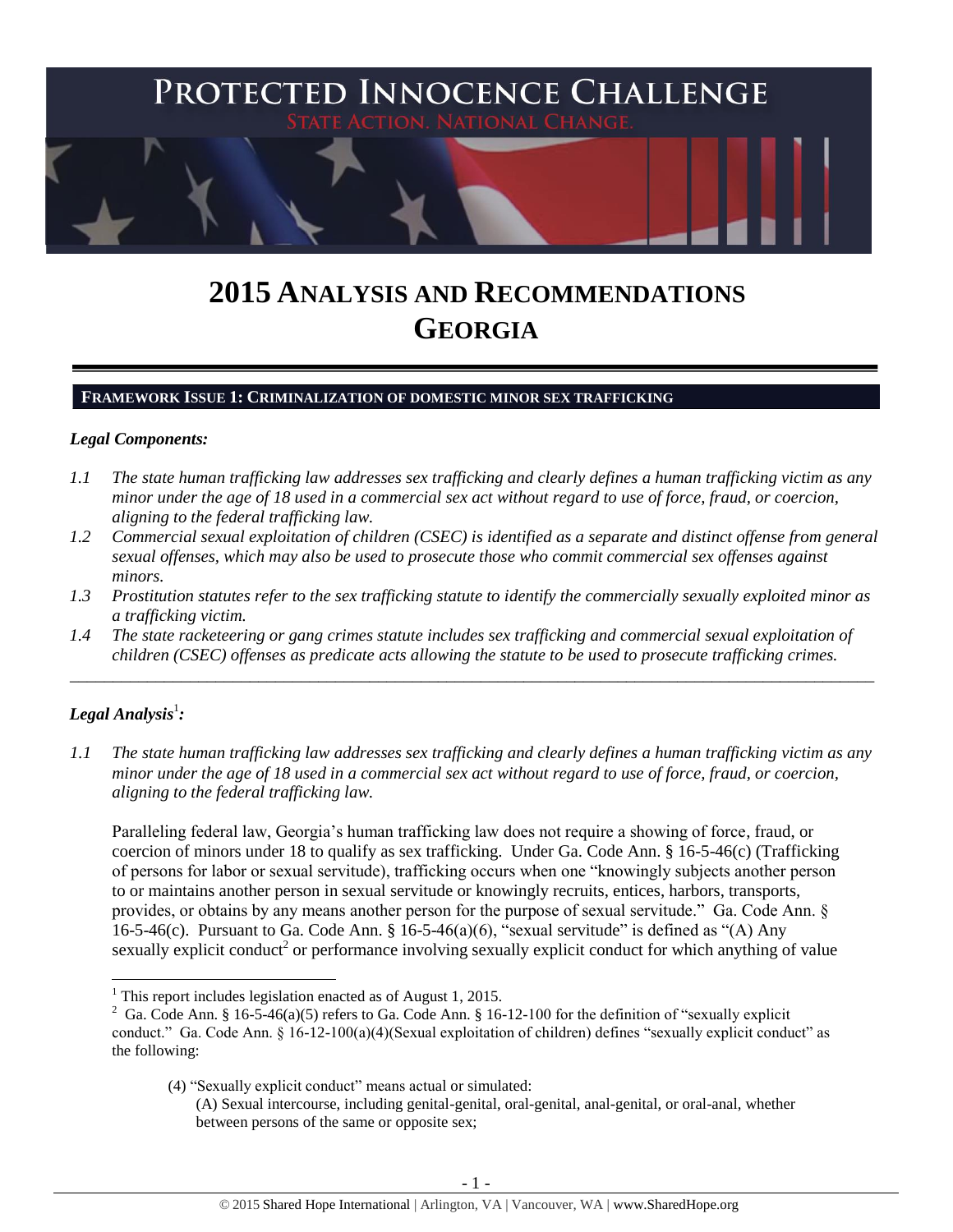is directly or indirectly given, promised to, or received by any person, which conduct is induced or obtained by coercion or deception or which conduct is induced or obtained from a person under the age of 18 years; or (B) Any sexually explicit conduct or performance involving sexually explicit conduct which is performed or provided by any person, which conduct is induced or obtained by coercion or deception or which conduct is induced or obtained from a person under the age of 18 years." If committed against a minor under 18, trafficking is a felony punishable by imprisonment for 10–20 years, a fine not to exceed \$100,000, or both. Ga. Code Ann. § 16-5-46(f)(2). If, however, the minor was "coerced or deceived into being trafficked," the crime is punishable by imprisonment for 25–50 years, a fine not to exceed \$100,000, or both. Ga. Code Ann. § 16-5-46(f)(2).

*1.2 Commercial sexual exploitation of children (CSEC) is identified as a separate and distinct offense from general sexual offenses, which may also be used to prosecute those who commit commercial sex offenses against minors.*

The following laws make CSEC a crime in Georgia:

1. Under Ga. Code Ann. § 16-6-11 (Pimping),

A person commits the offense of pimping when he or she performs any of the following acts:

(1) Offers or agrees to procure a prostitute for another;

(2) Offers or agrees to arrange a meeting of persons for the purpose of prostitution;

(3) Directs or transports another person to a place when he or she knows or should know that the direction or transportation is for the purpose of prostitution;

(4) Receives money or other thing of value from a prostitute, without lawful consideration, knowing it was earned in whole or in part from prostitution; or

(5) Aids or abets, counsels, or commands another in the commission of prostitution or aids or assists in prostitution where the proceeds or profits derived therefrom are to be divided on a pro rata basis.

Pursuant to Ga. Code Ann. § 16-6-13(b)(1) (Penalties for violating Code Sections 16-6-9 through 16- 6-12), when the victim is 16 or 17, the crime is punishable by imprisonment for 5–20 years, a fine of  $$2,500–$10,000$ , or both. Ga. Code Ann.  $§$  16-6-13(b)(1). If the victim is under the age of 16, the perpetrator is guilty of a felony punishable by imprisonment for 10–30 years, a fine not to exceed \$100,000, or both. Ga. Code Ann. § 16-6-13(b)(2).

2. A person is guilty of pandering, according to Ga. Code Ann. § 16-6-12 (Pandering),

[W]hen he or she solicits a person to perform an act of prostitution in his or her own behalf or in behalf of a third person or when he or she knowingly assembles persons at a fixed place for the purpose of being solicited by others to perform an act of prostitution.

 $\overline{\phantom{a}}$ 

(I) Penetration of the vagina or rectum by any object except when done as part of a recognized medical procedure.

<sup>(</sup>B) Bestiality;

<sup>(</sup>C) Masturbation;

<sup>(</sup>D) Lewd exhibition of the genitals or pubic area of any person;

<sup>(</sup>E) Flagellation or torture by or upon a person who is nude;

<sup>(</sup>F) Condition of being fettered, bound, or otherwise physically restrained on the part of a person who is nude;

<sup>(</sup>G) Physical contact in an act of apparent sexual stimulation or gratification with any person's unclothed genitals, pubic area, or buttocks or with a female's nude breasts;

<sup>(</sup>H) Defecation or urination for the purpose of sexual stimulation of the viewer; or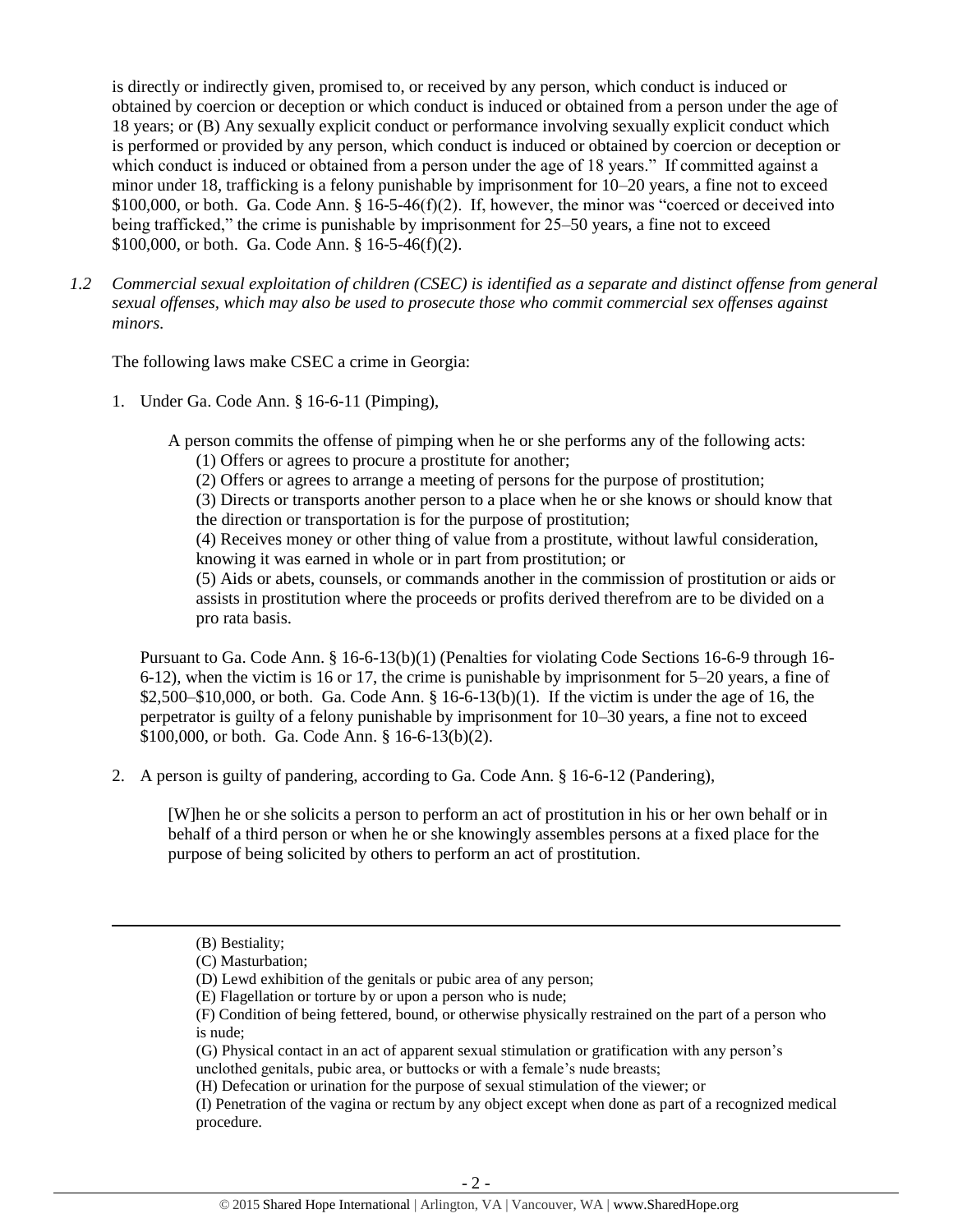When the victim is 16 or 17, the crime is punishable by imprisonment for 5–20 years, a fine of  $$2,500–$10,000$ , or both. Ga. Code Ann.  $§$  16-6-13(b)(1). If the victim is under the age of 16, the perpetrator is guilty of a felony punishable by imprisonment for 10–30 years, a fine not to exceed \$100,000, or both. Ga. Code Ann. § 16-6-13(b)(2).

- 3. Under Ga. Code Ann. § 16-6-10 (Keeping a place of prostitution), "A person having or exercising control over the use of any place or conveyance which would offer seclusion or shelter for the practice of prostitution commits the offense of keeping a place of prostitution when he knowingly grants or permits the use of such place for the purpose of prostitution." When the victim is 16 or 17, the crime is punishable by imprisonment for 5–20 years, a fine of \$2,500–\$10,000, or both. Ga. Code Ann.  $\S$  16-6-13(b)(1). If the victim is under the age of 16, the perpetrator is guilty of a felony punishable by imprisonment for 10-30 years, a fine not to exceed \$100,000, or both. Ga. Code Ann.  $§ 16-6-13(b)(2).$
- 4. Ga. Code Ann. § 16-12-100(b) (Sexual exploitation of children) states in part,

(1) It is unlawful for any person knowingly to employ, use, persuade, induce, entice, or coerce any minor to engage in or assist any other person to engage in any sexually explicit conduct for the purpose of producing any visual medium depicting such conduct.

. . . .

(3) It is unlawful for any person knowingly to employ, use, persuade, induce, entice, or coerce any minor to engage in or assist any other person to engage in any sexually explicit conduct for the purpose of any performance.

. . . .

(5) It is unlawful for any person knowingly to create, reproduce, publish, promote, sell, distribute, give, exhibit, or possess with intent to sell or distribute any visual medium which depicts a minor or a portion of a minor's body engaged in any sexually explicit conduct.

(6) It is unlawful for any person knowingly to advertise, sell, purchase, barter, or exchange any medium which provides information as to where any visual medium which depicts a minor or a portion of a minor's body engaged in any sexually explicit conduct can be found or purchased. . . . .

This crime is a felony punishable by imprisonment for 5–20 years and a fine not to exceed \$100,000. Ga. Code Ann. § 16-12-100 $(f)(1)$ . However, no fine will be imposed "if the person so convicted is a member of the immediate family of the victim." Ga. Code Ann.  $\hat{\S}$  16-12-100 $\hat{\S}$ f)(1).<sup>3</sup> The law does

 $(c)(1)$  In the court's discretion, the court may deviate from the mandatory minimum sentence as set forth in subsection (b) of this Code section, or any portion thereof, when the prosecuting attorney and the defendant have agreed to a sentence that is below such mandatory minimum or provided that:

(A) The defendant has no prior conviction of an offense prohibited by Chapter 6 of Title 16 or Part 2 of Article 3 of Chapter 12 of Title 16, nor a prior conviction for any offense under federal law or the laws of another state or territory of the United States which consists of the same or similar elements of offenses prohibited by Chapter 6 of Title 16 or Part 2 of Article 3 of Chapter 12 of Title 16; (B) The defendant did not use a deadly weapon or any object, device, or instrument which when used

<sup>&</sup>lt;sup>3</sup> In addition, those convicted of sexual offenses face heightened penalties under Ga. Code Ann. § 17-10-6.2 ("Sexual offense" defined; split sentence; deviation from mandatory minimum sentence). Under subsection (a), "sexual offense" is defined to include, "(6) Enticing a child for indecent purposes, as defined in Code Section 16-6- 5, unless subject to the provisions of subsection (c) of Code Section 16-6-5" and "(10) Sexual exploitation of children, as defined in Code Section 16-12-100." Under subsection (b), subject to exceptions in subsection (c), "notwithstanding any other provisions of law to the contrary, any person convicted of a sexual offense shall be sentenced to a split sentence which shall include the minimum term of imprisonment specified in the Code section applicable to the offense. No portion of the mandatory minimum sentence imposed shall be suspended, stayed, probated, deferred, or withheld by the sentencing court and such sentence shall include, in addition to the mandatory imprisonment, an additional probated sentence of at least one year." Subsection (c) states,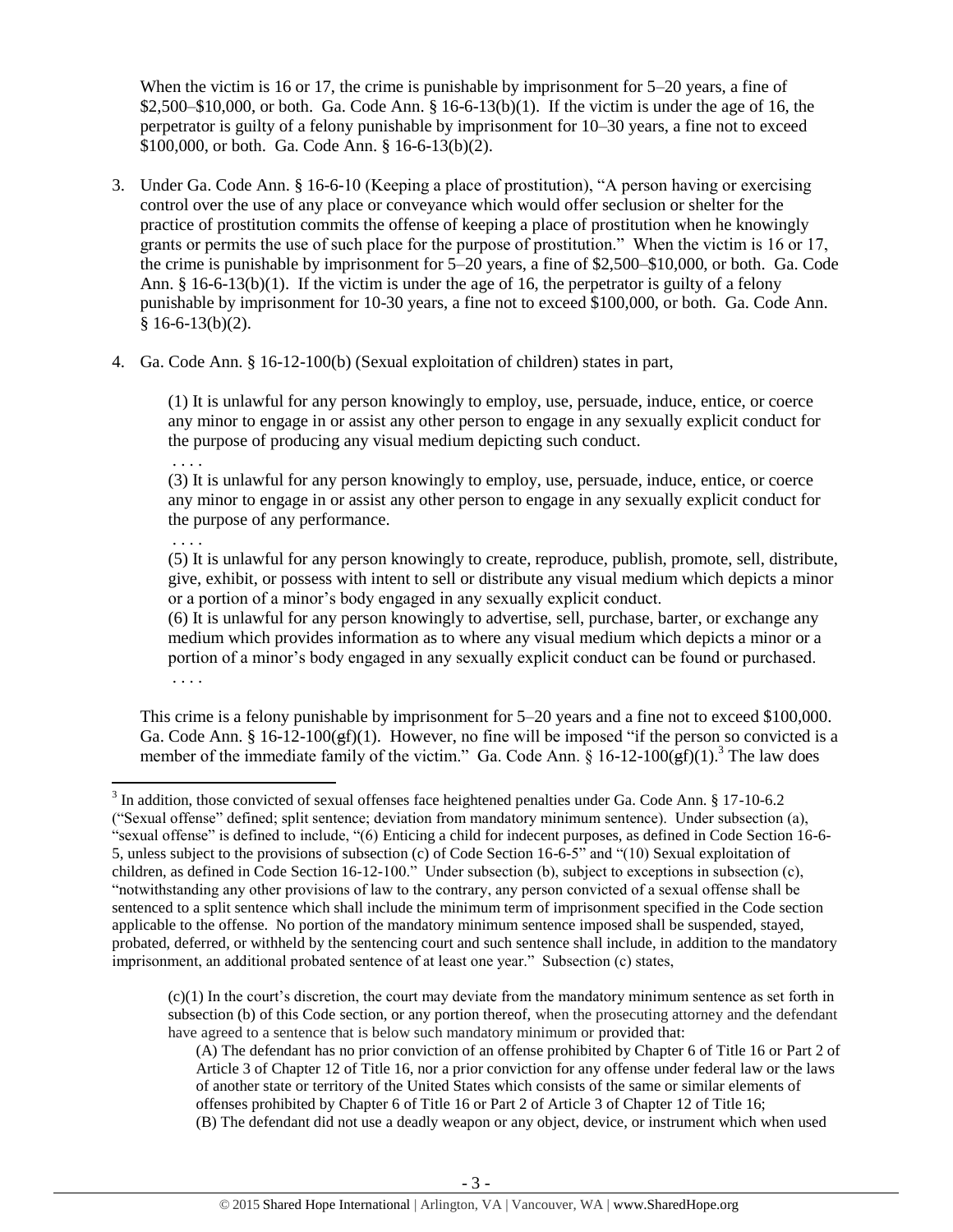not apply to "Any person who creates or possesses a visual medium depicting only himself or herself engaged in sexually explicit conduct." Ga. Code Ann. § 16-12-100(d)(3). The crime is classified as a misdemeanor if the minor depicted is at least 14, the image was created with the minor's consent, the defendant was 18 years old or younger when it was created, and the image was not distributed with intent to harass or annoy or for commercial purposes. Ga. Code Ann.  $\S 16$ -12-100( $gf$ )(3).

5. Ga. Code Ann. § 16-6-15(a) (Solicitation of sodomy) states, "A person commits the offense of solicitation of sodomy when he solicits another to perform or submit to an act of sodomy. Except as provided in subsection (b) of this Code section, a person convicted of solicitation of sodomy shall be punished as for a misdemeanor." This statute further states in subsection (b), "A person convicted of solicitation of sodomy when such offense involves the solicitation of a person or persons under the age of 18 years to perform or submit to an act of sodomy for money shall be guilty of a felony" punishable by imprisonment for 5–20 years and a fine of \$2,500–\$10,000.

Although not exclusively commercial, the following crimes could still apply in cases of commercial sexual exploitation of children:

- 1. Under Ga. Code Ann. § 16-6-3(a) (Statutory rape), statutory rape occurs when an individual "engages in sexual intercourse with any person under the age of 16 years and not his or her spouse . . . ." If an individual under 21 commits this crime, it is punishable by imprisonment for 1–20 years. Ga. Code Ann. § 16-6-3(b). If the individual is 21 years or older and commits this crime, it is punishable by imprisonment for 10–20 years. Ga. Code Ann. § 16-6-3(b). If the victim is 14 or 15 and the perpetrator is 18 or under and not more than 4 years older than the victim, the crime is a misdemeanor. Ga. Code Ann. § 16-6-3(c). Misdemeanors could be punishable by up to 12 months in jail, a fine not to exceed \$1,000, or both or up to 12 months confinement in a detention or diversion center. Ga. Code Ann. § 17-10-3(a)(1), (2).
- 2. According to Ga. Code Ann. § 16-6-4(a) (Child molestation; aggravated child molestation), child molestation occurs when an individual

(1) Does any immoral or indecent act to or in the presence of or with any child under the age of 16 years with the intent to arouse or satisfy the sexual desires of either the child or the person; or (2) By means of an electronic device, transmits images of a person engaging in, inducing, or otherwise participating in any immoral or indecent act to a child under the age of 16 years with the intent to arouse or satisfy the sexual desires of either the child or the person.

Upon a first conviction, this crime is punishable by imprisonment for 5–20 years, and "the Department of Corrections shall provide counseling to such defendant." Ga. Code Ann. § 16-6- 4(b)(1). A second or subsequent offense is punishable by imprisonment for 10–30 years or life imprisonment. Ga. Code Ann.  $\S 16-6-4(b)(1)$ . If the victim is 14 or 15 and the perpetrator is 18 or under and not more than 4 years older than the victim, the crime is a misdemeanor. Ga. Code Ann. §  $16-6-4(b)(2)$ . Misdemeanors could be punishable by up to 12 months in jail, a fine not to exceed \$1,000, or both or up to 12 months confinement in a detention or diversion center. Ga. Code Ann. §  $17-10-3(a)(1)$ , (2). Additionally, the crime is aggravated child molestation if the child is physically injured or if the crime involves sodomy. Ga. Code Ann. § 16-6-4(c). If the charge is based on an act

(E) The offense did not involve the transportation of the victim; and

 $\overline{\phantom{a}}$ 

(F) The victim was not physically restrained during the commission of the offense.

offensively against a person would be likely to or actually did result in serious bodily injury during the commission of the offense;

<sup>(</sup>C) The court has not found evidence of a relevant similar transaction;

<sup>(</sup>D) The victim did not suffer any intentional physical harm during the commission of the offense;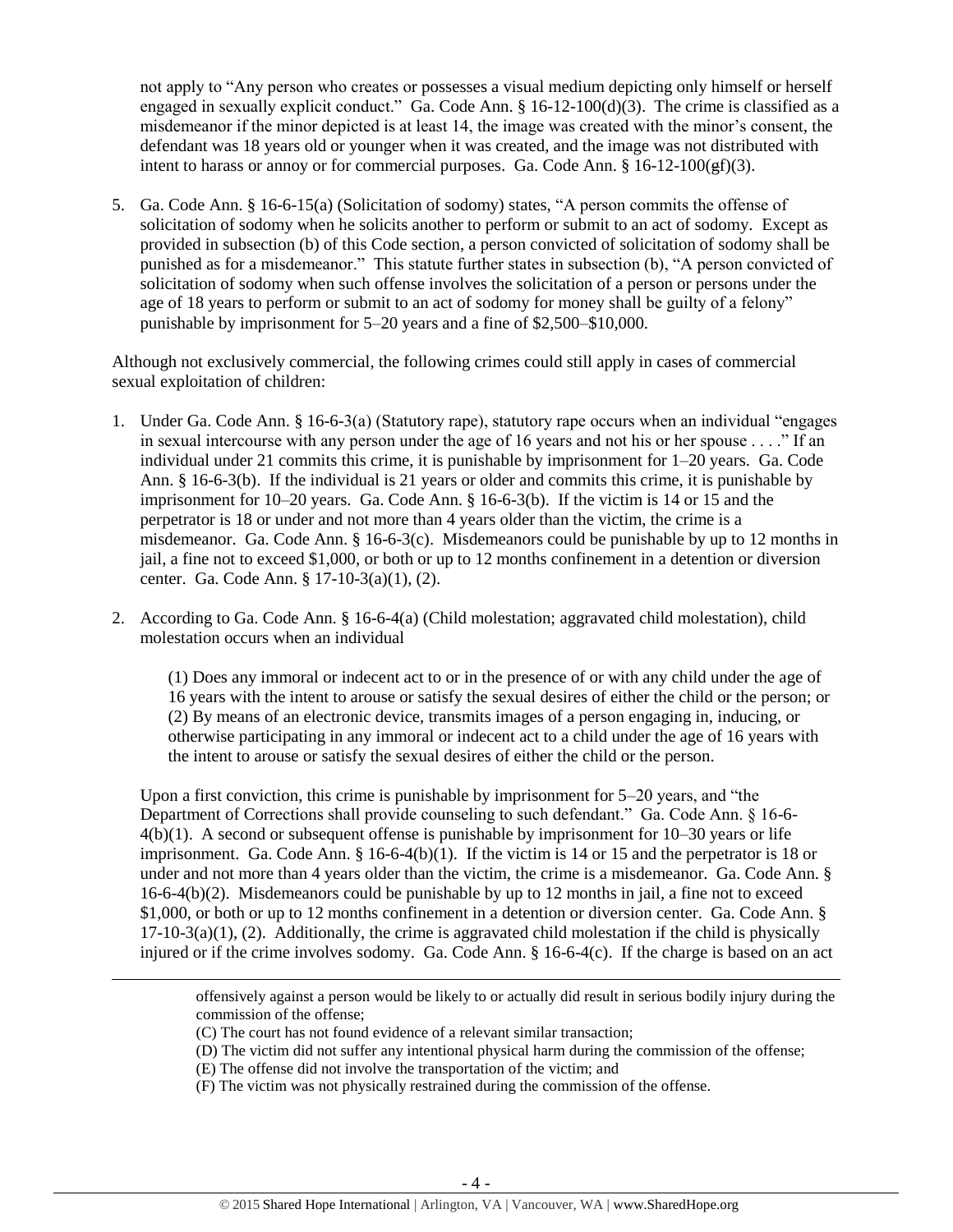that involves sodomy, the victim is "at least 13 but less than 16," and the perpetrator is 18 or under and no more than 4 years older than the victim, the charge is a misdemeanor. Ga. Code Ann. § 16-6- 4(d)(2). Otherwise, aggravated child molestation is punishable by life imprisonment or a split sentence including minimum imprisonment of 25 years and probation for life. Ga. Code Ann. § 17-  $10-6.1(b)(2)$ ,  $16-6-4(d)(1)$ . However in subsection e, "In the court's discretion, the judge may depart from the mandatory minimum sentence specified in this Code section for a person who is convicted of a serious violent felony when the prosecuting attorney and the defendant have agreed to a sentence that is below such mandatory minimum." Ga. Code Ann. § 17-10-6.1(e)

- 3. Ga. Code Ann. § 16-6-5(a) (Enticing a child for indecent purposes) states, "A person commits the offense of enticing a child for indecent purposes when he or she solicits, entices, or takes any child under the age of 16 years to any place whatsoever for the purpose of child molestation or indecent acts."<sup>4</sup> This crime is punishable by imprisonment for 10–30 years. Ga. Code Ann. § 16-6-5(b). Subsection (c), however, provides that "[i]f the victim is at least 14 but less than 16 years of age and the person convicted of enticing a child for indecent purposes is 18 years of age or younger and is no more than four years older than the victim, such person shall be guilty of a misdemeanor." Misdemeanors could be punishable by up to 12 months in jail, a fine not to exceed \$1,000, or both or up to 12 months confinement in a detention or diversion center. Ga. Code Ann.  $\S 17$ -10-3(a)(1), (2).
- 4. Ga. Code Ann. § 16-12-100.2(c)(1) (Computer or electronic pornography and child exploitation prevention) is punishable by imprisonment for 1–20 years and a fine not to exceed \$10,000, except as provided in Ga. Code Ann. § 16-12-100.2(c)(3), (4). Ga. Code Ann. § 16-12-100.2(c)(2). Ga. Code Ann. § 16-12-100.2(c)(1) states,

A person commits the offense of computer or electronic pornography if such person intentionally or willfully:

(A) Compiles, enters into, or transmits by computer or other electronic device;

(B) Makes, prints, publishes, or reproduces by other computer or other electronic device;

(C) Causes or allows to be entered into or transmitted by computer or other electronic device; or

(D) Buys, sells, receives, exchanges, or disseminates any notice, statement, or advertisement, or any child's name, telephone number, place of residence, physical characteristics, or other descriptive or identifying information for the purpose of offering or soliciting sexual conduct of or with an identifiable child or the visual depiction of such conduct.

However Ga. Code Ann. § 16-12-100.2(c)(1) is only punishable as a misdemeanor when,

 $\overline{\phantom{a}}$ 

. . . . (A) At the time of the offense, any identifiable child visually depicted was at least 14 years of age when the visual depiction was created;

- (B) The visual depiction was created with the permission of such child;
- (C) The defendant possessed the visual depiction with the permission of such child; and
- (D) The defendant was 18 years of age or younger at the time of the offense and:
	- (i) The defendant did not distribute the visual depiction to another person; or

(ii) In the court's discretion, and when the prosecuting attorney and the defendant have agreed, if the defendant's violation involved the distribution of such visual depiction to another person but such distribution was not for the purpose of:

(I) Harassing, intimidating, or embarrassing the minor depicted; or

 $^4$  Kelley v. State, 686 S.E.2d 810, 813 (Ga. Ct. App. 2009) (quoting Cimildoro v. State, 387 SE 2d 335, 336 (Ga. 1990)) ("Here, the asportation element was satisfied by ample evidence of enticement; Kelley initiated contact with B. B., asked her to have sexual intercourse with him, offered her money to do so, and arranged a place to pick B. B. up so that they could have sex at his home." (footnotes omitted)).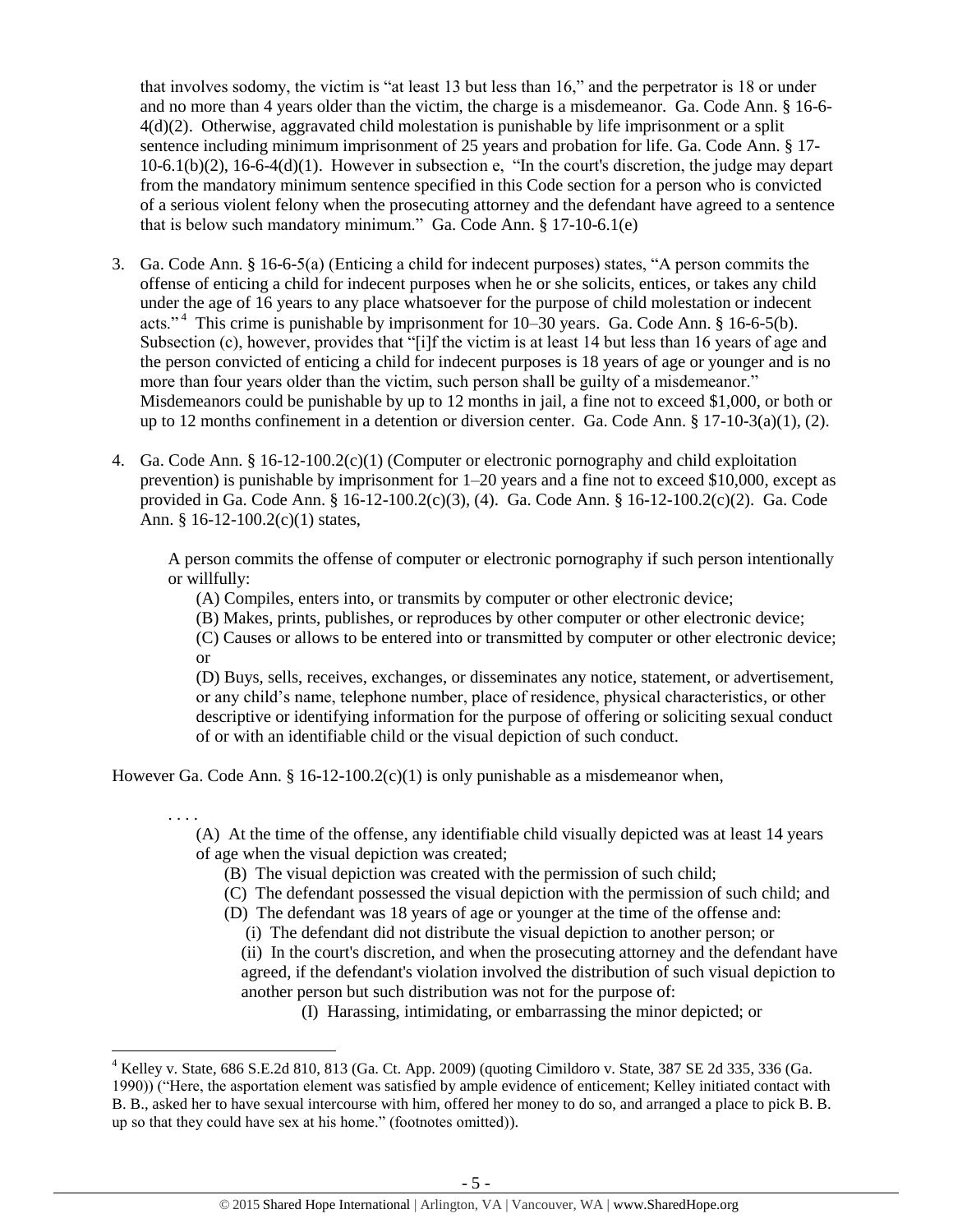(II) For any commercial purpose.

(4) The prohibition contained in paragraph (1) of this subsection shall not apply to any person who creates or possesses a visual depiction of only himself or herself.

Ga. Code Ann. § 16-12-100.2(d)(1) (Computer or electronic pornography and child exploitation prevention) also makes it a crime to "intentionally or willfully . . . utilize a computer wireless service or Internet service, including, but not limited to, a local bulletin board service, Internet chat room, email, instant messaging service, or other electronic device, to seduce, solicit, lure, or entice, or attempt to seduce, solicit, lure, or entice a child, or another person believed by such person to be a child, any person having custody or control of a child, or another person believed by such person to have custody or control of a child to commit any illegal act by, with, or against a child as described in Code Section 16-6-2,<sup>5</sup> relating to the offense of sodomy or aggravated sodomy; Code Section 16-6-4, relating to the offense of child molestation or aggravated child molestation; Code Section 16-6-5, relating to the offense of enticing a child for indecent purposes; or Code Section 16-6-8, relating to the offense of public indecency, or to engage in any conduct that by its nature is an unlawful sexual offense against a child."

<span id="page-5-0"></span>This felony is punishable by imprisonment for  $1-20$  years and a fine not to exceed \$25,000, "provided, however, that if at the time of the offense the victim was at least 14 years of age and the defendant was 18 years of age or younger, then the defendant shall be guilty of a misdemeanor. Ga. Code Ann. § 16-12-100.2(d)(2).

*1.3 Prostitution statutes refer to the sex trafficking statute to identify the commercially sexually exploited minor as a trafficking victim.* 

Ga. Code Ann. § 16-6-9 (Prostitution) and Ga. Code Ann. § 16-6-16 (Masturbation for hire) do not refer to the human trafficking law. Georgia does, however, provide an affirmative defense to victims of certain sexual crimes that states that "[a] person shall not be guilty of a sexual crime if the conduct upon which the alleged criminal liability is based was committed by an accused who was: (1) Less than 18 years of age at the time of the conduct such person was being trafficked for sexual servitude in violation of subsection (c) of Code Section 16-5-46; or (2) Acting under coercion or deception while the accused was being trafficked for sexual servitude in violation of subsection (c) of Code Section 16-5-46." Ga. Code Ann. § 16-3-6(b)(1), (2).<sup>6</sup> "Sexual crime" is defined as "prostitution, sodomy, solicitation of sodomy, or masturbation for hire as such offenses are proscribed in Chapter 6 of Title 16." Ga. Code Ann. § 16-3- 6(a)(3).

*1.4 The state racketeering or gang crimes statute includes sex trafficking and commercial sexual exploitation of children (CSEC) offenses as predicate acts allowing the statute to be used to prosecute trafficking crimes.* 

Ga. Code Ann. § 16-14-4(a), (b)<sup>7</sup> (Prohibited activities) states,

 $\overline{\phantom{a}}$ 

(a) It shall be unlawful for any person, through a pattern of racketeering activity or proceeds derived therefrom, to acquire or maintain, directly or indirectly, any interest in or control of any enterprise, real property, or personal property of any nature, including money. (b) It shall be

<sup>5</sup> The Georgia Supreme Court concluded in *Powell v. State* that "O.C.G.A. § 16-6-2, insofar as it criminalizes the performance of private, unforced, non-commercial acts of sexual intimacy between persons legally able to consent, 'manifestly infringes upon a constitutional provision' which guarantees to the citizens of Georgia the right of privacy." 510 S.E. 2d 18, 26 (Ga. 1998) (quoting Miller v. State, 472 S.E.2d 74, 78 (Ga. 1996).

The text of Ga. Code Ann. § 16-3-6 included here and elsewhere in this report includes amendments made by the passage of Senate Bill 8 during the 2015 regular session of the Georgia Legislature (effective July 1, 2015).

<sup>&</sup>lt;sup>7</sup> The text of Ga. Code Ann. § 16-14-4 included here and elsewhere in this report includes amendments made by the passage of House Bill 233 during the 2015 regular session of the Georgia Legislature (effective July 1, 2015).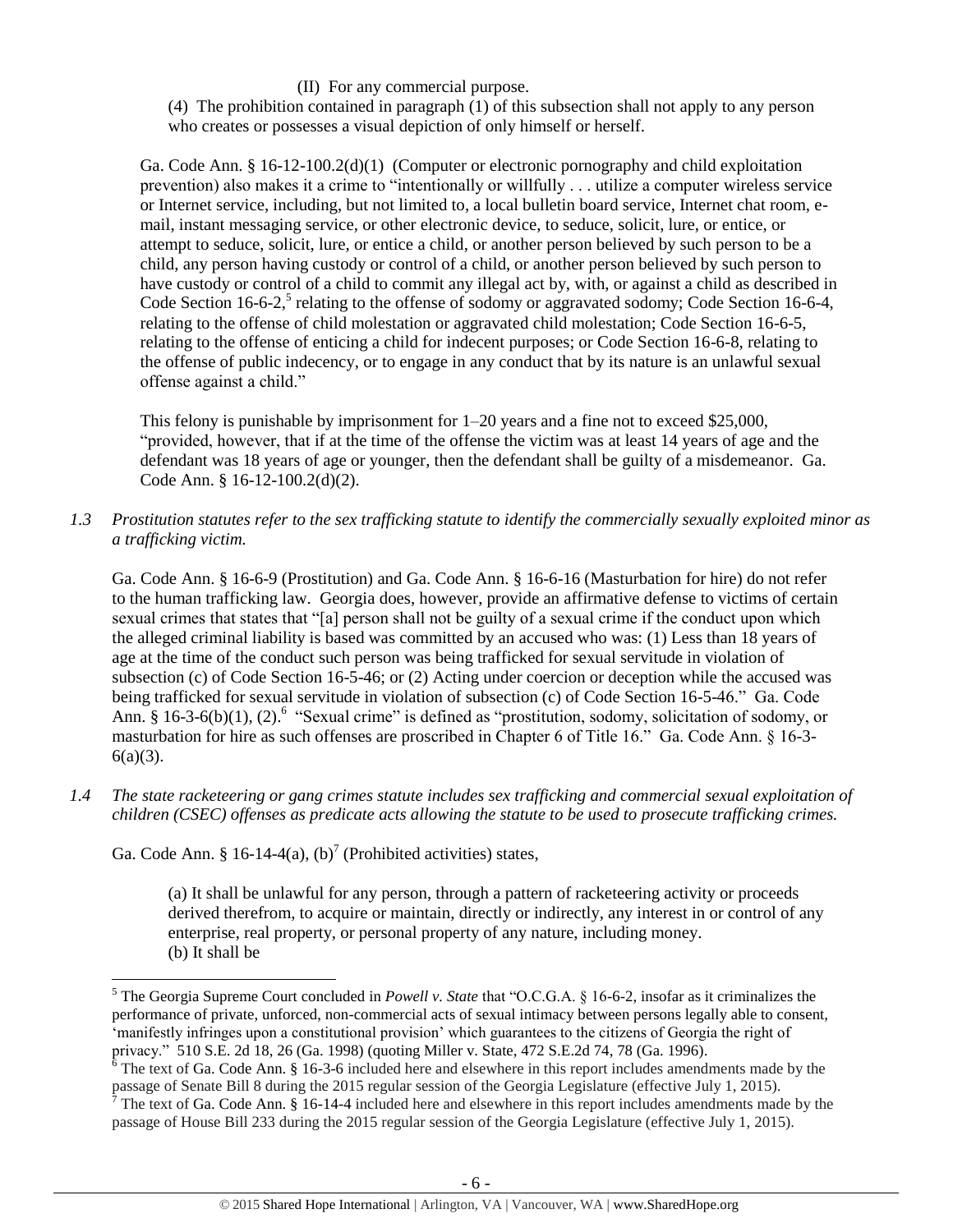unlawful for any person employed by or associated with any enterprise to conduct or participate in, directly or indirectly, such enterprise through a pattern of racketeering activity.

(c) It is shall be unlawful for any person to conspire or endeavor to violate any of the provisions of subsection (a) or (b) of this Code section. A person violates this subsectionwhen:

(1) He or she together with one or more persons conspires to violate any of the provisions of subsection (a) or (b) of this Code section and any one or more of such persons commits any overt act to effect the object of the conspiracy; or

<span id="page-6-0"></span>(2) He or she endeavors to violate any of the provisions of subsection (a) or (b) of this Code section and commits any overt act to effect the object of the endeavor.

"Racketeering activity" is defined in Ga. Code Ann.  $\S 16-14-3^8$  (Definitions) to include prostitution, keeping a place of prostitution, pimping, pandering, and pandering by compulsion, and trafficking of persons for labor or sexual servitude. Ga. Code Ann. § 16-14-3(5)(A)(xi), (xxx). Under Ga. Code Ann. § 16-14-3(4)(A), "Pattern of racketeering activity" is defined as including

(A) Engaging in at least two acts of racketeering activity in furtherance of one or more incidents, schemes, or transactions that have the same or similar intents, results, accomplices, victims, or methods of commission or otherwise are interrelated by distinguishing characteristics and are not isolated incidents, provided at least one of such acts occurred after July 1, 1980, and that the last of such acts occurred within four years, excluding any periods of imprisonment, after the commission of a prior act of racketeering activity . . . .

Racketeering is a felony punishable by imprisonment for 5–20 years, "a fine that does not exceed the greater of \$25,000.00 or three times the amount of any pecuniary value gained by him or her from such violation," or both. Ga. Code Ann. § 16-14-5(a), (b). Asset for feiture exists for racketeering crimes, and Ga. Code Ann. § 16-14-7(a) (Forfeiture proceedings) states in part, "All property of every kind used or intended for use in the course of, derived from, or realized through a pattern of racketeering activity shall be subject to forfeiture to the state. The Attorney General shall be specifically authorized to commence any civil forfeiture proceeding under this chapter in matters arising under Code Section 45-15-10." Ga. Code Ann. § 16-14-7(b) further states, "Any property subject to forfeiture pursuant to subsection (a) of this Code section and any proceeds are declared to be contraband and no person shall have a property right in them and shall be forfeited in accordance with the procedure set forth in Chapter 16 of Title 9."

Similarly, it is an offense "for any person employed by or associated with a criminal street gang to conduct or participate in criminal gang activity through the commission of any offense enumerated in paragraph (1) of Code Section 16-15-3." Ga. Code Ann. § 16-15-4(a). "Any offense defined as racketeering activity by Code Section 16-14-3" also constitutes criminal gang activity. Ga. Code Ann. 16-15-3(1)(A). Ga. Code Ann. § 16-15-3(2) defines a "criminal street gang" as "any organization, association, or group of three or more persons associated in fact, whether formal or informal, which engages in criminal gang activity as defined in paragraph (1) of this Code section."

In addition to any other penalty provided by law, any violation of Ga. Code Ann. § 16-15-4(a) is punishable by imprisonment for 5–15 years, a fine of \$10,000–\$15,000, or both. Ga. Code Ann. § 16-5-  $4(k)(1)$ . Additionally, "[a]ny property which is, directly or indirectly, used or intended for use in any manner to facilitate a violation of this chapter; and proceeds . . . declared to be contraband" is subject to forfeiture. Ga. Code Ann. § 16-15-5(b).

 $8$  The text of Ga. Code Ann. § 16-14-3 included here and elsewhere in this report includes amendments made by the passage of House Bill 233 during the 2015 regular session of the Georgia Legislature (effective July 1, 2015).  $\frac{9}{9}$  The text of Ga. Code Ann. § 16-14-5 included here and elsewhere in this report includes amendments made by the

passage of House Bill 233 during the 2015 regular session of the Georgia Legislature (effective July 1, 2015).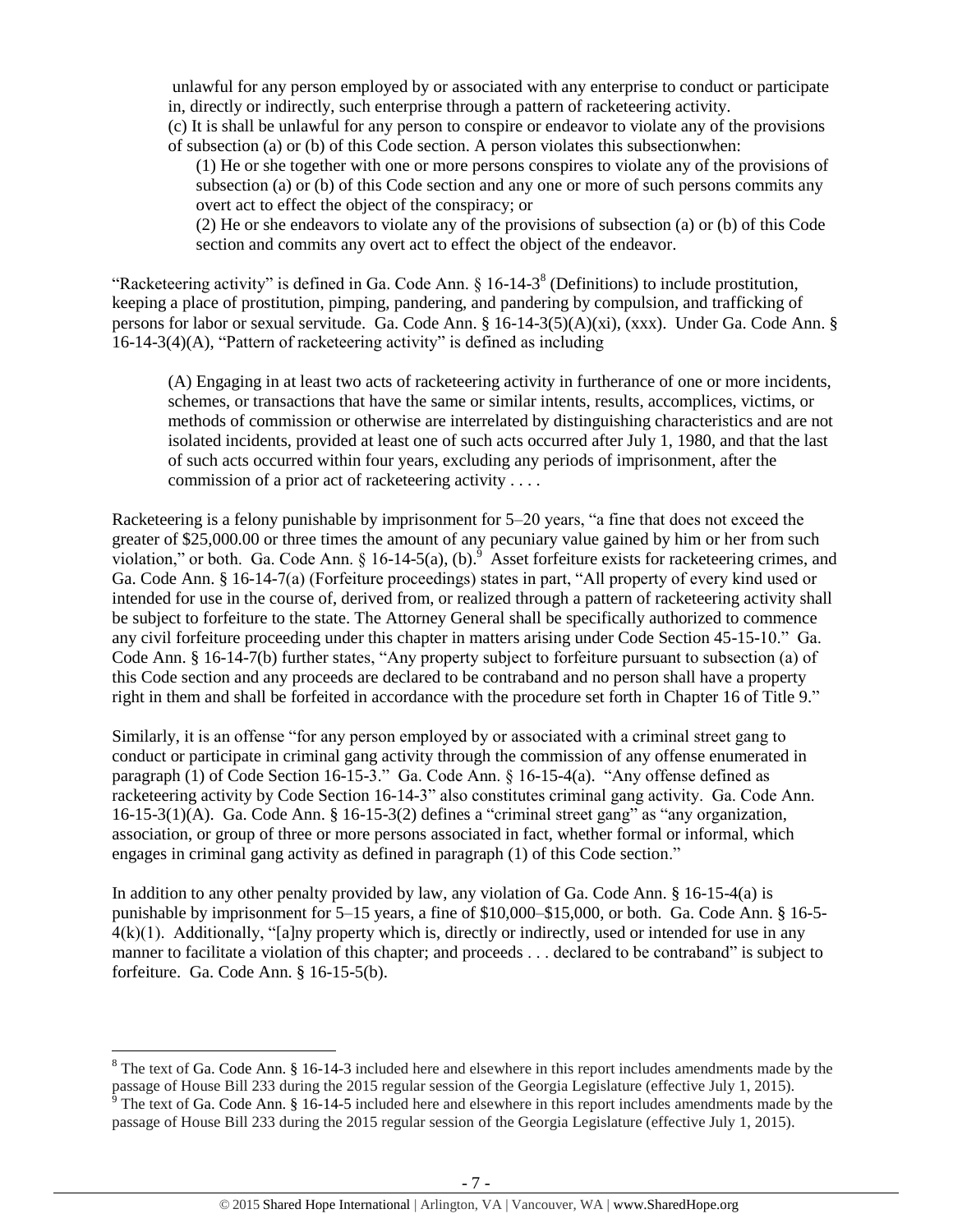Additionally, if the perpetrator was found guilty of the racketeering statute, which includes Ga. Code Ann. § 16-5-46 (Trafficking in persons for labor or sexual servitude), § 16-6-11 (Pimping), and § 16-6-12 (Pandering), a victim may seek civil remedies pursuant to Ga. Code Ann.  $\S 16$ -14-6.<sup>10</sup> Furthermore, Ga. Code Ann. § 16-14-6(c) (Available civil remedies) states,

Any person who is injured by reason of any violation of Code Section 16-14-4 [Prohibited activities – racketeering] shall have a cause of action for three times the actual damages sustained and, where appropriate, punitive damages. Such person shall also recover attorney's fees in the trial and appellate courts and costs of investigation and litigation reasonably incurred. . . .

 $10$  The text of Ga. Code Ann. § 16-14-6 included here and elsewhere in this report includes amendments made by the passage of House Bill 233 during the 2015 regular session of the Georgia Legislature (effective July 1, 2015).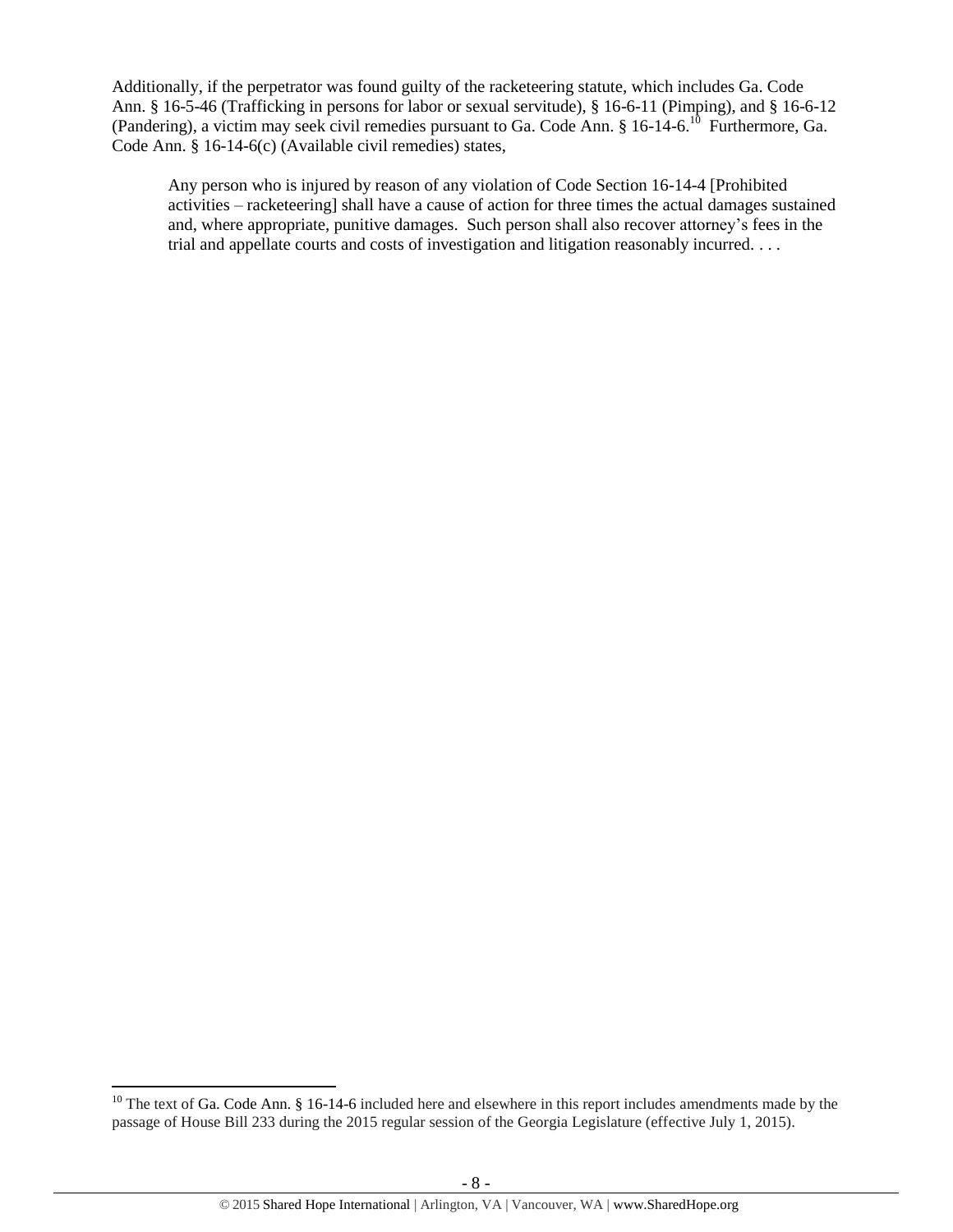#### **FRAMEWORK ISSUE 2: CRIMINAL PROVISIONS ADDRESSING DEMAND**

## *Legal Components:*

- *2.1 The state sex trafficking law can be applied to buyers of commercial sex acts with a victim of domestic minor sex trafficking.*
- *2.2 Buyers of commercial sex acts with a minor can be prosecuted under commercial sexual exploitation of children (CSEC) laws.*
- *2.3 Solicitation of prostitution laws differentiate between buying sex acts with an adult and buying sex acts with a minor under 18.*
- *2.4 Penalties for buyers of commercial sex acts with minors are as high as federal penalties.*
- *2.5 Using the Internet or electronic communications to lure, entice, or purchase, or attempt to lure, entice, or purchase commercial sex acts with a minor is a separate crime or results in an enhanced penalty for buyers.*
- *2.6 No age mistake defense is permitted for a buyer of commercial sex acts with any minor under 18.*
- *2.7 Base penalties for buying sex acts with a minor under 18 are sufficiently high and not reduced for older minors.*
- *2.8 Financial penalties for buyers of commercial sex acts with minors are sufficiently high to make it difficult for buyers to hide the crime.*
- *2.9 Buying and possessing child pornography carries penalties as high as similar federal offenses.*
- *2.10 Convicted buyers of commercial sex acts with minors and child pornography are required to register as sex offenders.*

\_\_\_\_\_\_\_\_\_\_\_\_\_\_\_\_\_\_\_\_\_\_\_\_\_\_\_\_\_\_\_\_\_\_\_\_\_\_\_\_\_\_\_\_\_\_\_\_\_\_\_\_\_\_\_\_\_\_\_\_\_\_\_\_\_\_\_\_\_\_\_\_\_\_\_\_\_\_\_\_\_\_\_\_\_\_\_\_\_\_\_\_\_\_

# *Legal Analysis:*

 $\overline{a}$ 

*2.1 The state sex trafficking law can be applied to buyers of commercial sex acts with a victim of domestic minor sex trafficking.* 

Ga. Code Ann. § 16-5-46 (Trafficking of persons for labor or sexual servitude) applies to buyers of sex with victims of domestic minor sex trafficking following federal precedent through the term "obtain."<sup>11</sup> Under Ga. Code Ann. § 16-5-46 (Trafficking of persons for labor or sexual servitude) sexual servitude is defined as "[a]ny sexually explicit conduct or performance involving sexually explicit conduct for which anything of value is directly or indirectly given, promised to, or received by any person, which conduct is induced or obtained by coercion or deception or which conduct is induced or obtained from a person under the age of 18 years…" Ga. Code Ann. § 16-5-46(6)(A).

<sup>11</sup> *See United States v. Jungers*, 702 F.3d 1066 (8th Cir. 2013). In this case, the Eighth Circuit held that the federal sex trafficking law, 18 U.S.C. § 1591 (Sex trafficking of children or by force, fraud, or coercion) applies to buyers of sex with minors. Reversing a District of South Dakota ruling that Congress did not intend the string of verbs constituting criminal conduct under 18 U.S.C. § 1591(a)(1) ("recruits, entices, harbors, transports, provides, obtains, or maintains") to reach the conduct of buyers (United States v. Jungers, 834 F. Supp. 2d 930, 931 (D.S.D. 2011)), the Eighth Circuit concluded that 18 U.S.C. § 1591 does not contain "a latent exemption for purchasers" because buyers can "engage in at least some of the prohibited conduct." Jungers, 702 F. 3d 1066, 1072. Congress codified Jungers clarifying that the federal sex trafficking law is intended to apply to buyers in the Justice for Victims of Trafficking Act (JVTA) of 2015 Pub. L. No. 114-22, 129 Stat 227), enacted on May 29, 2015. The JVTA adds the terms "patronize" and "solicit" to the list of prohibited conduct and expressly states, "section 108 of this title amends section 1591 of title 18, United States Code, to add the words 'solicits or patronizes' to the sex trafficking statute making absolutely clear for judges, juries, prosecutors, and law enforcement officials that criminals who purchase sexual acts from human trafficking victims may be arrested, prosecuted, and convicted as sex trafficking offenders when this is merited by the facts of a particular case." Id. at Sec. 109. The Eighth Circuit decision in *United States v. Jungers* and the federal sex trafficking law as amended by the Justice for Victims of Trafficking Act establish persuasive authority when state courts interpret the string of verbs constituting prohibited conduct in state sex trafficking laws (in particular the term "obtains") to the extent such interpretation does not conflict with state case law.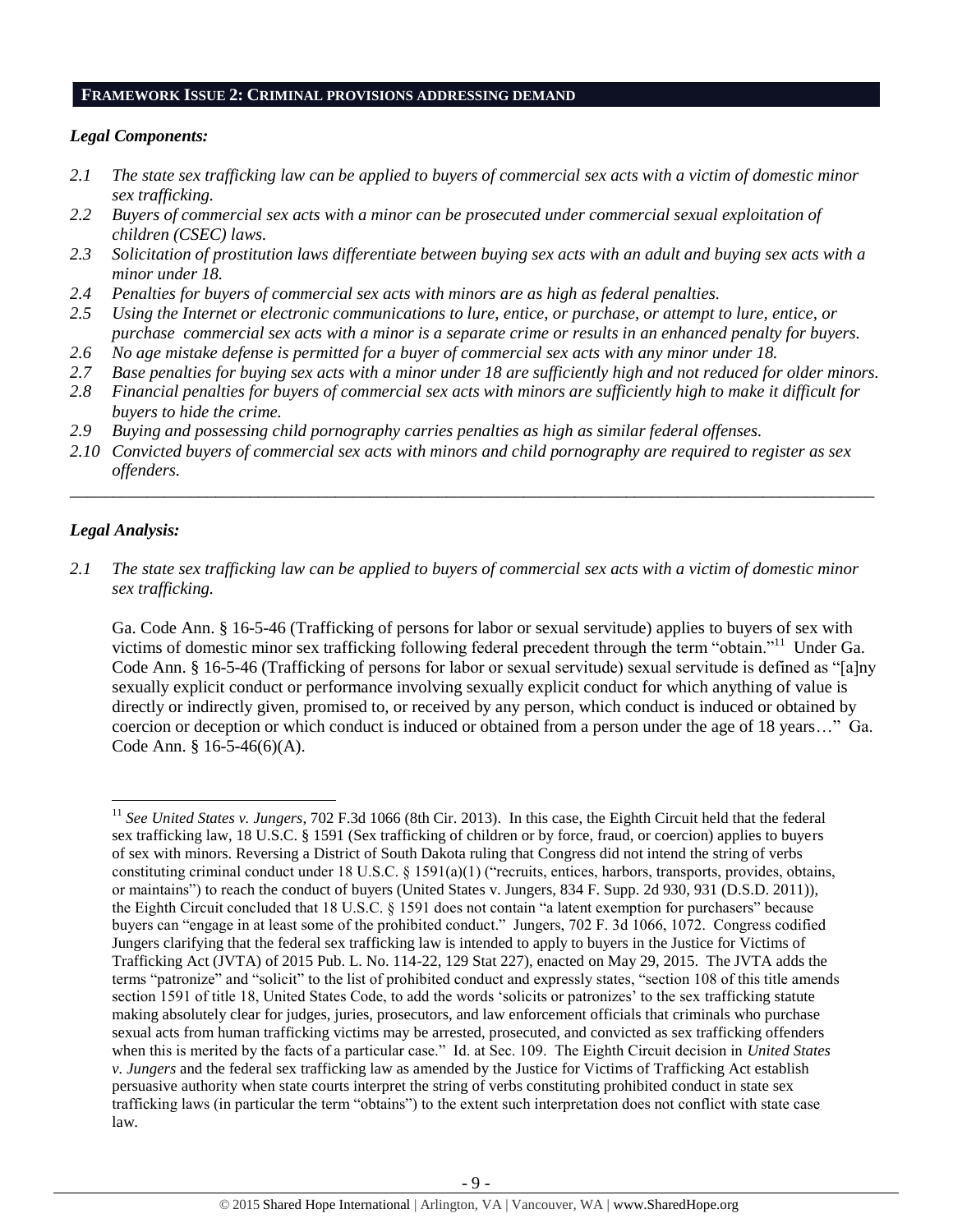2.1.1 Recommendation: Amend Ga. Code Ann. § 16-5-46 (Trafficking of persons for labor or sexual servitude) to clarify that buyer conduct is included as a violation of Ga. Code Ann. § 16-5-  $46^{12}$ 

# *2.2 Buyers of commercial sex acts with a minor can be prosecuted under commercial sexual exploitation of children (CSEC) laws.*

Ga. Code Ann. § 16-6-12 (Pandering) may be applied to buyers of sex with minors.<sup>13</sup> The law states, "A person commits the offense of pandering when he or she solicits a person to perform an act of prostitution in his or her own behalf or in behalf of a third person or when he or she knowingly assembles persons at a fixed place for the purpose of being solicited by others to perform an act of prostitution." A heightened penalty applies when the victim is a minor. Ga. Code Ann.  $\S$  16-6-13(b).<sup>14</sup>

Although not specific to commercial sexual exploitation, Ga. Code Ann. § 16-6-5(a) (Enticing a child for indecent purposes) may also be used to prosecute buyers.<sup>15</sup> It states, "A person commits the offense of enticing a child for indecent purposes when he or she solicits, entices, or takes any child under the age of 16 years to any place whatsoever for the purpose of child molestation or indecent acts." Asportation is an element of this crime, and it "is satisfied 'whether the "taking" involves physical force, enticement, or persuasion.'"

# *2.3 Solicitation of prostitution laws differentiate between buying sex acts with an adult and buying sex acts with a minor under 18.*

Ga. Code Ann. § 16-6-12 (Pandering), the applicable statute for solicitation of prostitution, states, "A person commits the offense of pandering when he or she solicits a person to perform an act of prostitution in his or her own behalf or in behalf of a third person or when he or she knowingly assembles persons at a fixed place for the purpose of being solicited by others to perform an act of prostitution." Ga. Code Ann. § 16-6-12 (Pandering) distinguishes between buying sex with an adult and buying sex with a minor because Ga. Code Ann. § 16-6-13 provides heightened penalties for this crime when a minor is the subject of the solicitation. When the victim is 16 or 17, the crime is punishable by imprisonment for 5–20 years, a fine of \$2,500–\$10,000, or both. Ga. Code Ann. § 16-6-13(b)(1). If the victim is under the age of 16, the perpetrator is guilty of a felony punishable by imprisonment for 10–30 years, a fine not to exceed \$100,000, or both. Ga. Code Ann. § 16-6-13(b)(2).

In the cases in which it is applicable to buyers, enticing a child for indecent purposes under Ga. Code Ann. § 16-6-5 is a crime that can only apply when the victim is a minor under 16 years old. Ga. Code Ann. § 16-6-5(a).

<sup>&</sup>lt;sup>12</sup> See generally SHARED HOPE INTERNATIONAL, "Eliminating the Third Party Control Barrier to Identifying Juvenile Sex Trafficking Victims," JuST Response Policy Paper (2015), [http://sharedhope.org/wp](http://sharedhope.org/wp-content/uploads/2015/08/Policy-Paper_Eliminating-Third-Party-Control_Final1.pdf)[content/uploads/2015/08/Policy-Paper\\_Eliminating-Third-Party-Control\\_Final1.pdf](http://sharedhope.org/wp-content/uploads/2015/08/Policy-Paper_Eliminating-Third-Party-Control_Final1.pdf) (discussing need to include buyer conduct in core sex trafficking offense regardless of whether victim is under control of a third party and explaining negative impact on victims and victim-identification when buyers are excluded as sex trafficking offenders).

<sup>&</sup>lt;sup>13</sup> See Fluker v. State, 282 S.E.2d 112, 115 (Ga. 1981) (concerning an earlier version of the statute) (In Fluker, two appellants faced charges of pandering for "soliciting a named female to perform an act of prostitution." The appellants unsuccessfully challenged this statute's applicability to buyers of commercial sex, and the court stated, "Even if the primary emphasis of the present pandering statute is . . . upon the recruitment of females into the practice of prostitution, the fact remains, as we have pointed out, that the statute's wording renders one guilty of pandering when he solicits a female to commit an act of prostitution, either for himself or another.")

<sup>&</sup>lt;sup>14</sup> See supra Section 1.2 for sexual offenses which may apply to buyers of commercial sex acts with minors. <sup>15</sup> Kelley v. State, 686 S.E.2d 810, 813 (Ga. Ct. App. 2009) (quoting Cimildoro v. State, 387 SE 2d 335, 336 (Ga. 1990)) ("Here, the asportation element was satisfied by ample evidence of enticement; Kelley initiated contact with B. B., asked her to have sexual intercourse with him, offered her money to do so, and arranged a place to pick B. B. up so that they could have sex at his home." (footnotes omitted)).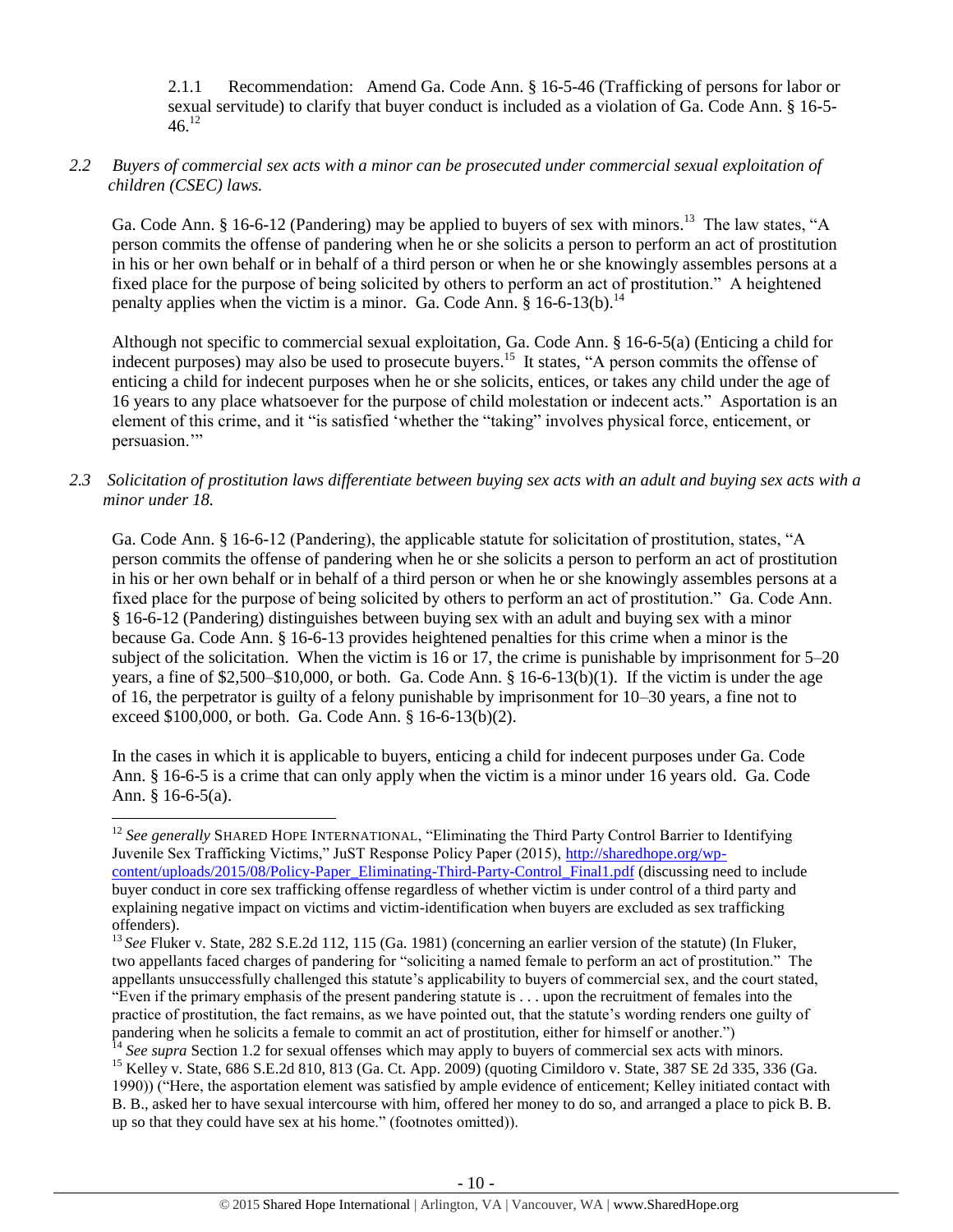# *2.4 Penalties for buyers of commercial sex acts with minors are as high as federal penalties.*

Under Ga. Code Ann. § 16-5-46(f)(2) (Trafficking of persons for labor or sexual servitude), if committed against a minor under 18, trafficking is a felony punishable by imprisonment for 10–20 years, a fine not to exceed \$100,000, or both. If, however, the minor was "coerced or deceived into being trafficked," the crime is punishable by imprisonment for 25–50 years, a fine not to exceed \$100,000, or both. Ga. Code Ann. § 16-5-46(f)(2).

If a buyer is convicted under Ga. Code Ann. § 16-6-12 (Pandering) and the victim is 16 or 17, the buyer is guilty of a felony punishable by imprisonment for 5–20 years, a fine of \$2,500–\$10,000, or both. Ga. Code Ann. § 16-6-13(b)(1). If the victim is under 16, the buyer is guilty of a felony punishable by imprisonment for 10–30 years, a fine not to exceed \$100,000, or both. Ga. Code Ann. § 16-6-13(b)(2).

A buyer convicted of Ga. Code Ann. § 16-12-100.2(c) (Computer or electronic pornography and child exploitation prevention) faces imprisonment for 1–20 years and a fine not to exceed \$10,000. Ga. Code Ann. § 16-12-100.2(c)(2).

However Ga. Code Ann. § 16-12-100.2(c)(1) is punishable as a misdemeanor if,

. . . .

(A) At the time of the offense, any identifiable child visually depicted was at least 14 years of age when the visual depiction was created;

- (B) The visual depiction was created with the permission of such child;
- (C) The defendant possessed the visual depiction with the permission of such child; and
- (D) The defendant was 18 years of age or younger at the time of the offense and:
	- (i) The defendant did not distribute the visual depiction to another person; or

(ii) In the court's discretion, and when the prosecuting attorney and the defendant have agreed, if the defendant's violation involved the distribution of such visual depiction to another person but such distribution was not for the purpose of:

- (I) Harassing, intimidating, or embarrassing the minor depicted; or
- (II) For any commercial purpose.

(4) The prohibition contained in paragraph (1) of this subsection shall not apply to any person who creates or possesses a visual depiction of only himself or herself.

A buyer convicted of occupying a room for an immoral purpose, under Ga. Code Ann. § 43-21-61, is guilty of a misdemeanor punishable by up to 12 months in jail, a fine not to exceed \$1,000, or both or up to 12 months confinement in a detention or diversion center. Ga. Code Ann. § 17-10-3(a)(1), (2).

Enticing a minor under 16 for indecent purposes, under Ga. Code Ann. § 16-6-5, is punishable by imprisonment for 10–30 years. Ga. Code Ann. § 16-6-5(b). If the victim is 14 or 15 years old and the accused is18 or younger and no more than 4 years older than the victim, the crime is a misdemeanor. Ga. Code Ann. § 16-6-5(c). Misdemeanors could be punishable by up to 12 months in jail, a fine not to exceed \$1,000, or both or up to 12 months confinement in a detention or diversion center. Ga. Code Ann.  $§ 17-10-3(a)(1), (2).$ 

Additionally, although the following laws do not expressly deal with commercial transactions, offenders could face penalties under the sexual offense laws of Ga. Code Ann. § 16-6-3 (Statutory rape) and Ga. Code Ann. § 16-6-4 (Child molestation), which both involve sexual acts with minors. If the victim is 14 or 15 and the perpetrator is less than 18 and no more than 4 years older than the victim, the crime of statutory rape is a misdemeanor. Ga. Code Ann. § 16-6-3(c). Misdemeanors could be punishable by up to 12 months in jail, a fine not to exceed \$1,000, or both or up to 12 months confinement in a detention or diversion center. Ga. Code Ann. § 17-10-3(a)(1), (2). If the offender is under 21, statutory rape is punishable by imprisonment for 1–20 years. Ga. Code Ann. § 16-6-3(b). If the offender is 21 or older,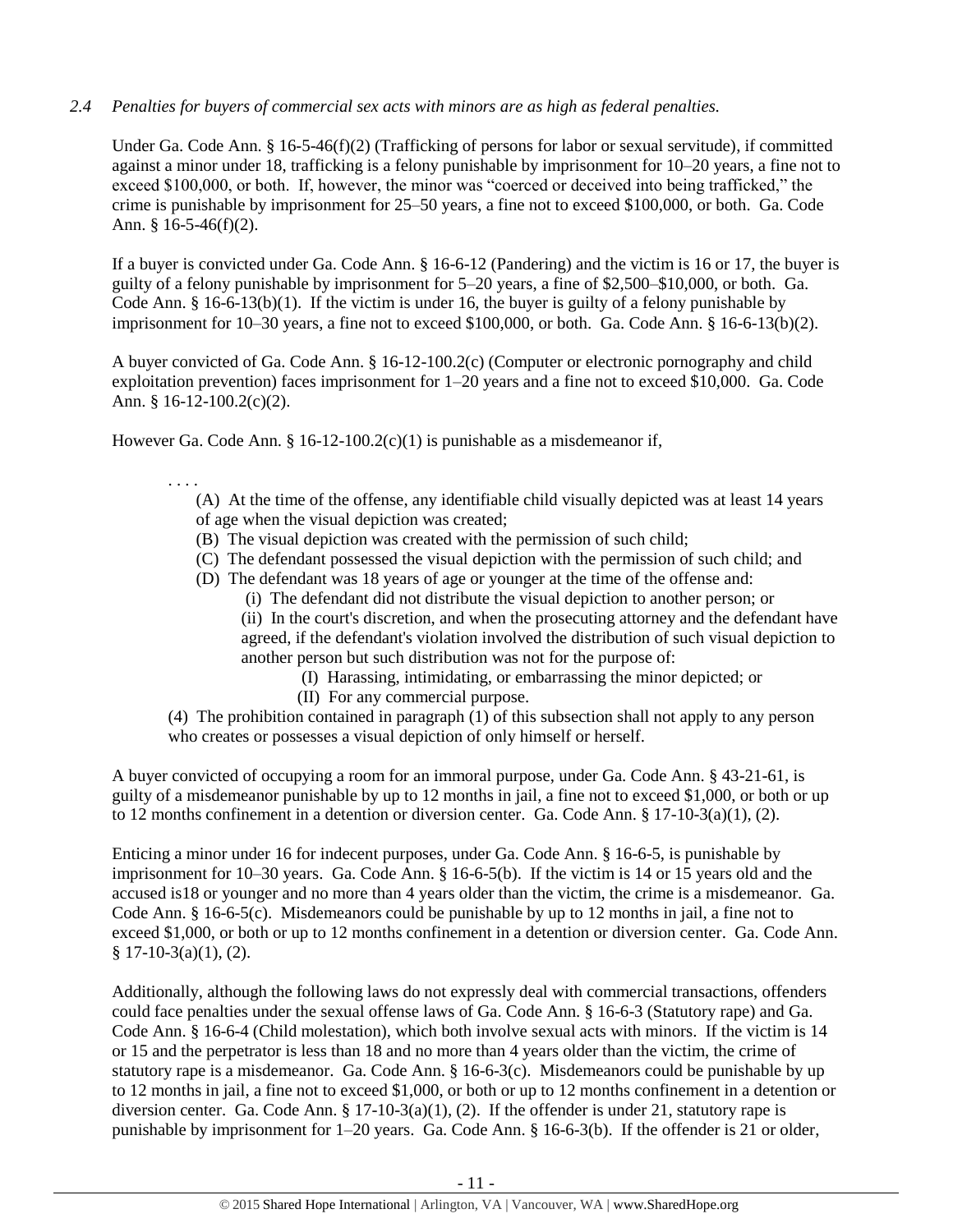the crime is punishable by imprisonment for 10–20 years. Ga. Code Ann. § 16-6-3(b). Child molestation is generally punishable by imprisonment for 5–20 years. Ga. Code Ann. § 16-6-4(b)(1). If, however, the victim is 14 or 15, and the offender is less than 18 and no more than 4 years older than the victim, the crime of child molestation is only a misdemeanor. Ga. Code Ann. § 16-6-4(b)(2).

<span id="page-11-0"></span>In comparison, if the victim is under the age of 14, a conviction under the Trafficking Victims Protection Act  $(T\hat{V}PA)^{16}$  for child sex trafficking is punishable by 15 years to life imprisonment and a fine not to exceed \$250,000. 18 U.S.C. §§ 1591(b)(1),  $3559(a)(1)$ ,  $3571(b)(3)$ . If the victim is between the ages of 14–17, a conviction is punishable by 10 years to life imprisonment and a fine not to exceed \$250,000. 18 U.S.C. §§ 1591(b)(2), 3559(a)(1), 3571(b)(3). A conviction is punishable by mandatory life imprisonment however, if the buyer has a prior conviction for a federal sex offense<sup>17</sup> against a minor. 18 U.S.C. § 3559(e)(1). To the extent buyers can be prosecuted under other federal CSEC laws,<sup>18</sup> a conviction is punishable by penalties ranging from a fine not to exceed \$250,000 to life imprisonment and a fine not to exceed  $$250,000.<sup>19</sup>$ 

*2.5 Using the Internet or electronic communications to lure, entice, or purchase, or attempt to lure, entice, or purchase commercial sex acts with a minor is a separate crime or results in an enhanced penalty for buyers.*

Although it is not expressly commercial, buyers could be charged with Ga. Code Ann. § 16-12- 100.2(d)(1), (Computer or electronic pornography and child exploitation prevention) which states,

<span id="page-11-1"></span>It shall be unlawful for any person intentionally or willfully to utilize a computer wireless service or Internet service, including, but not limited to, a local bulletin board service, Internet chat room, e-mail, instant messaging service, or other electronic device, to seduce, solicit, lure, or entice, or attempt to seduce, solicit, lure, or entice a child, or another person believed by such person to be a child, any person having custody or control of a child, or another person believed by such person to have custody or control of a child to commit any illegal act by, with, or against a child as described in Code Section 16-6-2,<sup>20</sup> relating to the offense of sodomy or aggravated sodomy; Code Section 16-6-4, relating to the offense of child molestation or aggravated child molestation; Code Section 16-6-5, relating to the offense of enticing a child for indecent purposes; or Code Section 16-6-8, relating to the offense of public indecency, or to engage in any conduct that by its nature is an unlawful sexual offense against a child.

 $\overline{\phantom{a}}$ <sup>16</sup> Trafficking Victims Protection Act (TVPA) of 2000, Pub. L. No. 106-386, 114 Stat. 1464, 1466 (codified in scattered sections of 18 and 22 U.S.C.).

<sup>&</sup>lt;sup>17</sup> Pursuant to 18 U.S.C. § 3559(e)(2), "federal sex offense" is defined as

an offense under section 1591 [18 USCS § 1591] (relating to sex trafficking of children), 2241 [18 USCS § 2241] (relating to aggravated sexual abuse),  $2242$  [18 USCS § 2242] (relating to sexual abuse),  $2244(a)(1)$ [18 USCS § 2244(a)(1)] (relating to abusive sexual contact), 2245 [18 USCS § 2245] (relating to sexual abuse resulting in death), 2251 [18 USCS § 2251] (relating to sexual exploitation of children), 2251A [18 USCS § 2251A] (relating to selling or buying of children), 2422(b) [18 USCS § 2422(b)] (relating to coercion and enticement of a minor into prostitution), or  $2423(a)$  [18 USCS §  $2423(a)$ ] (relating to transportation of minors).

<sup>18</sup> 18 U.S.C. §§ 2251A(b) (Selling or buying of children), 2251(a) (Sexual exploitation of children), 2423(a) (Transportation of a minor with intent for minor to engage in criminal sexual activity), 2422(a) (Coercion and enticement), 2252(a)(2), (a)(4) (Certain activities relating to material involving the sexual exploitation of minors). <sup>19</sup> 18 U.S.C. §§ 2251A(b) (conviction punishable by imprisonment for 30 years to life and a fine), 2251(e) (conviction punishable by imprisonment for 15–30 years and a fine), 2423(a) (conviction punishable by imprisonment for 10 years to life and a fine), 2422(a) (conviction punishable by a fine, imprisonment up to 20 years, or both),  $2252(a)(2)$ , (4) (stating that a conviction under subsection (a)(2) is punishable by imprisonment for  $5-20$ years and a fine, while a conviction under subsection (a)(4) is punishable by imprisonment up to 10 years, a fine, or both.); *see also* 18 U.S.C §§ 3559(a)(1) (classifying all of the above listed offenses as felonies), 3571(b)(3) (providing a fine up to \$250,000 for any felony conviction).

<sup>20</sup> *See supra* note [5.](#page-5-0)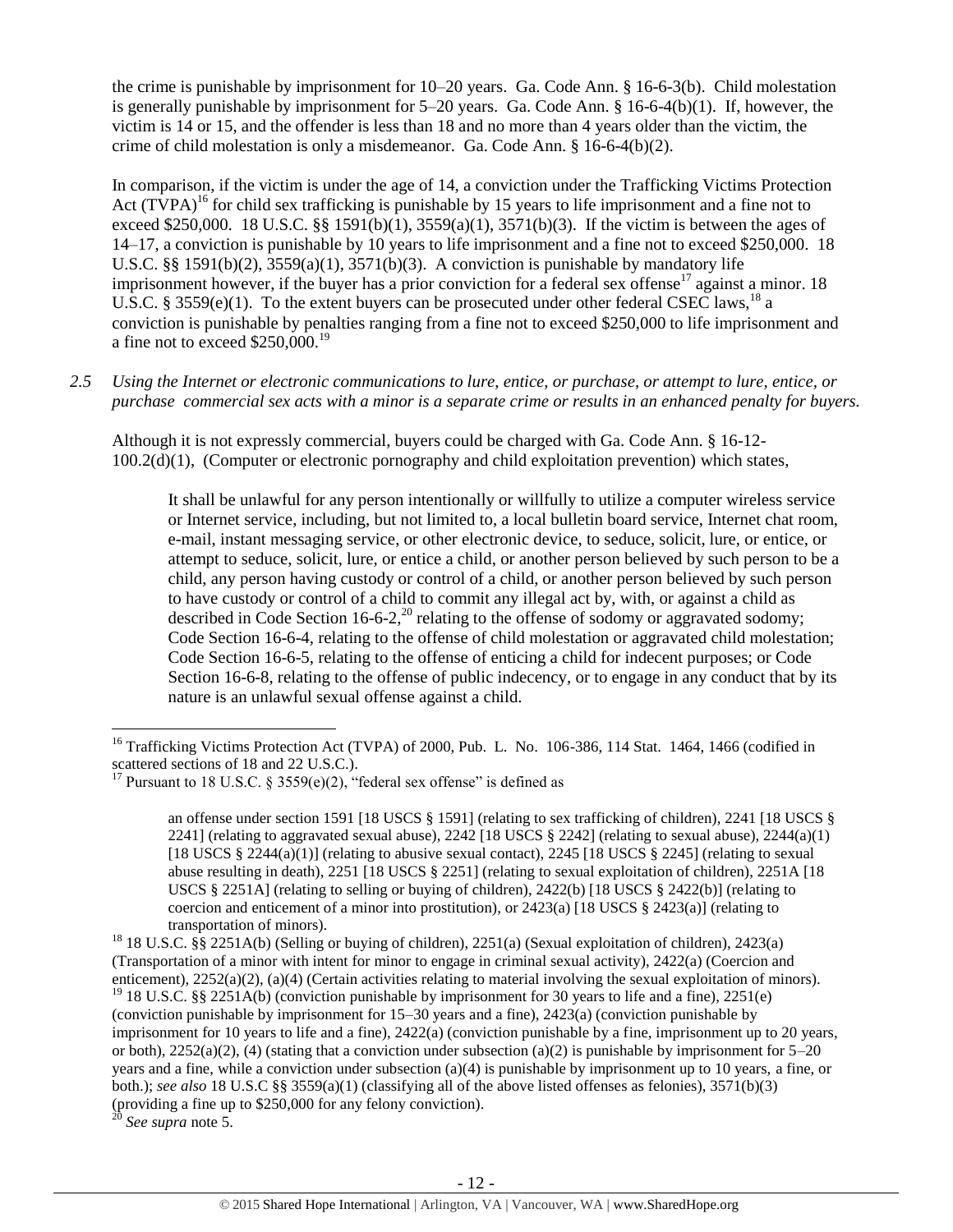This crime is punishable by imprisonment for 1–20 years and a fine not to exceed \$25,000. Ga. Code Ann. § 16-12-100.2(d)(2). If, however, "the victims was at least 14 years of age and the defendant was 18 years of age or younger, then the defendant shall be guilty of a misdemeanor." Ga. Code Ann. § 16-12- 100.2(d)(2). Misdemeanors could be punishable by up to 12 months in jail, a fine not to exceed \$1,000, or both or up to 12 months confinement in a detention or diversion center. Ga. Code Ann. § 17-10-  $3(a)(1), (2).$ 

# *2.6 No age mistake defense is permitted for a buyer of commercial sex acts with any minor under 18.*

Under the state human trafficking statute, the mistake of age defense is not allowed because the statute states that "[t]he age of consent for sexual activity or the accused's lack of knowledge of the age of the person being trafficked shall not constitute a defense in a prosecution for a violation of this Code section." Ga. Code Ann. § 16-5-46(d).

Regarding the heightened penalties that apply to pandering, the law does not explicitly prohibit the mistake of age defense. Ga. Code Ann. § 16-6-13. Therefore, it is possible, albeit unlikely, that buyers could use a mistake of age defense.

Case law clarifies that knowledge of a victim's age is not a necessary element of either statutory rape or child molestation and states in dicta that "'[w]ith regard to statutory rape . . . , the defendant's knowledge of the age of the female is not an essential element of the crime . . . and therefore it is no defense that the accused reasonably believed that the prosecutrix was of the age of consent."<sup>21</sup>

2.6.1 Recommendation: Enact a provision that explicitly states that mistake of age is not a defense to Ga. Code Ann. § 16-6-13 (Pandering).

# *2.7 Base penalties for buying sex acts with a minor under 18 are sufficiently high and not reduced for older minors.*

Ga. Code Ann. § 16-5-46(c) (Trafficking of persons for labor or sexual servitude) imposes the same penalty for all offenses involving a minor under 18. Under Ga. Code Ann. § 16-5-46(f)(2) (Trafficking of persons for labor or sexual servitude), if committed against a minor under 18, trafficking is a felony punishable by imprisonment for 10–20 years, a fine not to exceed \$100,000, or both. If, however, the minor was "coerced or deceived into being trafficked," the crime is punishable by imprisonment for 25– 50 years, a fine not to exceed \$100,000, or both. Ga. Code Ann. § 16-5-46(f)(2).

Ga. Code Ann. § 16-6-13 sets the penalty for violations of Ga. Code Ann. § 16-6-12 (Pandering) and staggers penalties based on the victim's age. If the victim is 16 or 17, the buyer will be guilty of a felony punishable by imprisonment for 5–20 years, a fine of \$2,500–\$10,000, or both; whereas, if the victim is under 16, the buyer will be guilty of a felony punishable by imprisonment for 10–30 years, a fine not to exceed \$100,000, or both. Ga. Code Ann. §§ 16-6-13(b)(1), (2).

 $\overline{\phantom{a}}$  $^{21}$  Haywood v. State, 642 S.E.2d 203, 204 (Ga. Ct. App. 2007) (quoting Tant v. State, 281 S.E.2d 357 (Ga. Ct. App. 2007)) (alteration in the original). Haywood further states,

Haywood also argues that the evidence regarding F. M.'s age would somehow be relevant to the charges of rape and child molestation. As Haywood was found not guilty of rape, and as his conviction for child molestation merged with the conviction for statutory rape, this argument is moot. Moreover, we note that 'knowledge of the victim's age is not an element of the crime of child molestation. The legislature has carefully worded the child molestation statute so that the defendant's knowledge of the age of the victim is not an element of the crime, just as it is not an element of the crime of statutory rape.' Id. (quoting Bennett v. State, 631 S.E.2d 402, 404 (Ga. Ct. App. 2006)).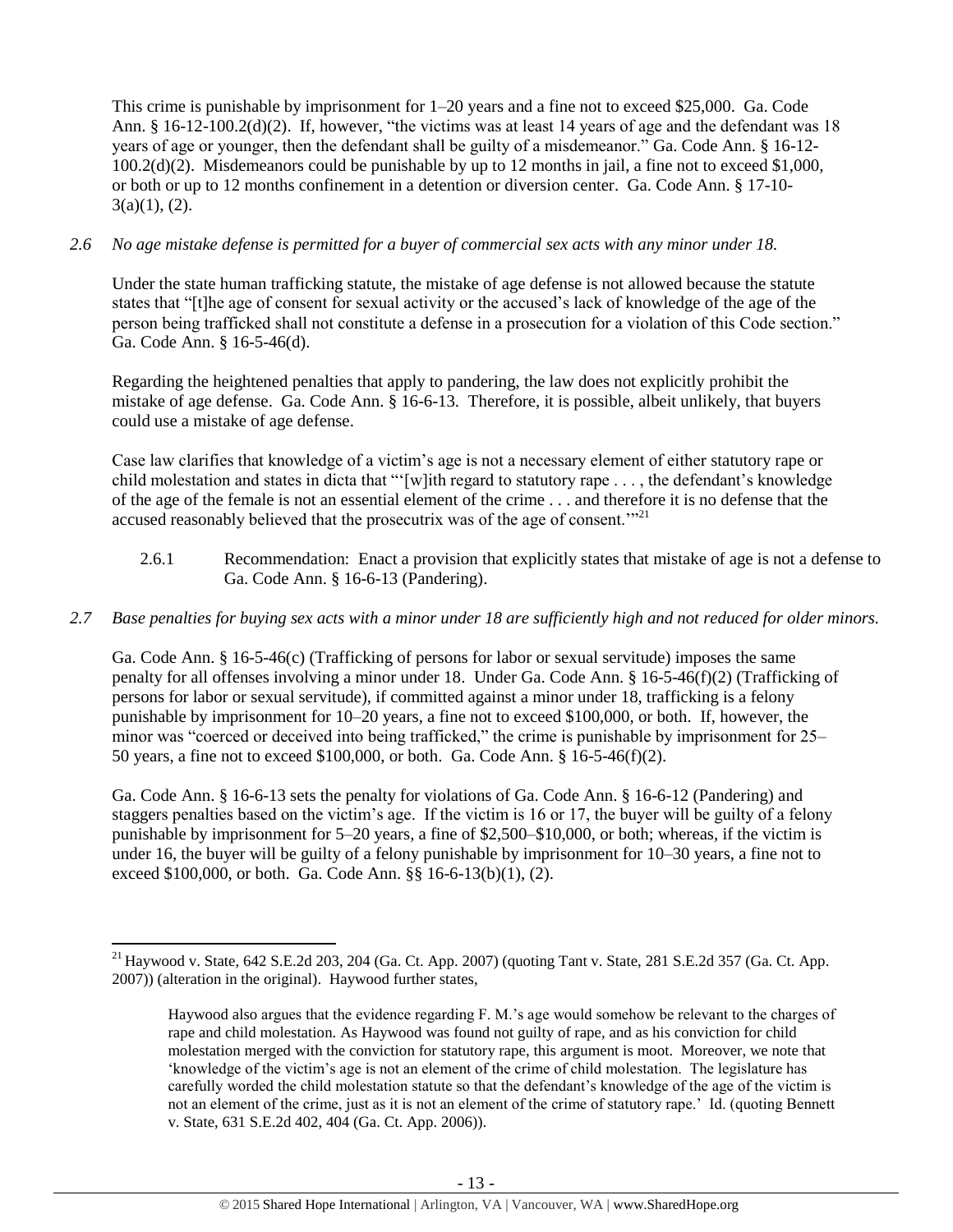# *2.8 Financial penalties for buyers of commercial sex acts with minors are sufficiently high to make it difficult for buyers to hide the crime.*

Under Ga. Code Ann. § 15-21-208(a)<sup>22</sup> (Payment and disposition of fines and forfeitures), in every case in which any court in this state imposes a fine, which will be construed to include costs, for trafficking a person for sexual servitude in violation of Ga. Code Ann. § 16-5-46 (Trafficking of persons for labor or sexual servitude) or any violation of Ga. Code Ann. § 16-6-10 (Keeping a place of prostitution), § 16-6-11 (Pimping), § 16-6-12 (Pandering), § 16-6-14 (Pandering by compulsion), § 16-6-15 (Solicitation of sodomy), § 16-6-16 (Masturbation for hire), or § 16-12-100 (Sexual exploitation of children; reporting violation; forfeiture; penalties), an additional penalty of \$2,500 will be imposed if the defendant was 18 years or older at the time of the offense.

Under Ga. Code Ann. § 16-5-46 (Trafficking of persons for labor or sexual servitude), those who purchase sex with a minor under 18 may be subject to a fine not to exceed \$100,000. Ga. Code Ann. § 16-5-46(f)(2). In addition, Ga. Code Ann. §  $16-5-46(g)^{23}$  states,

<span id="page-13-0"></span>(1) As used in this subsection, the terms 'civil forfeiture proceedings,' 'proceeds,' and 'property' shall have the same meanings as set forth in Code Section 9-16-2.

(2) Any property which is, directly or indirectly, used or intended for use in any manner to facilitate a violation of this Code section and any proceeds are declared to be contraband and no person shall have a property right in them.

(3) Any property subject to forfeiture pursuant to paragraph (2) of this subsection shall be forfeited in accordance with the procedures set forth in Chapter 16 of Title 9. (4) The Attorney General shall be specifically authorized to commence civil forfeiture proceedings under this Code section.

Pursuant to Ga. Code Ann. § 16-6-13(b)(1), a person convicted of Ga. Code Ann. § 16-6-12 (Pandering) when the minor involved is 16 or 17, may face a fine between \$2,500 and \$10,000. If the minor involved is under 16, the punishment may involve a fine not to exceed \$100,000. Ga. Code Ann. § 16-6-  $13(b)(2)$ .

Additionally, for violating Ga. Code Ann. § 16-12-100(b)(8) (Sexual exploitation of children; reporting violation; forfeiture; penalties) by possessing child pornography, a buyer will be subject to asset forfeiture pursuant to Ga. Code Ann. §  $16-12-100(e)^{24}$  which states,

(1) As used in this subsection, the terms 'proceeds' and 'property' shall have the same meaning as set forth in Code Section 9-16-2.

(2) Any property which is, directly or indirectly, used or intended to be used in any manner to facilitate a violation of this Code section and any proceeds are declared to be contraband and no person shall have a property right in them.

(3) Any property subject to forfeiture pursuant to paragraph (2) of this subsection shall be forfeited in accordance with the procedures set forth in Chapter 16 of Title 9.

Finally, a buyer will be subject to restitution orders. Ga. Code Ann. § 17-14-3 (Restitution to victim; restitution as condition of probation) states, ". . . [I]n addition to any other penalty imposed by law, a judge of any court of competent jurisdiction shall, in sentencing an offender, make a finding as to the amount of restitution due any victim, and order an offender to make full restitution to such victim."

 $\overline{a}$ 

 $^{22}$  The text of Ga. Code Ann. § 15-21-208 included here and elsewhere in this report includes amendments made by the passage of Senate Bill 8 during the 2015 regular session of the Georgia Legislature (effective July 1, 2015).

 $^{23}$  The text of Ga. Code Ann. § 16-5-46 included here and elsewhere in this report includes amendments made by the passage of House Bill 233 during the 2014 regular session of the Georgia Legislature (effective April 1, 2014).

 $^{24}$  The text of Ga. Code Ann. § 16-12-100 included here and elsewhere in this report includes amendments made by the passage of House Bill 233 during the 2015 regular session of the Georgia Legislature (effective July 1, 2015).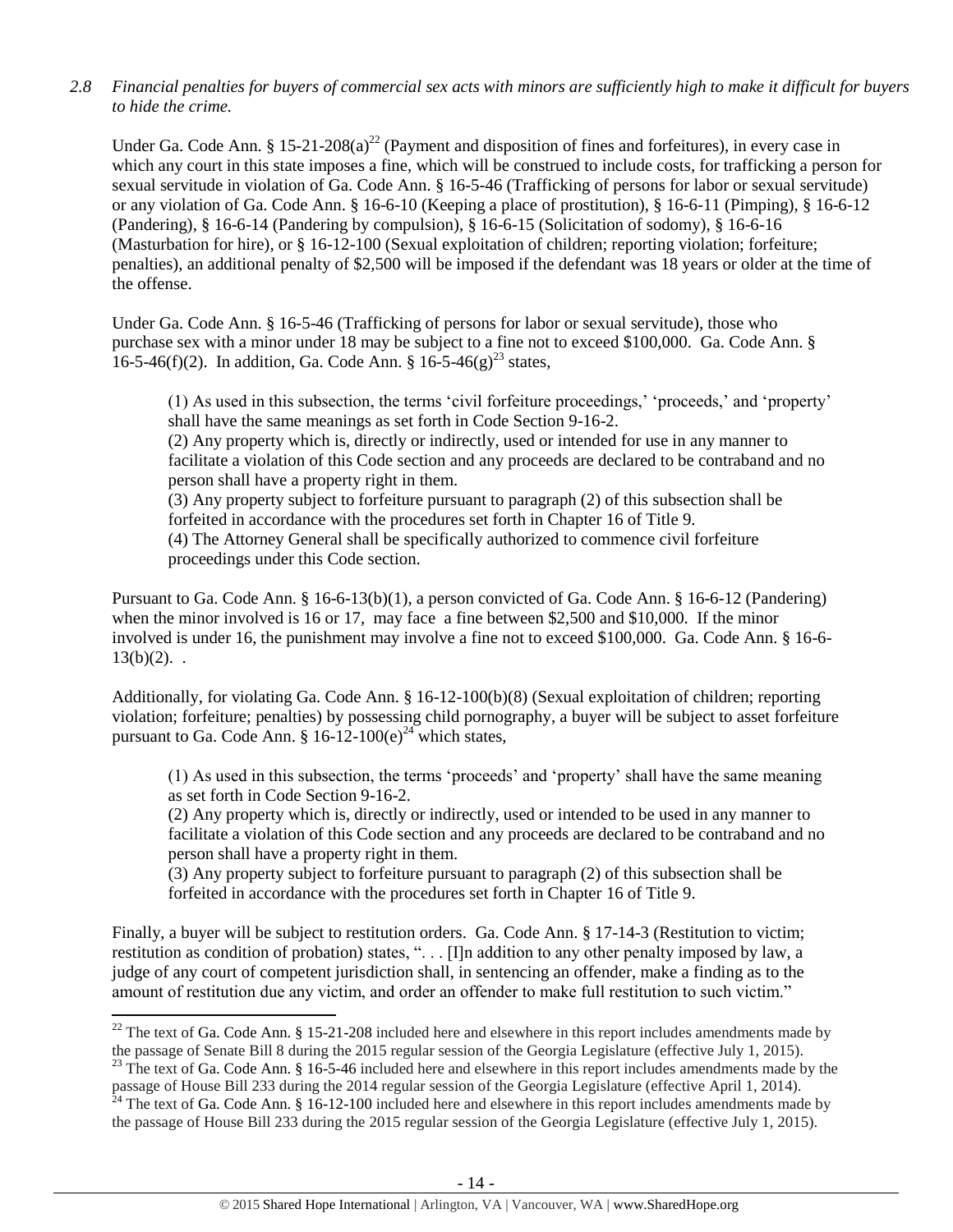Consideration of restitution is mandatory, although the "nature and amount of restitution" is dependent upon considerations outlined in Ga. Code Ann. § 17-14-10(a) (Considerations for determining nature and amount of restitution; restitution deemed part of financial resources of victim) including:

(1) The financial resources and other assets of the offender or person ordered to pay restitution including whether any of the assets are jointly controlled;

(2) The earnings and other income of the offender or person ordered to pay restitution;

(3) Any financial obligations of the offender or person ordered to pay restitution, including obligations to dependents;

(4) The amount of damages;

(5) The goal of restitution to the victim and the goal of rehabilitation of the offender;

(6) Any restitution previously made;

(7) The period of time during which the restitution order will be in effect; and

(8) Other factors which the ordering authority deems to be appropriate.

# *2.9 Buying and possessing child pornography carries penalties as high as similar federal offenses.*

Under Ga. Code Ann. § 16-12-100(b)(8) (Sexual exploitation of children; reporting violation; forfeiture; penalties), "It is unlawful for any person knowingly to possess or control any material which depicts a minor or a portion of a minor's body engaged in any sexually explicit conduct." Additionally, "It is unlawful for any person knowingly to . . . purchase . . . any medium which provides information as to where any visual medium which depicts a minor or a portion of a minor's body engaged in any sexually explicit conduct can be found or purchased." Ga. Code Ann. § 16-12-100(b)(6). A person who violates this statute is guilty of a felony, which is punishable by imprisonment for 5–20 years and a fine not to exceed \$100,000. Ga. Code Ann. § 16-12-100(gf)(1). However, under Ga. Code Ann. § 16-12-  $100(\text{gf})(3)$ , the creation of child pornography is a misdemeanor if:

. . . . (A) The minor depicted was at least 14 years of age at the time the visual medium was created;

- (B) The visual medium was created with the permission of the minor depicted; and
- (C) The defendant was 18 years of age or younger at the time of the offense and: (i) The defendant's violation of such paragraphs did not involve the distribution of such visual medium to another person; or

(ii) In the court's discretion, and when the prosecuting attorney and the defendant have agreed, if the defendant's violation of such paragraphs involved the distribution of such visual medium to another person but such distribution was not for the purpose of:

- (I) Harassing, intimidating, or embarrassing the minor depicted; or
- (II) For any commercial purpose."

Under Ga. Code Ann. § 16-12-100.2(c)(1)(D) (Computer or electronic pornography and child exploitation prevention), any person who "[b]uys, sells, receives, exchanges, or disseminates any notice, statement, or advertisement, or any child's name, telephone number, place of residence, physical characteristics, or other descriptive or identifying information for the purpose of offering or soliciting sexual conduct of or with an identifiable child or the visual depiction of such conduct," is guilty of a felony punishable by imprisonment for 1-20 years and a fine not to exceed \$10,000. Ga. Code Ann.  $\S$  16-12-100.2(c)(2).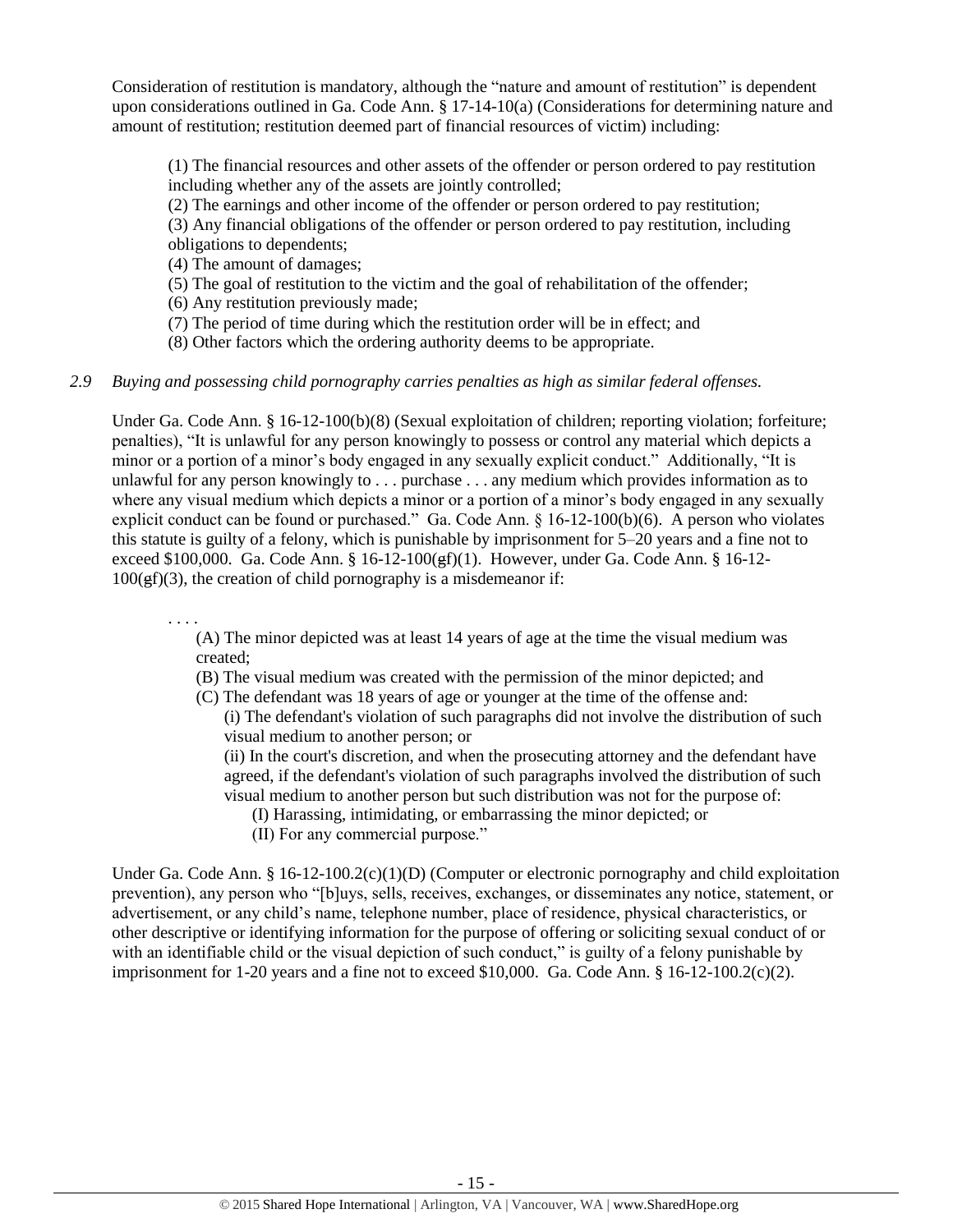In comparison, a federal conviction for possession of child pornography<sup>25</sup> is generally punishable by imprisonment for 5–20 years and a fine not to exceed \$250,000.<sup>26</sup> Subsequent convictions, however, are punishable by imprisonment up to 40 years and a fine not to exceed \$250,000.<sup>27</sup>

*2.10 Convicted buyers of commercial sex acts with minors and child pornography are required to register as sex offenders.*

Under Ga. Code Ann. § 42-1-12(e) (State sexual offender registry), registration is required for, among others, individuals, "convicted on or after July 1, 1996, of a criminal offense against a victim who is a minor;" and those "convicted on or after July 1, 1996, of a dangerous sexual offense." Ga. Code Ann. §  $42 - 1 - 12(a)(9)(B)$  states in part,

(B) "Criminal offense against a victim who is a minor" with respect to convictions occurring after June 30, 2001, means any criminal offense under Title 16 or any offense under federal law or the laws of another state or territory of the United States which consists of:

(iii) Criminal sexual conduct toward a minor;

(iv) Solicitation of a minor to engage in sexual conduct;

. . .

l

. . .

(viii) Creating, publishing, selling, distributing, or possessing any material depicting a minor or a portion of a minor's body engaged in sexually explicit conduct;

(ix) Transmitting, making, selling, buying, or disseminating by means of a computer any descriptive or identifying information regarding a child for the purpose of offering or soliciting sexual conduct of or with a child or the visual depicting of such conduct; (x) Conspiracy to transport, ship, receive, or distribute visual depictions of minors engaged in sexually explicit conduct; or

(xi) Any conduct which, by its nature, is a sexual offense against a victim who is a minor.

Likewise, pursuant to Ga. Code Ann. § 42-1-12(a)(10)(B)<sup>28</sup> which governs registration requirements for "dangerous sexual offense[s],"

(B) "Dangerous sexual offense" with respect to convictions occurring after June 30, 2006 between July 1, 2006, and June 30, 2015, means any criminal offense, or the attempt to commit any criminal offense, under Title 16 as specified in this paragraph or any offense under federal law or

<sup>&</sup>lt;sup>25</sup> 18 U.S.C. §§ 2252(a)(2), (a)(4)(A) (Certain activities relating to material involving the sexual exploitation of minors), 2252A(a)(2)–(3) (Certain activities relating to material constituting or containing child pornography), 1466A(a), (b) (Obscene visual representations of the sexual abuse of children).

<sup>&</sup>lt;sup>26</sup> 18 U.S.C. §§ 2252(b) (stating that a conviction under subsection (a)(2) is punishable by imprisonment for 5–20 years and a fine, while a conviction under subsection (a)(4) is punishable by imprisonment up to 10 years, a fine, or both), 2252A(b)(1) (a conviction is punishable by imprisonment for 5–20 years and a fine), 1466A(a), (b) (stating that a conviction under subsection (a) is "subject to the penalties provided in section  $2252A(b)(1)$ ," imprisonment for 5–20 years and a fine, while a conviction under subsection (b) is "subject to the penalties provided in section 2252A(b)(2)," imprisonment up to 10 years, a fine, or both); *see also* 18 U.S.C §§ 3559(a)(1) (classifying all of the above listed offenses as felonies), 3571(b)(3) (providing a fine up to \$250,000 for any felony conviction).

<sup>&</sup>lt;sup>27</sup> 18 U.S.C. §§ 2252(b) (stating if a person has a prior conviction under subsection (a)(2), or a list of other statutes, a conviction is punishable by a fine and imprisonment for 15–40 years, but if a person has a prior conviction under subsection (a)(4), or a list of other statutes, a conviction is punishable by a fine and imprisonment for  $10-20$  years),  $2252A(b)(1)$  (stating if a person has a prior conviction under subsection (a)(2), (a)(3), or a list of other statutes, a conviction is punishable by a fine and imprisonment for  $15-40$  years),  $1466A(a)$ , (b) (stating that the penalty scheme for section 2252A(b) applies); *see also* 18 U.S.C §§ 3559(a)(1) (classifying all of the above listed offenses as felonies), 3571(b)(3) (providing a fine up to \$250,000 for any felony conviction).

 $^{28}$  The text of Ga. Code Ann. § 42-1-12 included here and elsewhere in this report includes amendments made by the passage of Senate Bill 8 during the 2015 regular session of the Georgia Legislature (effective July 1, 2015).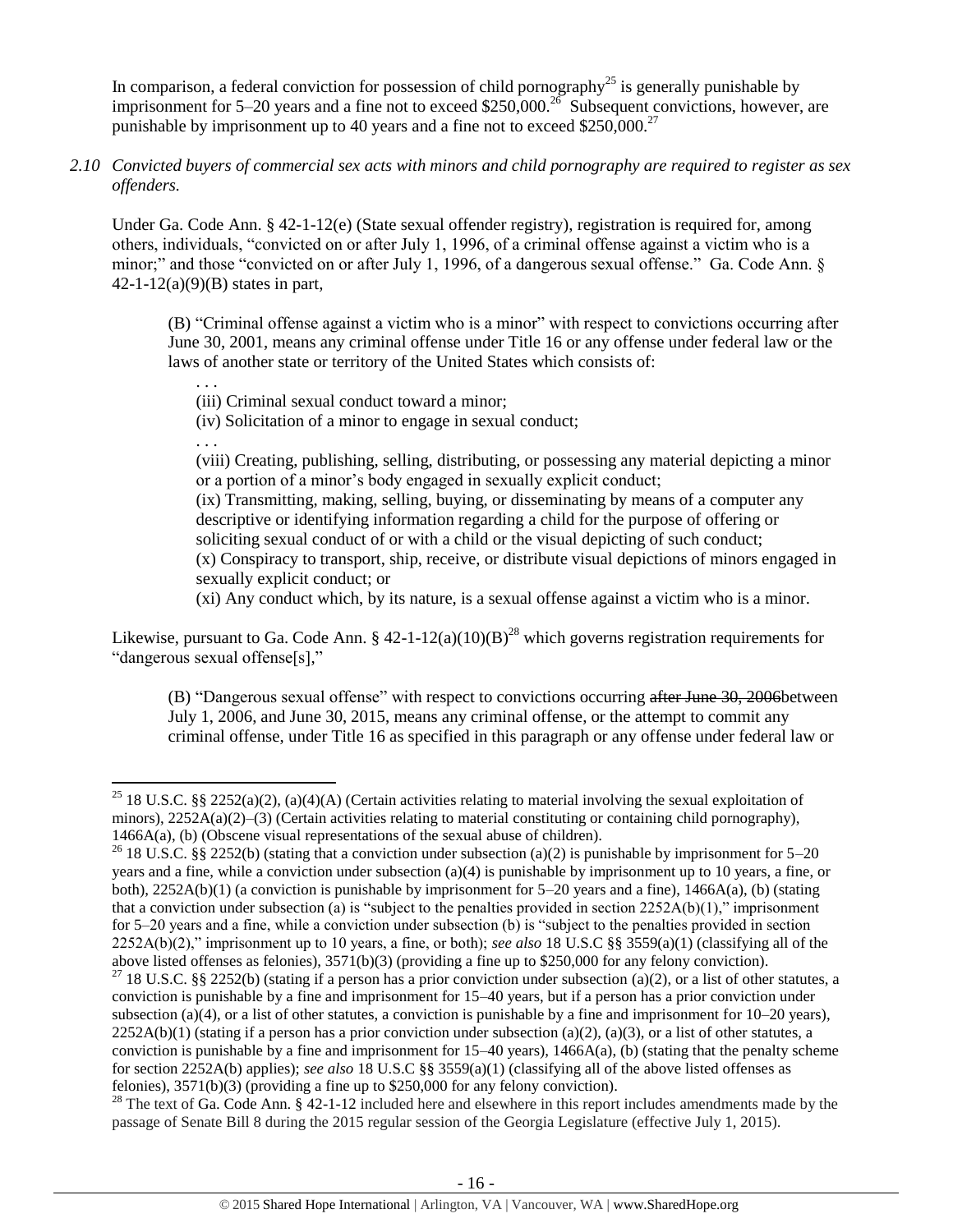the laws of another state or territory of the United States which consists of the same or similar elements of the following offenses:

. . .

<span id="page-16-0"></span>(iv) Rape in violation of Code Section  $16-6-1$ ;<sup>29</sup>

(v) Sodomy in violation of Code Section  $16-6-2;^{30}$ 

(vi) Aggravated sodomy in violation of Code Section 16-6-2;

(vii) Statutory rape in violation of Code Section 16-6-3, if the individual convicted of the offense is 21 years of age or older;

(viii) Child molestation in violation of Code Section 16-6-4;

(ix) Aggravated child molestation in violation of Code Section 16-6-4, unless the person was convicted of a misdemeanor offense;

(x) Enticing a child for indecent purposes in violation of Code Section 16-6-5;

. . .

(xv) Sexual exploitation of children in violation of Code Section 16-12-100;. . .

(xvii) Computer pornography and child exploitation prevention in violation of Code Section 16-12-100.2;

. . .

. . . .

(xix) Any conduct which, by its nature, is a sexual offense against a victim who is a minor or an attempt to commit a sexual offense against a victim who is a minor.

(B.1) "Dangerous sexual offense" with respect to convictions occurring after June 30, 2015, means any criminal offense, or the attempt to commit any criminal offenses, under Title 16 as specified in this paragraph or any offense under federal law or the laws of another state or territory of the United States which consists of the same or similar elements of the following offenses:

(iii) Trafficking a person for sexual servitude in violation of Code Section § 16-5-46;

(iv) Rape in violation of Code Section  $16-6-1$ ;<sup>31</sup>

(v) Sodomy in violation of Code Section  $16-6-2$ ;<sup>32</sup>

(vi) Aggravated sodomy in violation of Code Section 16-6-2;

(vii) Statutory rape in violation of Code Section 16-6-3, if the individual convicted of the offense is 21 years of age or older;

(viii) Child molestation in violation of Code Section 16-6-4;

(ix) Aggravated child molestation in violation of Code Section 16-6-4, unless the person was convicted of a misdemeanor offense;

(x) Enticing a child for indecent purposes in violation of Code Section 16-6-5;

. . . .

. . . .

(xv) Sexual exploitation of children in violation of Code Section 16-12-100;

(xvii) Computer pornography and child exploitation prevention in violation of Code Section 16-12-100.2;

. . . .

(xix) Any conduct which, by its nature, is a sexual offense against a victim who is a minor or an attempt to commit a sexual offense against a victim who is a minor.

A "minor" is defined as "any individual under the age of 18 years and any individual that the sexual offender believed at the time of the offense was under the age of 18 years if such individual was the victim of an offense." Ga. Code. Ann.  $\S$  42-1-12(a)(14).

<sup>&</sup>lt;sup>29</sup> A rape occurs whenever the victim is a female under 10 years old. Ga. Code Ann. § 16-6-1(a)(2).

<sup>30</sup> *See supra* note [5.](#page-5-0)

<sup>31</sup> *See supra* note [29.](#page-16-0)

<sup>32</sup> *See supra* note [5.](#page-5-0)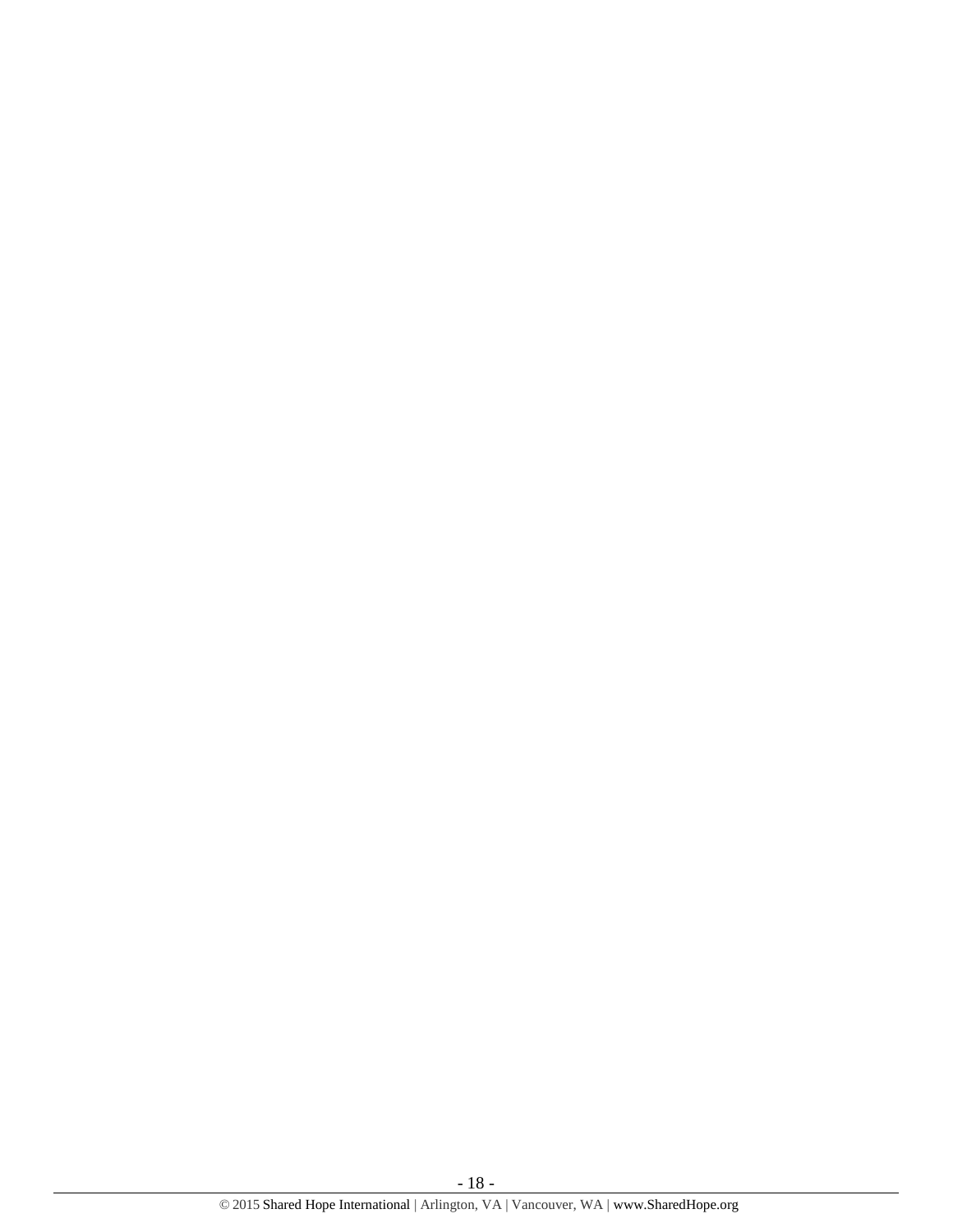### **FRAMEWORK ISSUE 3: CRIMINAL PROVISIONS FOR TRAFFICKERS**

## *Legal Components:*

- *3.1 Penalties for trafficking a child for sexual exploitation are as high as federal penalties.*
- *3.2 Creating and distributing child pornography carries penalties as high as similar federal offenses.*
- *3.3 Using the Internet or electronic communications to lure, entice, recruit, or sell commercial sex acts with a minor is a separate crime or results in an enhanced penalty for traffickers.*
- *3.4 Financial penalties for traffickers, including asset forfeiture, are sufficiently high*.
- *3.5 Convicted traffickers are required to register as sex offenders.*
- *3.6 Laws relating to termination of parental rights for certain offenses include sex trafficking or commercial sexual exploitation of children (CSEC) offenses in order to remove the children of traffickers from their control and potential exploitation.*

*\_\_\_\_\_\_\_\_\_\_\_\_\_\_\_\_\_\_\_\_\_\_\_\_\_\_\_\_\_\_\_\_\_\_\_\_\_\_\_\_\_\_\_\_\_\_\_\_\_\_\_\_\_\_\_\_\_\_\_\_\_\_\_\_\_\_\_\_\_\_\_\_\_\_\_\_\_\_\_\_\_\_\_\_\_\_\_\_\_\_\_\_\_\_*

# *Legal Analysis:*

 $\overline{\phantom{a}}$ 

*3.1 Penalties for trafficking a child for sexual exploitation are as high as federal penalties.* 

Trafficking a child under the age of 18 is punishable by imprisonment for 10–20 years, a fine not to exceed \$100,000, or both. Ga. Code Ann. § 16-5-46(f)(2). If the trafficker used "coercion or deception" in trafficking the minor, the penalty is life imprisonment or imprisonment for 25–50 years, a fine not to exceed \$100,000, or both. Ga. Code Ann. § 16-5-46(f)(2). Additionally, under subsection (g), "All real and personal property of every kind used or intended for use in the course of, derived from, or realized through a violation of this Code section shall be subject to forfeiture to the state."

A trafficker convicted of keeping a place of prostitution pursuant to Ga. Code Ann. § 16-6-10, pimping pursuant to Ga. Code Ann. § 16-6-11, or pandering pursuant to Ga. Code Ann. § 16-6-12 is guilty of a misdemeanor of a high and aggravated nature. Ga. Code Ann. § 16-6-13(a). Penalties, however, are heightened if the victim is under 18. Ga. Code Ann. § 16-6-13(b). If a person is convicted of any of the above offenses and the victim is 16 or 17, the trafficker is guilty of a felony punishable by imprisonment for 5–20 years, a fine of  $$2,500–$10,000$ , or both. Ga. Code Ann. § 16-6-13(b)(1). If the minor is under 16, the trafficker is guilty of a felony punishable by imprisonment for 10–30 years, a fine not to exceed \$100,000, or both. Ga. Code Ann. § 16-6-13(b)(2).

A trafficker who uses the computer to exploit a child may be convicted under Ga. Code Ann. § 16-12-  $100.2(c)(1)$ , if he does any of the following:

- (A) Compiles, enters into, or transmits by computer or other electronic device;
- (B) Makes, prints, publishes, or reproduces by other computer or other electronic device;

(C) Causes or allows to be entered into or transmitted by computer or other electronic device; or (D) Buys, sells, receives, exchanges, or disseminates any notice or statement, or advertisement or any child's name, telephone number, place of residence, physical characteristics, or other descriptive or identifying information for the purpose of offering or soliciting sexual conduct of or with an identifiable child or the visual depiction of such conduct.

Violating subsection (c) is punishable by imprisonment for 1–20 years and a fine not to exceed \$10,000. Ga. Code Ann. § 16-12-100.2(c)(2).<sup>33</sup>

<sup>&</sup>lt;sup>33</sup> See supra Section 2.9, for discussion of the limitations of these penalties.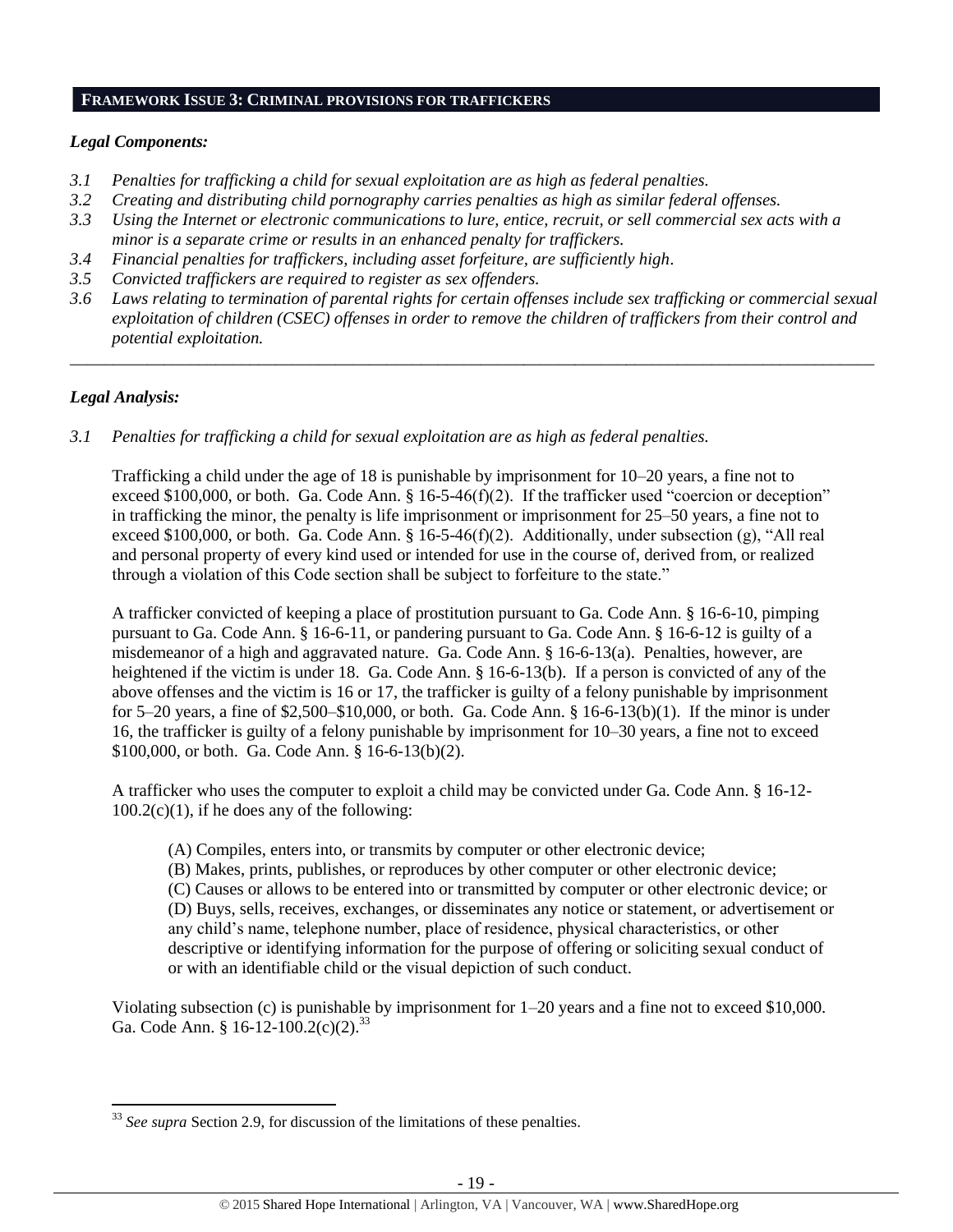Under Ga. Code Ann. § 16-12-100(b)(3) (Sexual exploitation of children), "It is unlawful for any person knowingly to employ, use, persuade, induce, entice, or coerce any minor to engage in or assist any other person to engage in any sexually explicit conduct for the purpose of any performance." This offense is a felony punishable by imprisonment for 5–20 years and a fine not to exceed \$100,000. Ga. Code Ann. §  $16-12-100$ (gf)(1).<sup>34</sup> In addition, those convicted of sexual offenses face heightened penalties under Ga. Code Ann. § 17-10-6.2. Under subsection (a), "sexual offense" is defined to include, "(6) Enticing a child for indecent purposes, as defined in Code Section 16-6-5, unless subject to the provisions of subsection (c) of Code Section 16-6-5" and "(10) Sexual exploitation of children, as defined in Code Section 16-12- 100." Under subsection (b), subject to exceptions in subsection (c), "notwithstanding any other provisions of law to the contrary, any person convicted of a sexual offense shall be sentenced to a split sentence which shall include the minimum term of imprisonment specified in the Code section applicable to the offense. No portion of the mandatory minimum sentence imposed shall be suspended, stayed, probated, deferred, or withheld by the sentencing court and such sentence shall include, in addition to the mandatory imprisonment, an additional probated sentence of at least one year." Subsection (c) states,

(1) In the court's discretion, the court may deviate from the mandatory minimum sentence as set forth in subsection (b) of this Code section, or any portion thereof, when the prosecuting attorney and the defendant have agreed to a sentence that is below such mandatory minimum or provided that:

(A) The defendant has no prior conviction of an offense prohibited by Chapter 6 of Title 16 or Part 2 of Article 3 of Chapter 12 of Title 16, nor a prior conviction for any offense under federal law or the laws of another state or territory of the United States which consists of the same or similar elements of offenses prohibited by Chapter 6 of Title 16 or Part 2 of Article 3 of Chapter 12 of Title 16;

(B) The defendant did not use a deadly weapon or any object, device, or instrument which when used offensively against a person would be likely to or actually did result in serious bodily injury during the commission of the offense;

(C) The court has not found evidence of a relevant similar transaction;

(D) The victim did not suffer any intentional physical harm during the commission of the offense;

(E) The offense did not involve the transportation of the victim; and

(F) The victim was not physically restrained during the commission of the offense. (2) If the court deviates in sentencing pursuant to this subsection, the judge shall issue a written order setting forth the judge's reasons. Any such order shall be appealable by the defendant pursuant to Code Section 5-6-34, or by the State of Georgia pursuant to Code Section 5-7-1, unless the sentence imposed was pursuant to an agreement by the prosecuting attorney and the defendant.

In comparison, if the victim is under the age of 14, a conviction under the  $TVPA^{35}$  for child sex trafficking is punishable by 15 years to life imprisonment and a fine not to exceed \$250,000. 18 U.S.C. §§ 1591(b)(1), 3559(a)(1), 3571(b)(3). If the victim is between the ages of 14–17, a conviction is punishable by 10 years to life imprisonment and a fine not to exceed \$250,000. 18 U.S.C. §§ 1591(b)(2),  $3559(a)(1)$ ,  $3571(b)(3)$ . A conviction is punishable by mandatory life imprisonment, however, if the trafficker has a prior conviction for a federal sex offense<sup>36</sup> against a minor.

 $34$  The text of Ga. Code Ann. § 16-12-100 included here and elsewhere in this report includes amendments made by the passage of House Bill 233 and Senate Bill 8 during the 2015 regular session of the Georgia Legislature (effective July 1, 2015).

<sup>35</sup> *See supra* note [16.](#page-11-0)

<sup>36</sup> *See supra* note [17.](#page-11-1)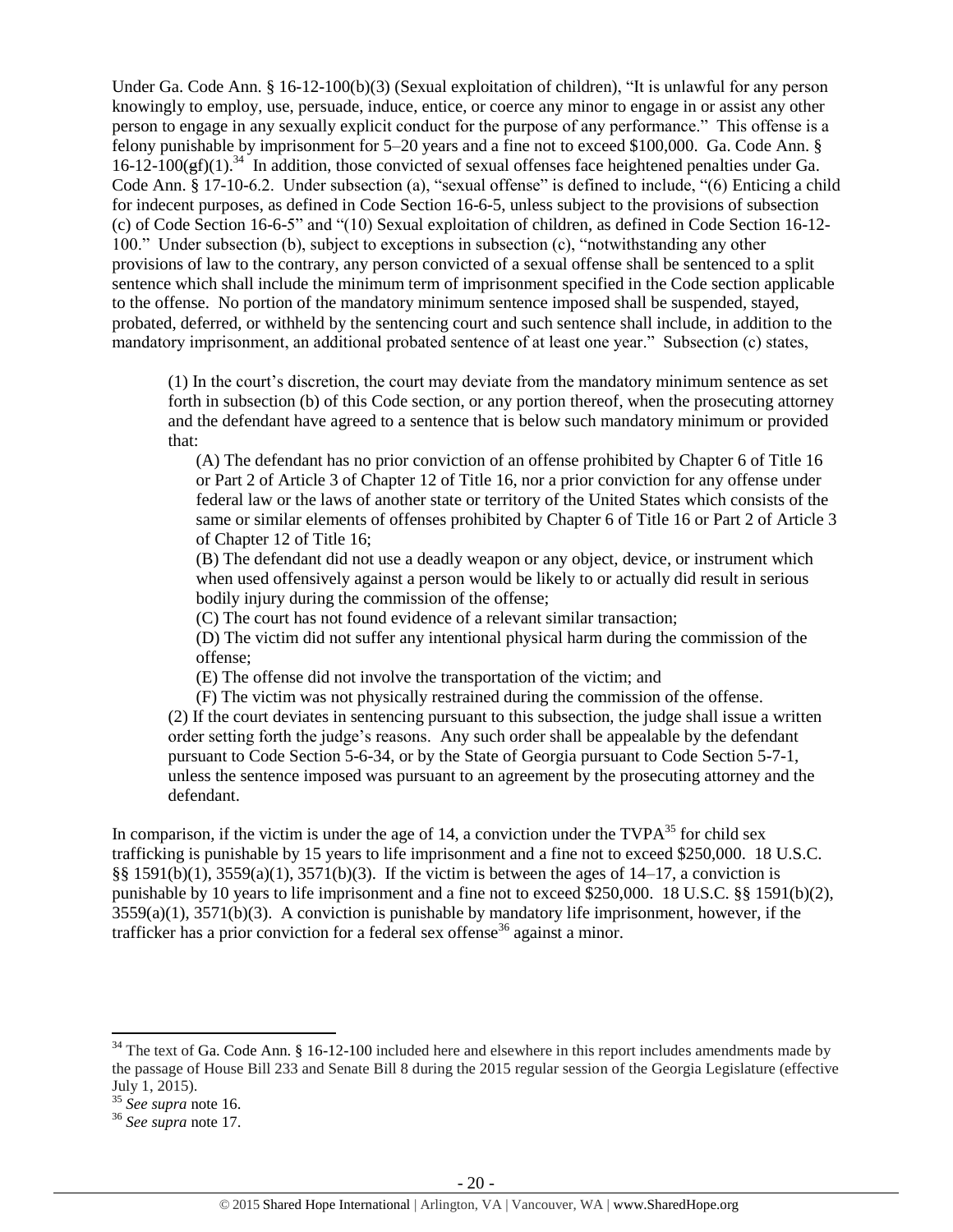# *3.2 Creating and distributing child pornography carries penalties as high as similar federal offenses.*

Under Ga. Code Ann. § 16-12-100(b)(3), "It is unlawful for any person knowingly to employ, use, persuade, induce, entice, or coerce any minor to engage in or assist any other person to engage in any sexually explicit conduct for the purpose of any performance." Subsection (b)(1) states, "It is unlawful for any person knowingly to employ, use, persuade, induce, entice, or coerce any minor to engage in or assist any other person to engage in any sexually explicit conduct for the purpose of producing any visual medium depicting such conduct." These offenses are punishable by imprisonment for 5-20 years, a fine not to exceed \$100,000, or both. Ga. Code Ann. §  $16-12-100(gf)(1)$ .<sup>37</sup> These offenses are also subject to the provisions of Ga. Code Ann. § 17-10-6.2.

Ga. Code Ann. § 16-12-80(a) (Distributing obscene material; obscene material defined; penalty),  $38$  states in part,

A person commits the offense of distributing obscene material when he sells, lends, rents, leases, gives, advertises, publishes, exhibits, or otherwise disseminates to any person any obscene material of any description, knowing the obscene nature thereof, or offers to do so, or possesses such material with the intent to do so . . . .

A violation of § 16-12-80, is a misdemeanor of a high and aggravated nature, which is punishable by confinement up to 12 months, a fine not to exceed \$5,000, or both. Ga. Code Ann. §§ 17-10-4(a), 16-12- 80(f). Ga. Code Ann. § 16-12-80 (Distributing obscene material; obscene material defined; penalty) is included in the definition of "racketeering activity." Ga. Code Ann. § 16-14-3(5)(A)(xii).<sup>39</sup> Therefore, if a trafficker is also convicted of racketeering, the offender could be guilty of a felony punishable by imprisonment for 5–20 years, "a fine that does not exceed the greater of \$25,000.00 or three times the amount of any pecuniary value gained by him or her from such violation," or both Ga. Code Ann. § 16- 14-5(a), (b).<sup>40</sup> Additionally, racketeering is subject to asset forfeiture, pursuant to Ga. Code Ann. § 16-14-7(a) (Forfeiture proceedings), which states in part, "All property of every kind used or intended for use in the course of, derived from, or realized through a pattern of racketeering activity shall be subject to forfeiture to the state." Ga. Code Ann.  $\S$  16-14-7(a).<sup>4</sup>

Similarly, "any offense defined as racketeering activity by Code Section 16-14-3" also constitutes criminal gang activity. Ga. Code Ann. 16-15-3(1)(A). Ga. Code Ann. § 16-15-3(2) defines "criminal street gang" as "any organization, association, or group of three or more persons associated in fact, whether formal or informal, which engages in criminal gang activity as defined in paragraph (1) of this Code section." It is an offense "for any person employed by or associated with a criminal street gang to conduct or participate in criminal gang activity through the commission of any offense enumerated in paragraph (1) of Code Section 16-15-3." Ga. Code Ann. § 16-15-4(a). Any violation of this provision is punishable by imprisonment for 5–15 years, a fine of \$10,000–\$15,000, or both. Ga. Code Ann. § 16-5-  $4(k)(1)$ . Additionally, "[a]ny property which is, directly or indirectly, used or intended for use in any manner to facilitate a violation of this chapter; and proceeds . . . declared to be contraband" is subject to forfeiture. Ga. Code Ann. § 16-15-5(b).

<sup>&</sup>lt;sup>37</sup> See supra Section 2.9 for a discussion of the limitations of these penalties.

<sup>&</sup>lt;sup>38</sup> *But see* This That & the Other Gift & Tobacco, Inc. v. Cobb County, 285 F.3d 1319, 1324 (11th Cir. 2002) (holding that the part of Ga. Code Ann. § 16-12-80 that bans all advertising of sexual devices violates the First Amendment).

<sup>39</sup> *See supra* note [8.](#page-6-0)

<sup>40</sup> *See supra* note [51.](#page-23-0)

 $41$  The text of Ga. Code Ann. § 16-14-7 included here and elsewhere in this report includes amendments made by the passage of House Bill 233 during the 2015 regular session of the Georgia Legislature (effective July 1, 2015).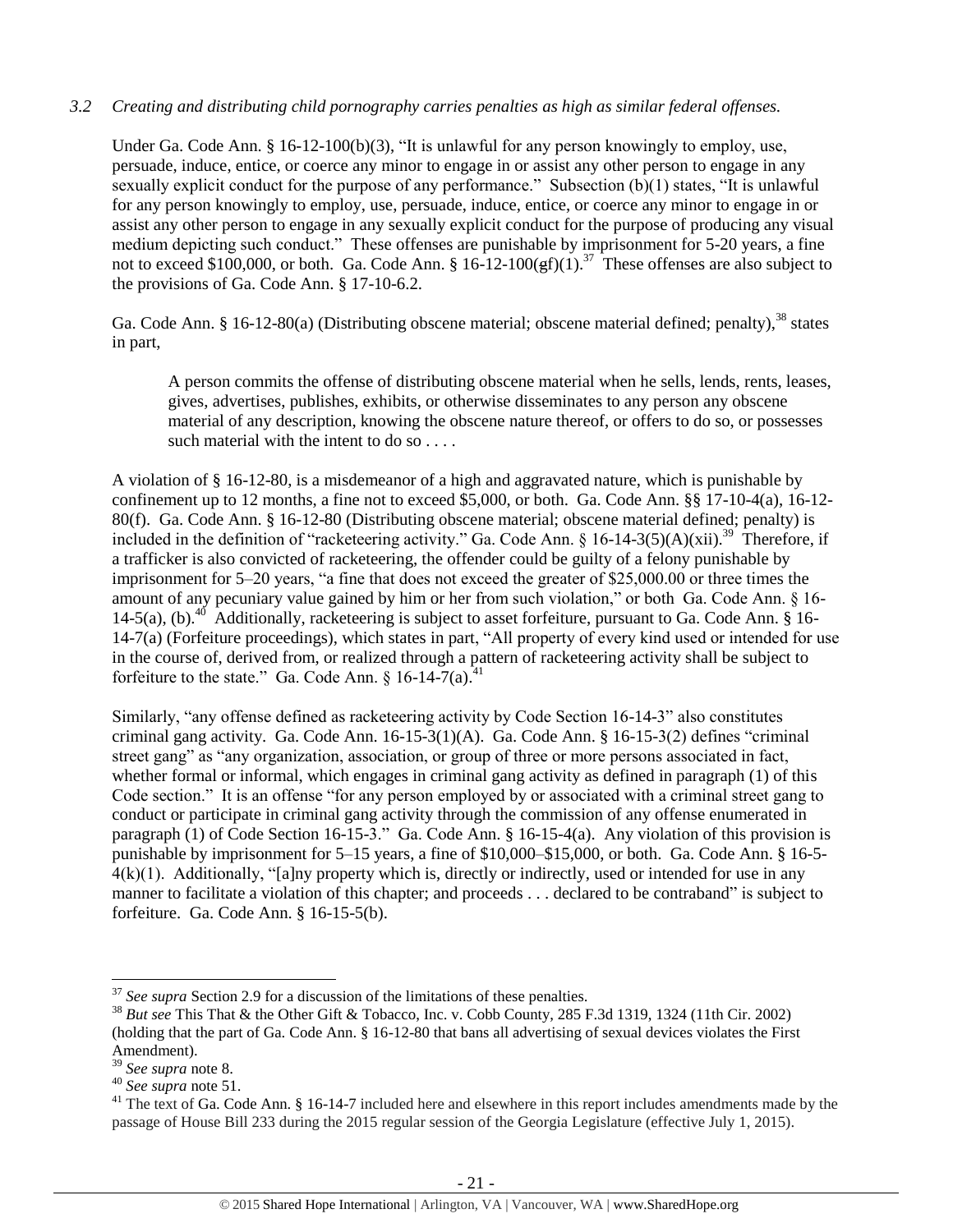In comparison, if the victim is under the age of 14, a conviction under the  $TVPA^{42}$  for child sex trafficking is punishable by 15 years to life imprisonment and a fine not to exceed \$250,000. 18 U.S.C. §§ 1591(b)(1), 3559(a)(1), 3571(b)(3). If the victim is between the ages of 14–17 a conviction is punishable by 10 years to life imprisonment and a fine not to exceed \$250,000. 18 U.S.C. §§ 1591(b)(2), 3559(a)(1), 3571(b)(3). A conviction is punishable by mandatory life imprisonment however, if the trafficker has a prior conviction for a federal sex offense<sup>43</sup> against a minor. Additionally, a federal conviction for distribution of child pornography<sup>44</sup> is generally punishable by imprisonment for  $5-20$  years and a fine not to exceed \$250,000.<sup>45</sup> Subsequent convictions, however, are punishable by imprisonment up to 40 years and a fine not to exceed  $$250,000.<sup>46</sup>$ 

*3.3 Using the Internet or electronic communications to lure, entice, recruit, or sell commercial sex acts with a minor is a separate crime or results in an enhanced penalty for traffickers.*

According to Ga. Code Ann. § 16-12-100.2(c) (Computer or electronic pornography and child exploitation prevention),

(1) A person commits the offense of computer or electronic pornography if such person intentionally or willfully:

(A) Compiles, enters into, or transmits by computer or other electronic device;

(B) Makes, prints, publishes, or reproduces by other computer or other electronic device;

(C) Causes or allows to be entered into or transmitted by computer or other electronic device; or

(D) Buys, sells, receives, exchanges, or disseminates any notice, statement, or advertisement, or any child's name, telephone number, place of residence, physical characteristics, or other descriptive or identifying information for the purpose of offering or soliciting sexual conduct of or with an identifiable child or the visual depiction of such conduct.

This crime is punishable by imprisonment for 1–20 years and a fine not to exceed \$10,000. Ga. Code Ann.  $$16-12-100.2(c)(2).^{47}$ 

Although not directly commercial, other sections of Ga. Code Ann. § 16-12-100.2, may be applied to those who use the Internet to lure a minor for the purpose of sex acts. Ga. Code Ann.  $\S 16-12-100.2(d)(1)$ states,

l <sup>42</sup> *See supra* note [16.](#page-11-0)

<sup>43</sup> *See supra* note [17.](#page-11-1)

<sup>&</sup>lt;sup>44</sup> 18 U.S.C. §§ 2252(a)(1), (a)(2), (a)(3)(B), (4)(A) (Certain activities relating to material involving the sexual exploitation of minors),  $2252A(a)(2)-(3)$  (Certain activities relating to material constituting or containing child pornography), 1466A(a) (Obscene visual representations of the sexual abuse of children).

 $^{45}$  18 U.S.C. §§ 2252(b) (stating that a conviction under subsection (a)(2) or (a)(3) is punishable by imprisonment for 5–20 years and a fine, while a conviction under subsection (a)(4) is punishable by imprisonment up to 10 years, a fine, or both),  $2252A(b)(1)$  (a conviction is punishable by imprisonment for 5–20 years and a fine),  $1466A(a)$ , (b) (stating that a conviction under subsection (a) is "subject to the penalties provided in section  $2252A(b)(1)$ ," imprisonment for 5–20 years and a fine, while a conviction under subsection (b) is "subject to the penalties provided in section 2252A(b)(2)," imprisonment up to 10 years, a fine, or both); *see also* 18 U.S.C §§ 3559(a)(1) (classifying all of the above listed offenses as felonies),  $3571(b)(3)$  (providing a fine up to \$250,000 for any felony conviction).

<sup>&</sup>lt;sup>46</sup> 18 U.S.C. §§ 2252(b) (stating if a person has a prior conviction under subsection (a)(1), (a)(2), or (a)(3) or a list of other statutes, a conviction is punishable by a fine and imprisonment for  $15-40$  years,  $2252A(b)(1)$  (stating if a person has a prior conviction under subsection (a)(2), (a)(3), or a list of other statutes, a conviction is punishable by a fine and imprisonment for 15–40 years), 1466A(a), (b) (stating that the penalty scheme for section 2252A(b) applies); *see also* 18 U.S.C §§ 3559(a)(1) (classifying all of the above listed offenses as felonies), 3571(b)(3) (providing a fine up to  $$250,000$  for any felony conviction).

See supra Section 2.9 for discussion of the limitations of these penalties.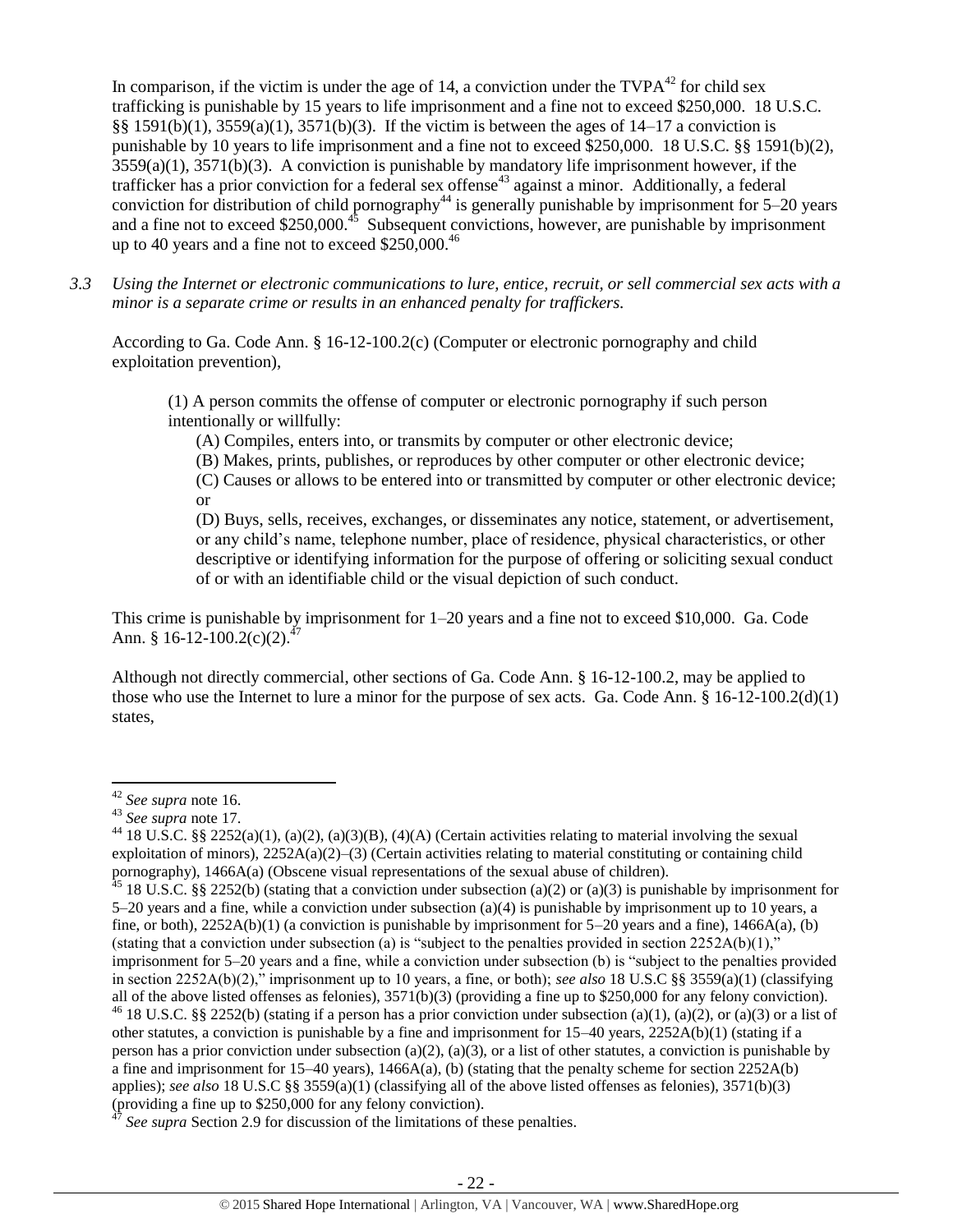It shall be unlawful for any person intentionally or willfully to utilize a computer wireless service or Internet service, including, but not limited to, a local bulletin board service, Internet chat room, e-mail, instant messaging service, or other electronic device, to seduce, solicit, lure, or entice, or attempt to seduce, solicit, lure, or entice a child, or another person believed by such person to be a child, any person having custody or control of a child, or another person believed by such person to have custody or control of a child to commit any illegal act by, with, or against a child as described in Code Section 16-6-2,<sup>48</sup> relating to the offense of sodomy or aggravated sodomy; Code Section 16-6-4, relating to the offense of child molestation or aggravated child molestation; Code Section 16-6-5, relating to the offense of enticing a child for indecent purposes; or Code Section 16-6-8, relating to the offense of public indecency, or to engage in any conduct that by its nature is an unlawful sexual offense against a child.

This crime is a felony punishable by imprisonment for 1–20 years and a fine not to exceed \$25,000. Ga. Code Ann. § 16-12-100.2(d)(2). However, if the victim was at least 14 years of age and the perpetrator was "18 years of age or younger, then the defendant shall be guilty of a misdemeanor." Ga. Code Ann. § 16-12-100.2(d)(2).

# *3.4 Financial penalties for traffickers, including asset forfeiture, are sufficiently high.*

Under Ga. Code Ann. § 15-21-208(a)<sup>49</sup> (Payment and disposition of fines and forfeitures), in every case in which any court in this state imposes a fine, which will be construed to include costs, for trafficking a person for sexual servitude in violation of Ga. Code Ann. § 16-5-46 (Trafficking of persons for labor or sexual servitude) or any violation of Ga. Code Ann. § 16-6-10 (Keeping a place of prostitution), § 16-6-11 (Pimping), § 16-6-12 (Pandering), § 16-6-14 (Pandering by compulsion), § 16-6-15 (Solicitation of sodomy), § 16-6-16 (Masturbation for hire), or § 16-12-100 (Sexual exploitation of children; reporting violation; forfeiture; penalties), an additional penalty of \$2,500 will be imposed if the defendant was 18 years or older at the time of the offense.

A person convicted of trafficking under Ga. Code Ann. § 16-5-46 (Trafficking of persons for labor or sexual servitude), when the victim is under 18, could face a fine not to exceed \$100,000. Ga. Code Ann.  $§ 16-5-46(f)(2)$ . In addition, Ga. Code Ann. § 16-5-46(g)<sup>50</sup> states,

(1) As used in this subsection, the terms 'civil forfeiture proceedings,' 'proceeds,' and 'property' shall have the same meanings as set forth in Code Section 9-16-2.

(2) Any property which is, directly or indirectly, used or intended for use in any manner to facilitate a violation of this Code section and any proceeds are declared to be contraband and no person shall have a property right in them.

(3) Any property subject to forfeiture pursuant to paragraph (2) of this subsection shall be forfeited in accordance with the procedures set forth in Chapter 16 of Title 9.

(4) The Attorney General shall be specifically authorized to commence civil forfeiture proceedings under this Code section.

If convicted of Ga. Code Ann. § 16-6-10 (Keeping a place of prostitution), § 16-6-11 (Pimping), or. § 16- 6-12 (Pandering), and the victim is between 16 and 18, the offender could be subject to a fine between \$2,500 and \$10,000. Ga. Code Ann.  $\S$  16-6-13(b)(1). If the victim is under 16, the trafficker could be subject to a fine not to exceed \$100,000. Ga. Code Ann. § 16-6-13(b)(2).

<sup>48</sup> *See supra* note [5.](#page-5-0)

<sup>&</sup>lt;sup>49</sup> The text of Ga. Code Ann. § 15-21-208 included here and elsewhere in this report includes amendments made by the passage of Senate Bill 8 during the 2015 regular session of the Georgia Legislature (effective July 1, 2015).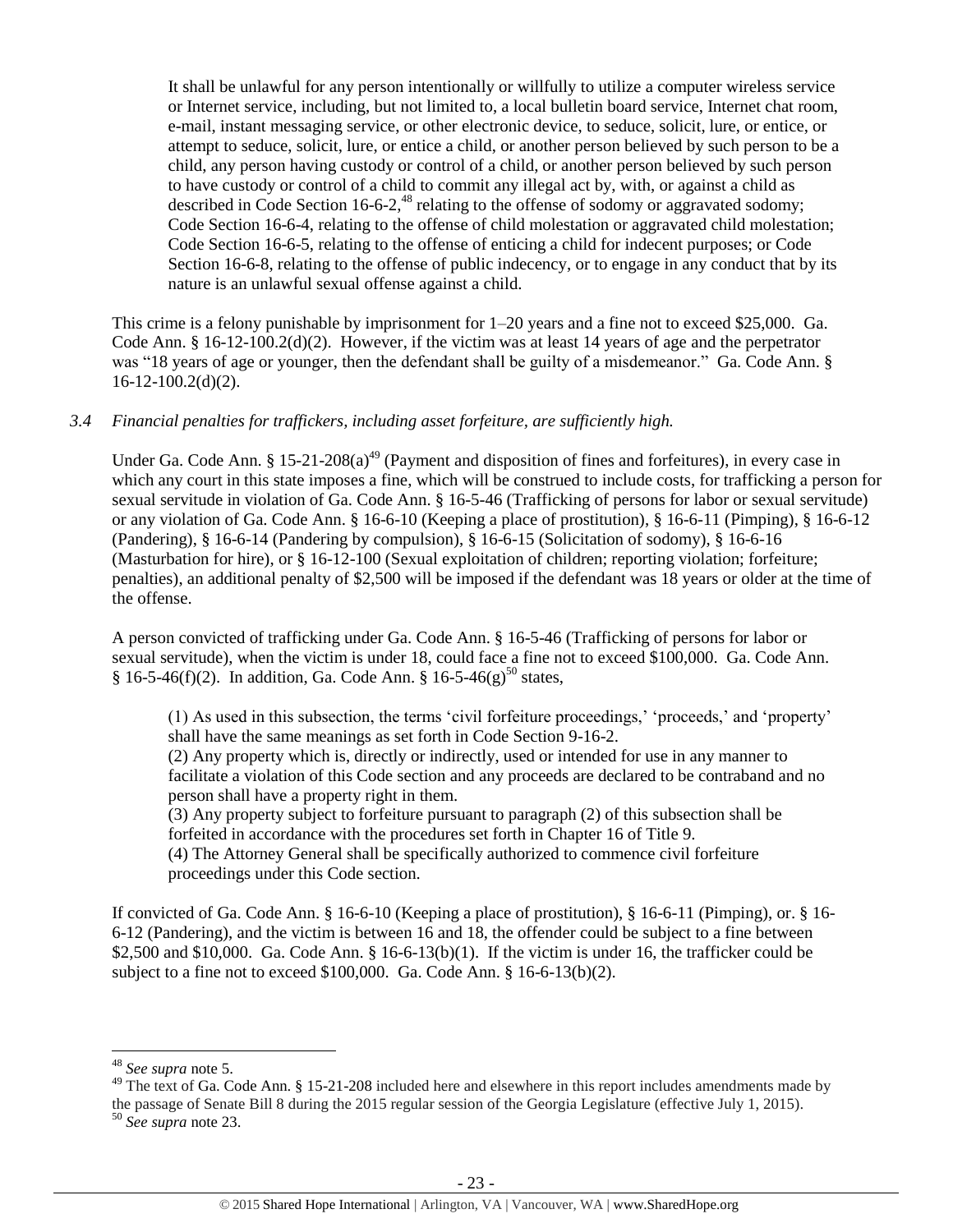<span id="page-23-0"></span>In addition, under Ga. Code Ann. § 16-6-13.3(b)<sup>51</sup> a perpetrator must forfeit "[a]ny property which is, directly or indirectly, used or intended for use in any manner to facilitate a violation of Code Section 16- 6-11 [Pimping] and any proceeds . . . ." Ga. Code Ann. § 16-6-13.2(b)<sup>52</sup> (Civil forfeiture of motor vehicle) further provides, "Any motor vehicle used when the offense involved the pimping of a person to perform an act of prostitution, by a person to facilitate a violation of Code Section 16-6-10 [Keeping a place of prostitution], 16-6-11 [Pimping], 16-6-12 [Pandering], or 16-6-14 [Pandering by compulsion] is declared to be contraband and no person shall have a property right in it."

An individual convicted of Ga. Code Ann. § 16-12-100 (Sexual exploitation of children; reporting violation; forfeiture; penalties) which includes using a minor in a sexually explicit performance or visual depiction, faces forfeiture under Ga. Code Ann.  $\S 16-12-100(e)^{53}$ , which states,

(1) As used in this subsection, the terms 'proceeds' and 'property' shall have the same meaning as set forth in Code Section 9-16-2.

(2) Any property which is, directly or indirectly, used or intended to be used in any manner to facilitate a violation of this Code section and any proceeds are declared to be contraband and no person shall have a property right in them.

(3) Any property subject to forfeiture pursuant to paragraph (2) of this subsection shall be forfeited in accordance with the procedures set forth in Chapter 16 of Title 9.

Finally, a trafficker may be subject to restitution orders. Ga. Code Ann. § 17-14-3 (Restitution to victim; restitution as condition of probation) states, ". . . [I]n addition to any other penalty imposed by law, a judge of any court of competent jurisdiction shall, in sentencing an offender, make a finding as to the amount of restitution due any victim, and order an offender to make full restitution to such victim." Consideration of restitution is mandatory, although the "nature and amount of restitution" is dependent upon considerations outlined in Ga. Code Ann. § 17-14-10(a) (Considerations for determining nature and amount of restitution; restitution deemed part of financial resources of victim) including:

(1) The financial resources and other assets of the offender or person ordered to pay restitution including whether any of the assets are jointly controlled;

(2) The earnings and other income of the offender or person ordered to pay restitution;

(3) Any financial obligations of the offender or person ordered to pay restitution, including obligations to dependents;

(4) The amount of damages;

(5) The goal of restitution to the victim and the goal of rehabilitation of the offender;

(6) Any restitution previously made;

(7) The period of time during which the restitution order will be in effect; and

(8) Other factors which the ordering authority deems to be appropriate.

#### *3.5 Convicted traffickers are required to register as sex offenders.*

Under Ga. Code Ann. § 42-1-12(e) (State sexual offender registry), registration is required for, among others, individuals "convicted on or after July 1, 1996, of a criminal offense against a victim who is a minor;" and those "convicted on or after July 1, 1996, of a dangerous sexual offense." Subsection 9(B) of Ga. Code Ann. § 42-1-12(a) states in part,

 $51$  The text of Ga. Code Ann. § 16-6-13.3 included here and elsewhere in this report includes amendments made by the passage of House Bill 233 and Senate Bill 8 during the 2015 regular session of the Georgia Legislature (effective July 1, 2015).

 $\frac{52}{2}$  The text of Ga. Code Ann. § 16-6-13.2 included here and elsewhere in this report includes amendments made by the passage of House Bill 233 and Senate Bill 8 during the 2015 regular session of the Georgia Legislature (effective July 1, 2015).

<sup>53</sup> *See supra* note [51.](#page-23-0)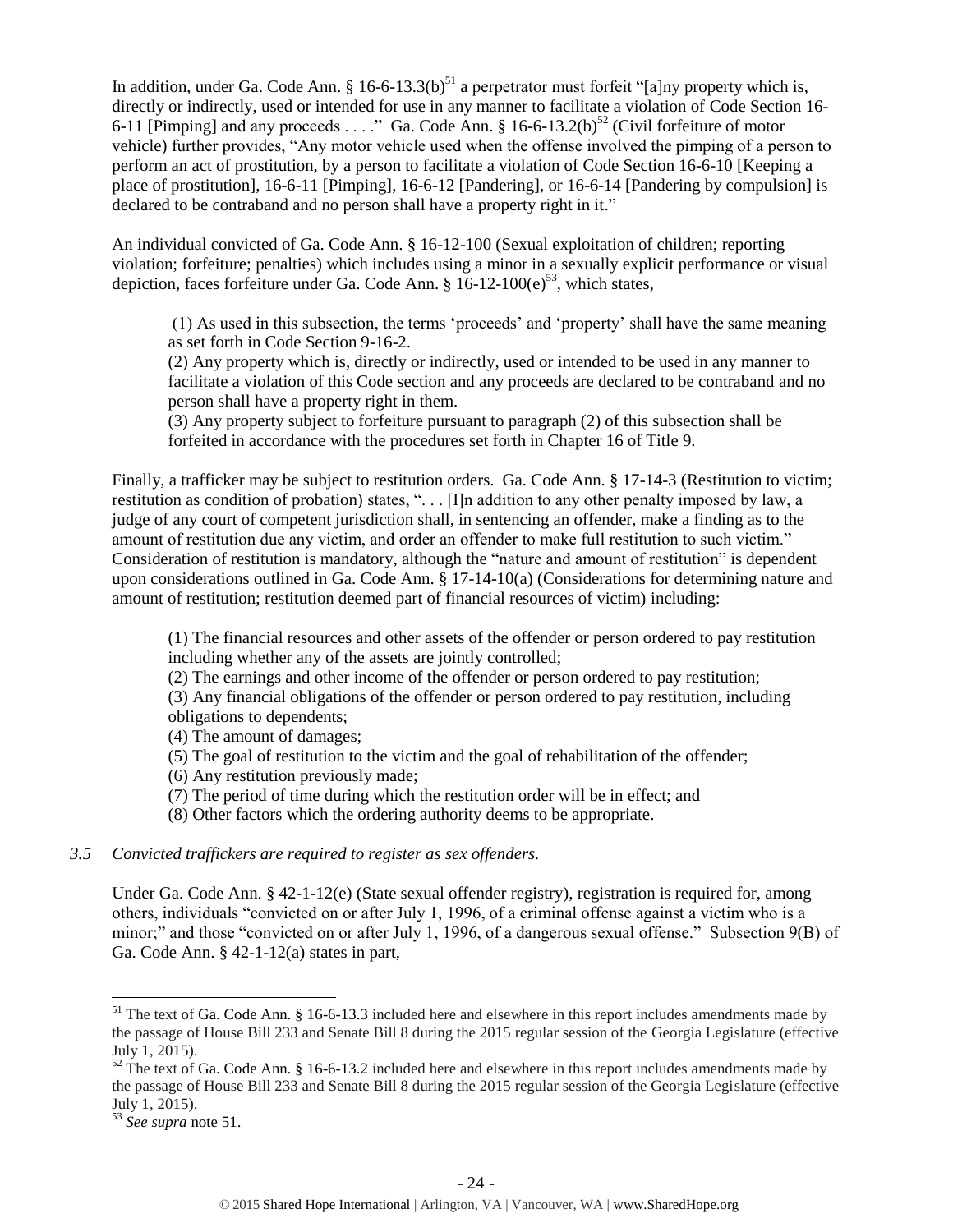(B) "Criminal offense against a victim who is a minor" with respect to convictions occurring after June 30, 2001, means any criminal offense under Title 16 or any offense under federal law or the laws of another state or territory of the United States which consists of:

. . . . (iv) Solicitation of a minor to engage in sexual conduct;

(v) Use of a minor in a sexual performance;

(vi) Solicitation of a minor to practice prostitution;

(vii) Use of a minor to engage in any sexually explicit conduct to produce any visual medium depicting such conduct;

(viii) Creating, publishing, selling, distributing, or possessing any material depicting a minor or a

portion of a minor's body engaged in sexually explicit conduct;

(ix) Transmitting, making, selling, buying, or disseminating by means of a computer any descriptive or identifying information regarding a child for the purpose of offering or soliciting sexual conduct of or with a child or the visual depicting of such conduct;

(x) Conspiracy to transport, ship, receive, or distribute visual depictions of minors engaged in sexually explicit conduct; or

(xi) Any conduct which, by its nature, is a sexual offense against a victim who is a minor.

Likewise, pursuant to Ga. Code Ann. §  $42-1-12(a)(10)^{54}$  which governs registration requirements for "dangerous sexual offense[s],"

(B) "Dangerous sexual offense" with respect to convictions occurring after June 30, 2006 between July 1, 2006, and June 30, 2015, means any criminal offense, or the attempt to commit any criminal offense, under Title 16 as specified in this paragraph or any offense under federal law or the laws of another state or territory of the United States which consists of the same or similar elements of the following offenses:

. . .

(iv) Rape in violation of Code Section  $16-6-1$ ;<sup>55</sup>

(v) Sodomy in violation of Code Section  $16-6-2$ ;<sup>56</sup>

(vi) Aggravated sodomy in violation of Code Section 16-6-2;

(vii) Statutory rape in violation of Code Section 16-6-3, if the individual convicted of the offense is 21 years of age or older;

(viii) Child molestation in violation of Code Section 16-6-4;

(ix) Aggravated child molestation in violation of Code Section 16-6-4, unless the person was convicted of a misdemeanor offense;

(x) Enticing a child for indecent purposes in violation of Code Section 16-6-5;

(xv) Sexual exploitation of children in violation of Code Section 16-12-100;

. . .

. . .

(xvii) Computer pornography and child exploitation in violation of Code Section 16-12- 100.2;

. . . (xix) Any conduct which, by its nature, is a sexual offense against a victim who is a minor or an attempt to commit a sexual offense against a victim who is a minor.

(B.1) 'Dangerous sexual offense' with respect to convictions occurring after June 30, 2015, means any criminal offense, or the attempt to commit any criminal offenses, under Title 16 as

 $54$  The text of Ga. Code Ann. § 42-1-12 included here and elsewhere in this report includes amendments made by the passage of Senate Bill 8 during the 2015 regular session of the Georgia Legislature (effective July 1, 2015). <sup>55</sup> *See supra* note [29.](#page-16-0)

<sup>56</sup> *See supra* note [5.](#page-5-0)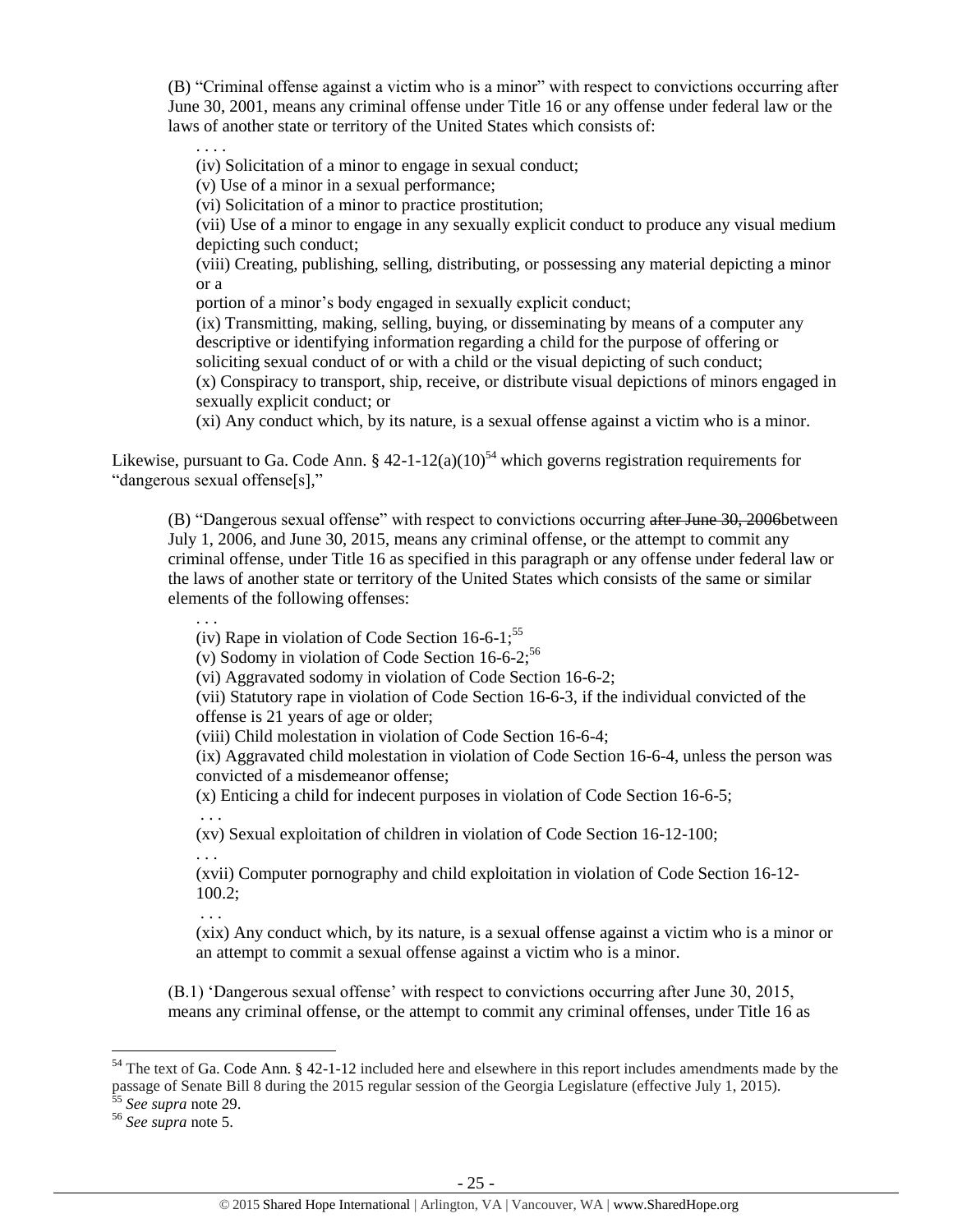specified in this paragraph or any offense under federal law or the laws of another state or territory of the United States which consists of the same or similar elements of the following offenses:

. . . . (iii) Trafficking a person for sexual servitude in violation of Code Section § 16-5-46; (iv) Rape in violation of Code Section  $16-6-1$ ;<sup>57</sup>

(v) Sodomy in violation of Code Section  $16-6-2$ ;<sup>58</sup>

(vi) Aggravated sodomy in violation of Code Section 16-6-2;

(vii) Statutory rape in violation of Code Section 16-6-3, if the individual convicted of the offense is 21 years of age or older;

(viii) Child molestation in violation of Code Section 16-6-4;

(ix) Aggravated child molestation in violation of Code Section 16-6-4, unless the person was convicted of a misdemeanor offense;

(x) Enticing a child for indecent purposes in violation of Code Section 16-6-5;

. . . .

. . . .

(xv) Sexual exploitation of children in violation of Code Section 16-12-100;

(xvii) Computer pornography and child exploitation in violation of Code Section 16-12- 100.2;

. . . .

(xix) Any conduct which, by its nature, is a sexual offense against a victim who is a minor or an attempt to commit a sexual offense against a victim who is a minor.

A "minor" is defined as "any individual under the age of 18 years and any individual that the sexual offender believed at the time of the offense was under the age of 18 years if such individual was the victim of an offense." Ga. Code. Ann. § 42-1-12(a)(14).

*3.6 Laws relating to termination of parental rights for certain offenses include sex trafficking or commercial sexual exploitation of children (CSEC) offenses in order to remove the children of traffickers from their control and potential exploitation.* 

Georgia does not specifically list the types of violent felonies that could cause the removal of a child from a parent. Ga. Code Ann. § 15-11-310<sup>59</sup> (Grounds for determining termination of parental rights) states in part:

(a) In considering the termination of parental rights, the court shall first determine whether one of the following statutory grounds for termination of parental rights has been met:

(2) The parent has subjected his or her child to aggravated circumstances;

(5) A child is a dependent child due to lack of proper parental care or control by his or her parent, reasonable efforts to remedy the circumstances have been unsuccessful or were not

…

iv) Egregious conduct or evidence of past egregious conduct of the parent toward the child or toward another child of a physically, emotionally, or sexually cruel or abusive nature;

(vi) Injury or death of a sibling under circumstances which constitute substantial evidence that such injury or death resulted from parental neglect or abuse. Ga. Code Ann. § 15-11-94(b)(4)(B).

<sup>…</sup>

 $\overline{\phantom{a}}$ <sup>57</sup> *See supra* note [29.](#page-16-0)

<sup>58</sup> *See supra* note [5.](#page-5-0)

<sup>&</sup>lt;sup>59</sup> Prior to January 1, 2014, determination of parental rights is governed by Ga. Code Ann. § 15-11-94 (Grounds for termination; other dispositions). In a decision to terminate parental rights, a court may consider:

<sup>(</sup>iii) Conviction of the parent of a felony and imprisonment therefor which has a demonstrable negative effect on the quality of the parent-child relationship;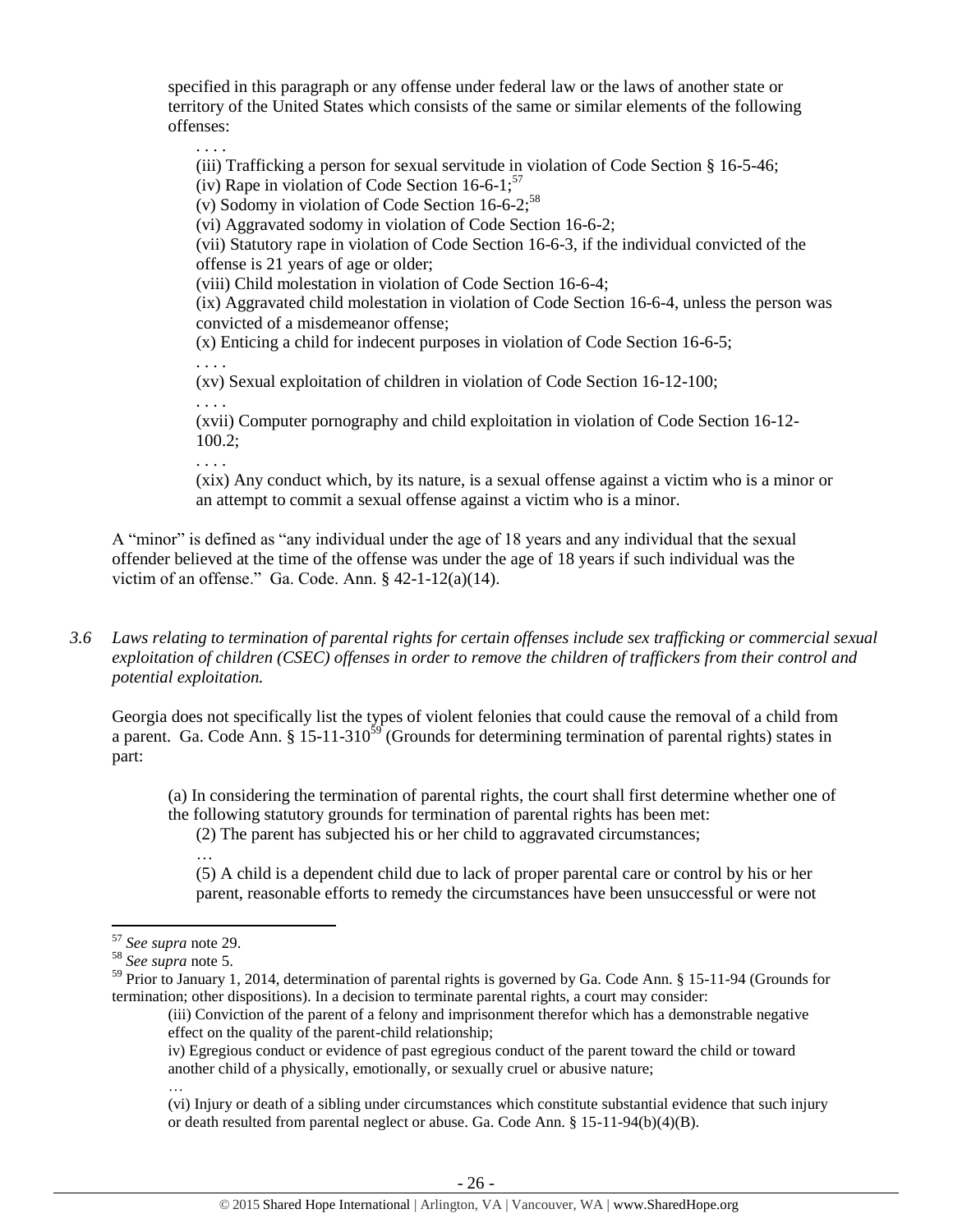required, such cause of dependency is likely to continue or will not likely be remedied, and the continued dependency will cause or is likely to cause serious physical, mental, emotional, or moral harm to such child.

Ga. Code Ann. § 15-11-310 (Determination of whether child is without proper parental care and control) states:

(a) In determining whether a child is without proper parental care and control, the court shall consider, without being limited to, the following:

…(4) Egregious conduct or evidence of past egregious conduct of a physically, emotionally, or sexually cruel or abusive nature by such parent toward his or her child or toward another child of such parent;

"Aggravated circumstances" includes circumstances in which a parent has "(C) Subjected a child or his or her sibling to torture, chronic abuse, sexual abuse, or sexual exploitation;...." Ga. Code Ann. § 15-11-2 (Definitions).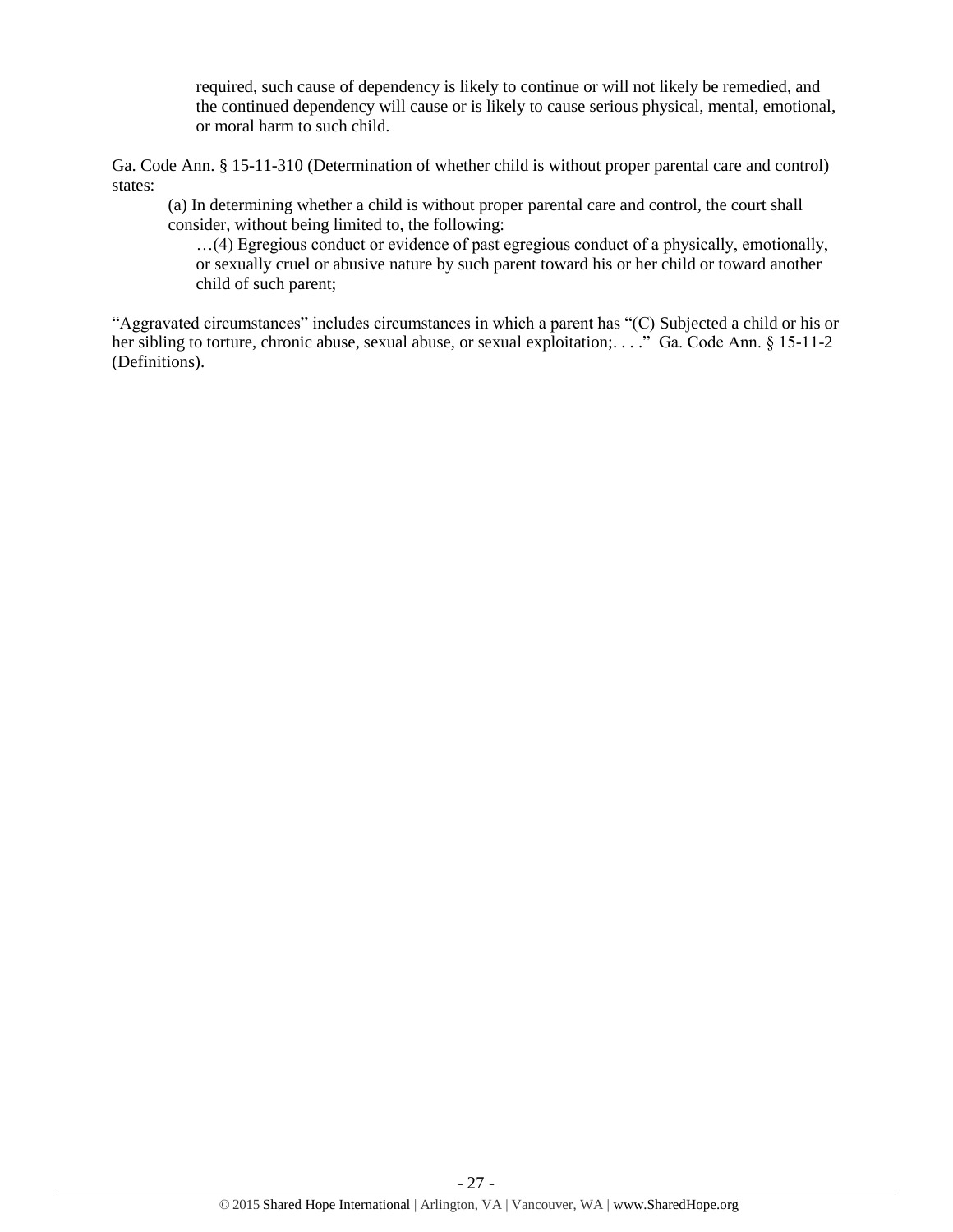#### **FRAMEWORK ISSUE 4: CRIMINAL PROVISIONS FOR FACILITATORS**

#### *Legal Components:*

- *4.1 The acts of assisting, enabling, or financially benefitting from child sex trafficking are included as criminal offenses in the state sex trafficking statute.*
- *4.2 Financial penalties, including asset forfeiture laws, are in place for those who benefit financially from or aid and assist in committing domestic minor sex trafficking.*

*\_\_\_\_\_\_\_\_\_\_\_\_\_\_\_\_\_\_\_\_\_\_\_\_\_\_\_\_\_\_\_\_\_\_\_\_\_\_\_\_\_\_\_\_\_\_\_\_\_\_\_\_\_\_\_\_\_\_\_\_\_\_\_\_\_\_\_\_\_\_\_\_\_\_\_\_\_\_\_\_\_\_\_\_\_\_\_\_\_\_\_\_\_\_*

- *4.3 Promoting and selling child sex tourism is illegal.*
- *4.4 Promoting and selling child pornography is illegal.*

#### *Legal Analysis:*

*4.1 The acts of assisting, enabling, or financially benefitting from child sex trafficking are included as criminal offenses in the state sex trafficking statute.*

Under Ga. Code Ann. § 16-5-46 (Trafficking of persons for labor or sexual servitude), trafficking for sexual servitude occurs when a person "knowingly subjects or maintains another in sexual servitude or knowingly recruits, entices, harbors, transports, provides, or obtains by any means another person for the purpose of sexual servitude." Ga. Code Ann. § 16-5-46(c). This language could reach some facilitators, but does not include terms such as "benefiting," "assisting," or "aiding," which are terms more explicitly applicable to facilitators.

Georgia's human trafficking law does, however, allow for the prosecution of corporations in certain circumstances. Ga. Code Ann. § 16-5-46(j). Specifically, a corporation can be prosecuted under the human trafficking law

for an act or omission constituting a crime under this Code section only if an agent of the corporation performs the conduct which is an element of the crime while acting within the scope of his or her office or employment and on behalf of the corporation and the commission of the crime was either authorized, requested, commanded, performed, or within the scope of his or her employment on behalf of the corporation or constituted a pattern of illegal activity that an agent of the company knew or should have known was occurring.

In addition to the trafficking law, Georgia has several other laws applicable to facilitators:

- 1. Ga. Code Ann. § 16-6-10 (Keeping a place of prostitution) could apply to facilitators and specifically criminalizes "exercising control over the use of any place or conveyance which would offer seclusion or shelter for the practice of prostitution . . . when [the perpetrator] knowingly grants or permits the use of such place for the purpose of prostitution." Similarly, pursuant to Ga. Code Ann. § 44-7-18(b) (Effect of leases for purposes of prostitution or assignation), leases entered into for the purposes of prostitution "shall be void."
- 2. Ga. Code Ann. § 16-6-11 (Pimping). Although not specific to minors, the offense of pimping, as defined in Ga. Code Ann. § 16-6-11, includes when a person,

(3) Directs or transports another person to a place when he or she knows or should know that the direction or transportation is for the purpose of prostitution; . . .

(5) Aids or abets, counsels, or commands another in the commission of prostitution or aids or assists in prostitution where the proceeds or profits derived therefrom are to be divided on a pro rata basis.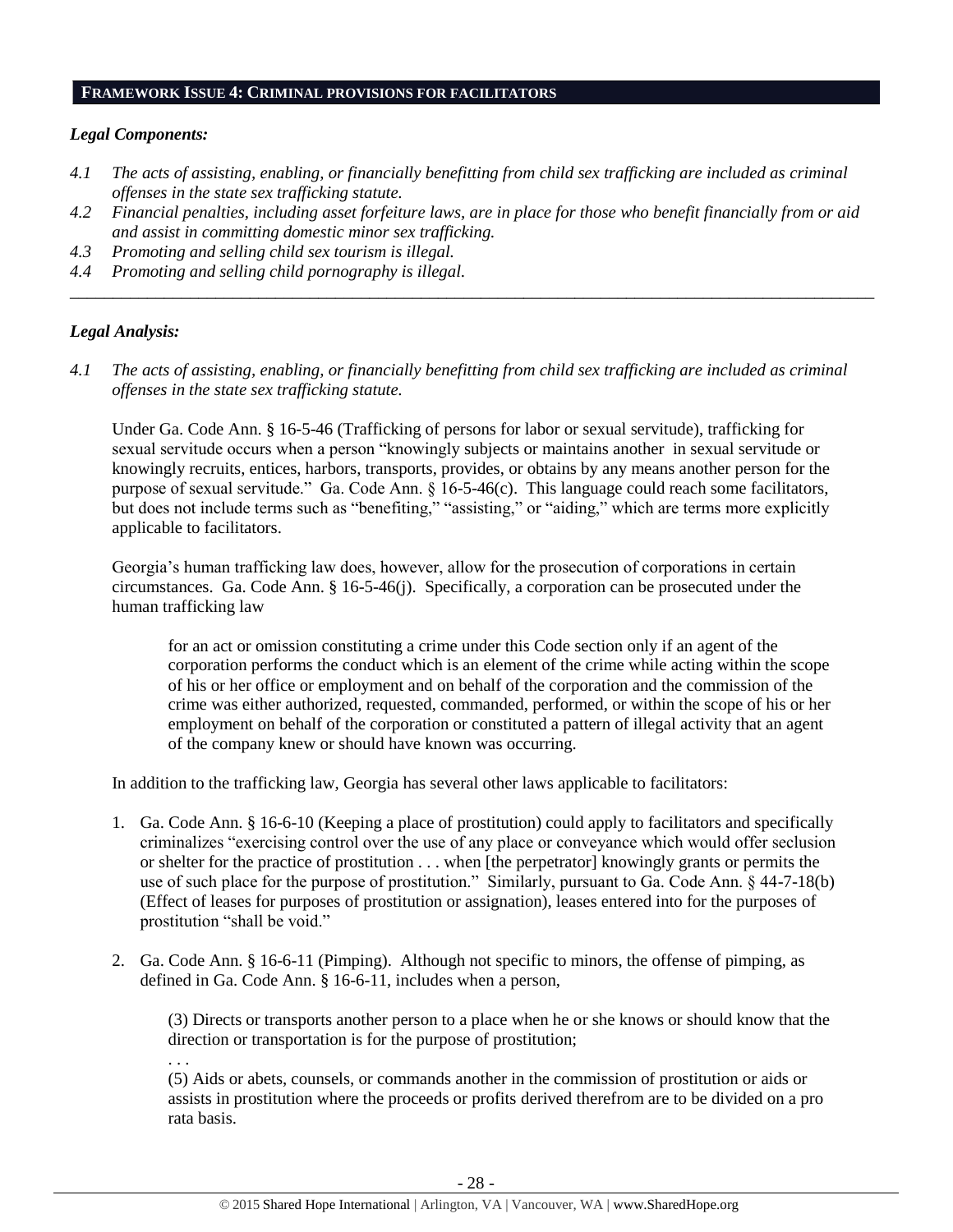- 3. Ga. Code Ann. § 39-5-4 (Report of certain information; failure to report required information; penalties). According to this statute, "An interactive computer service doing business in this state that obtains knowledge of facts or circumstances from which a violation of any law of this state prohibiting child pornography is apparent shall make a report, as soon as reasonably possible, of such facts and circumstances to the Cyber Tipline at the National Center for Missing and Exploited Children." Ga. Code Ann. § 39-5-4(a). A "knowing [] and will full [] violat [ion] [of] subsection (a)" is a misdemeanor. Ga. Code Ann. § 39-5-4(b). Subsequent violations raise the offense to a misdemeanor of a high and aggravated nature. Ga. Code Ann. § 39-5-4(b).
- 4. Ga. Code Ann. § 16-12-100(b) (Sexual exploitation of children; reporting violation; forfeiture; penalties), states in part, "It is unlawful for any person knowingly to employ, use, persuade, induce, entice or coerce any minor to engage in or *assist* any other person to engage in any sexually explicit conduct for the purpose of producing any visual medium depicting such conduct." Ga. Code Ann. § 16-12-100(b)(1) (emphasis added). The statute also states that "[i]t is unlawful for any person knowingly to create, reproduce, publish, promote, sell, distribute, give, exhibit, or possess with intent to sell or distribute any visual medium which depicts a minor or a portion of a minor's body engaged in any sexually explicit conduct." Ga. Code Ann.  $§ 16-12-100(b)(5).$
- 5. Ga. Code Ann. § 16-12-100.2(c)(1)(D) (Computer or electronic pornography and child exploitation prevention) states,

A person commits the offense of computer or electronic pornography if such person intentionally or willfully:

(D) Buys, sells, receives, exchanges, or disseminates any notice, statement, or advertisement, or any child's name, telephone number, place of residence, physical characteristics, or other descriptive or identifying information for the purpose of offering or soliciting sexual conduct of or with an identifiable child or the visual depiction of such conduct.

This crime is punishable by imprisonment for 1–20 years and a fine not to exceed \$10,000. Ga. Code Ann. § 16-12-100.2(c)(2).<sup>60</sup>

Where a facilitator is also engaged in criminal gang activity, extra penalties may apply. It is an offense "for any person employed by or associated with a criminal street gang to conduct or participate in criminal gang activity through the commission of any offense enumerated in paragraph (1) of Code Section 16-15-3." Ga. Code Ann. § 16-15-4(a).<sup>61</sup> In addition to any other penalty provided by law, Any violation of this provision is punishable by imprisonment for 5–15 years, a fine of \$10,000–\$15,000, or both. Ga. Code Ann. § 16-5-4(k)(1). Additionally, Ga. Code Ann. § 16-15-5(b) provides "[a]ny property which is, directly or indirectly, used or intended for use in any manner to facilitate a violation of this chapter, and proceeds are declared to be contraband and no person shall have a property right in them."

In addition to criminal penalties, Georgia has also enacted mandatory posting requirements for businesses likely to be used in the course of human trafficking.<sup>62</sup> Such business must post a standard sign in prominent locations informing trafficking victims about available services. Failure to post such notice is

 $\overline{\phantom{a}}$ 

. . .

<sup>60</sup> *See supra* Section 2.9 for circumstances that will limit these penalties.

<sup>61</sup> *See* discussion *supra* in Section 1.2.

 $62$  Ga. Code Ann.  $\hat{\S}$  16-5-47(b) provides that the businesses subject to the mandatory posting provision are: Adult entertainment establishments Bars; Primary airports; Passenger rail or light rail stations; Bus stations; Truck stops; Emergency rooms within general acute care hospitals; Urgent care centers; Farm labor contractors and day haulers; Privately operated job recruitment centers; Safety rest areas located along interstate highways in this state; Hotels; and Businesses and establishments that offer massage or bodywork services by a person who is not a massage therapist.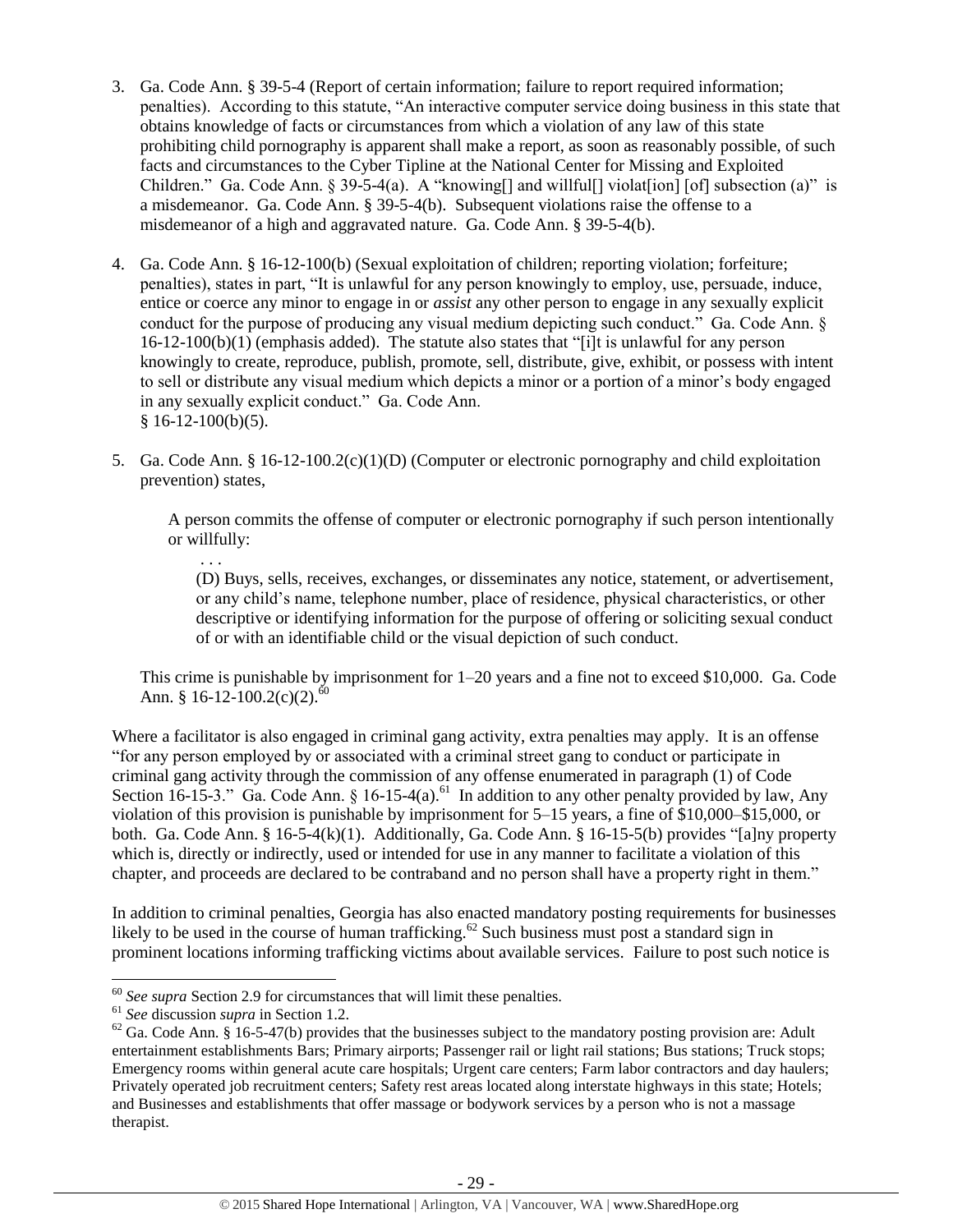punishable by a fine of not more than \$500.00 and "[u]pon a second or subsequent conviction, the owner shall be guilty of a high and aggravated misdemeanor and shall be punished by a fine not to exceed \$5,000.00." Ga. Code Ann. § 16-5-47(d).

4.1.1 Recommendation: Amend Ga. Code Ann. § 16-5-46 (Trafficking of persons for labor or sexual servitude) to expressly include aiding, assisting and benefitting from human trafficking as prohibited conduct.

# *4.2 Financial penalties, including asset forfeiture laws, are in place for those who benefit financially from or aid and assist in committing domestic minor sex trafficking.*

Under Ga. Code Ann. § 15-21-208(a)<sup>63</sup> (Payment and disposition of fines and forfeitures), in every case in which any court in this state imposes a fine, which will be construed to include costs, for trafficking a person for sexual servitude in violation of Ga. Code Ann. § 16-5-46 (Trafficking of persons for labor or sexual servitude) or any violation of Ga. Code Ann. § 16-6-10 (Keeping a place of prostitution), § 16-6-11 (Pimping), § 16-6-12 (Pandering), § 16-6-14 (Pandering by compulsion), § 16-6-15 (Solicitation of sodomy), § 16-6-16 (Masturbation for hire), or § 16-12-100 (Sexual exploitation of children; reporting violation; forfeiture; penalties), an additional penalty of \$2,500 will be imposed if the defendant was 18 years or older at the time of the offense.

A person convicted of trafficking under Ga. Code Ann. § 16-5-46 (Trafficking of persons for labor or sexual servitude), when the victim is under 18, could face a fine not to exceed \$100,000. Ga. Code Ann.  $§ 16-5-46(f)(2)$ . In addition, Ga. Code Ann. § 16-5-46(g)<sup>64</sup> states,

(1) As used in this subsection, the terms 'civil forfeiture proceedings,' 'proceeds,' and 'property' shall have the same meanings as set forth in Code Section 9-16-2.

(2) Any property which is, directly or indirectly, used or intended for use in any manner to facilitate a violation of this Code section and any proceeds are declared to be contraband and no person shall have a property right in them.

(3) Any property subject to forfeiture pursuant to paragraph (2) of this subsection shall be forfeited in accordance with the procedures set forth in Chapter 16 of Title 9. (4) The Attorney General shall be specifically authorized to commence civil forfeiture proceedings under this Code section.

Facilitators prosecuted under Ga. Code Ann. § 16-6-11 (Pimping) face asset forfeiture. Under Ga. Code Ann. § 16-6-13.3<sup>65</sup> (Civil forfeiture of proceeds and property), "[a]ny property which is, directly or indirectly, used or intended for use in any manner to facilitate a violation of Code Section 16-6-11 [Pimping] and any proceeds are declared to be contraband and no person shall have a property right in them." Ga. Code Ann. § 16-6-13.3(b). Additionally, Ga. Code Ann. § 16-6-13.2(b)<sup>66</sup> (Civil forfeiture of motor vehicle) further provides, "Any motor vehicle used when the offense involved the pimping of a person to perform an act of prostitution, by a person to facilitate a violation of Code Section 16-6-10 [Keeping a place of prostitution], 16-6-11 [Pimping], 16-6-12 [Pandering], or 16-6-14 [Pandering by compulsion] is declared to be contraband and no person shall have a property right in it."

Additional forfeiture exists for those facilitators involved in using a minor for a sexual performance or visual depiction of sexually explicit conduct in violation of Ga. Code Ann. § 16-12-100 (Sexual exploitation of children). Ga. Code Ann. § 16-12-100(e)(1)<sup>67</sup> states,

 $\overline{a}$ 

 $63$  The text of Ga. Code Ann. § 16-5-46 included here and elsewhere in this report includes amendments made by the passage of Senate Bill 8 during the 2015 regular session of the Georgia Legislature (effective July 1, 2015).

<sup>64</sup> *See supra* note [23.](#page-13-0)

<sup>65</sup> *See supra* note [51.](#page-23-0)

<sup>66</sup> *See supra* note [51.](#page-23-0)

<sup>67</sup> *See supra* note [51.](#page-23-0)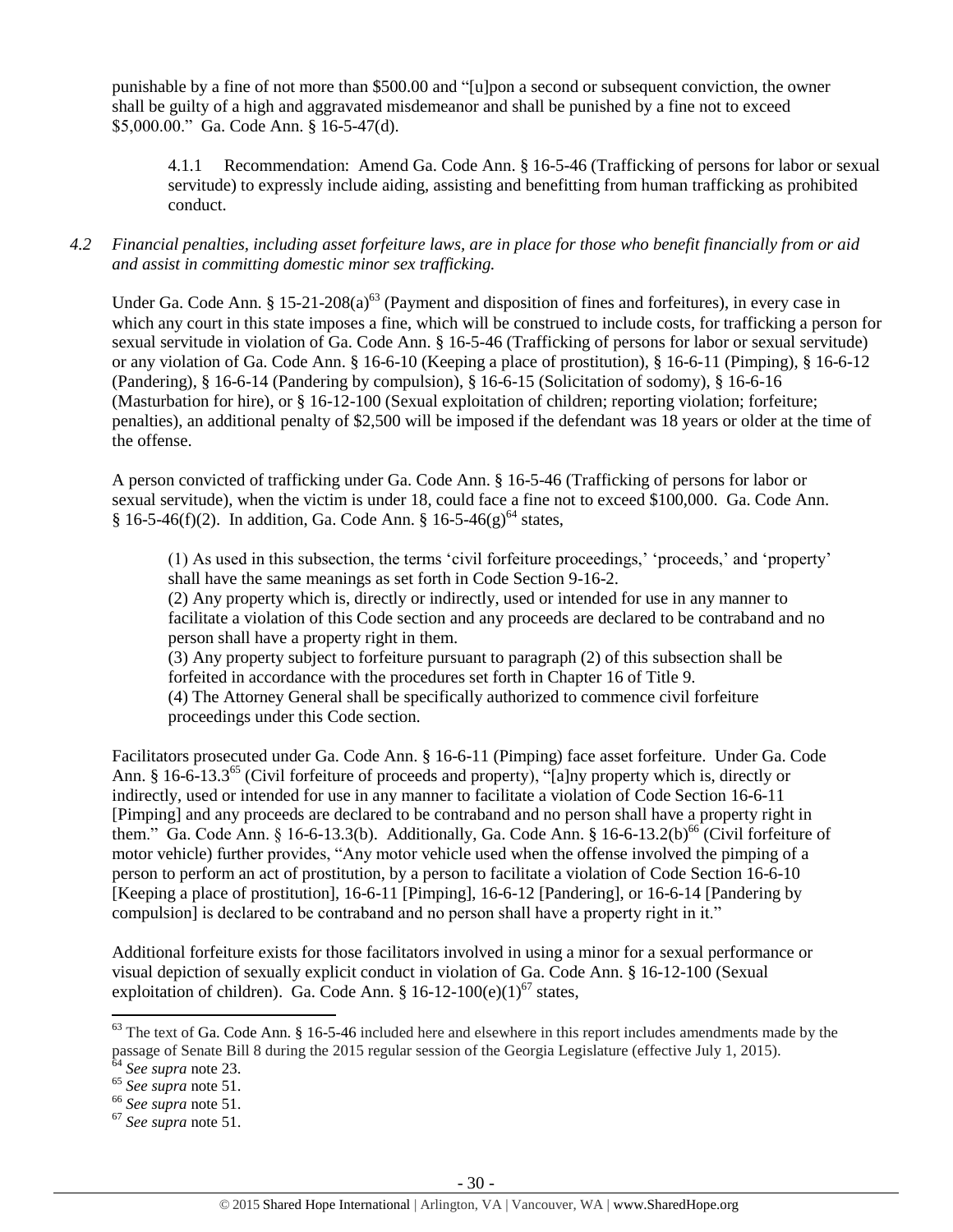(1) As used in this subsection, the terms 'proceeds' and 'property' shall have the same meaning as set forth in Code Section 9-16-2.

(2) Any property which is, directly or indirectly, used or intended to be used in any manner to facilitate a violation of this Code section and any proceeds are declared to be contraband and no person shall have a property right in them.

(3) Any property subject to forfeiture pursuant to paragraph (2) of this subsection shall be forfeited in accordance with the procedures set forth in Chapter 16 of Title 9.

Finally, a facilitator may be subject to restitution orders. Ga. Code Ann. § 17-14-3 states, "... [I]n addition to any other penalty imposed by law, a judge of any court of competent jurisdiction shall, in sentencing an offender, make a finding as to the amount of restitution due any victim, and order an offender to make full restitution to such victim." Consideration of restitution is mandatory, although the order itself is dependent upon considerations outlined in Ga. Code Ann. § 17-14-10 including:

(1) The financial resources and other assets of the offender or person ordered to pay restitution including whether any of the assets are jointly controlled;

(2) The earnings and other income of the offender or person ordered to pay restitution;

(3) Any financial obligations of the offender or person ordered to pay restitution, including obligations to dependents;

(4) The amount of damages;

- (5) The goal of restitution to the victim and the goal of rehabilitation of the offender;
- (6) Any restitution previously made;
- (7) The period of time during which the restitution order will be in effect; and
- (8) Other factors which the ordering authority deems to be appropriate.
- *4.3 Promoting and selling child sex tourism is illegal*.

Georgia does not have a specific law that prohibits the promotion or sale of child sex tourism.

- 4.3.1 Recommendation: Enact a law prohibiting selling or offering to sell travel services that include or facilitate travel for the purpose of engaging in commercial sexual exploitation of a minor or prostitution of a minor, if the travel or sale occurs in Georgia.
- *4.4 Promoting and selling child pornography is illegal.*

Pursuant to Ga. Code Ann. § 16-12-100 (Sexual exploitation of children; reporting violation; forfeiture; penalties), promoting and selling pornography depicting children under 18 is illegal. Ga. Code Ann. § 16-12-100. Specifically, "It is unlawful for any person knowingly to . . . promote, sell, distribute, give, exhibit, or possess with intent to sell or distribute any visual medium which depicts a minor or a portion of a minor's body engaged in any sexually explicit conduct." Ga. Code Ann. § 16-12-100(b)(5). Similarly, it is also a crime to "advertise, sell, purchase, barter, or exchange any medium which provides information as to where any visual medium which depicts a minor or a portion of a minor's body engaged in any sexually explicit conduct can be found or purchased." Ga. Code Ann. § 16-12-100(b)(6). This crime is punishable by imprisonment for 5–20 years and a fine not to exceed \$100,000. Ga. Code Ann. §  $16 - 12 - 100(gf)(1)^{68}$ 

Under Ga. Code Ann. § 16-12-100.2(c)(1) (Computer or electronic pornography and child exploitation prevention),

l <sup>68</sup> *See supra* Section 2.9 for circumstances that will limit these penalties. The text of Ga. Code Ann. § 16-12-100 included here and elsewhere in this report includes amendments made by the passage of House Bill 233 during the 2015 regular session of the Georgia Legislature (effective July 1, 2015).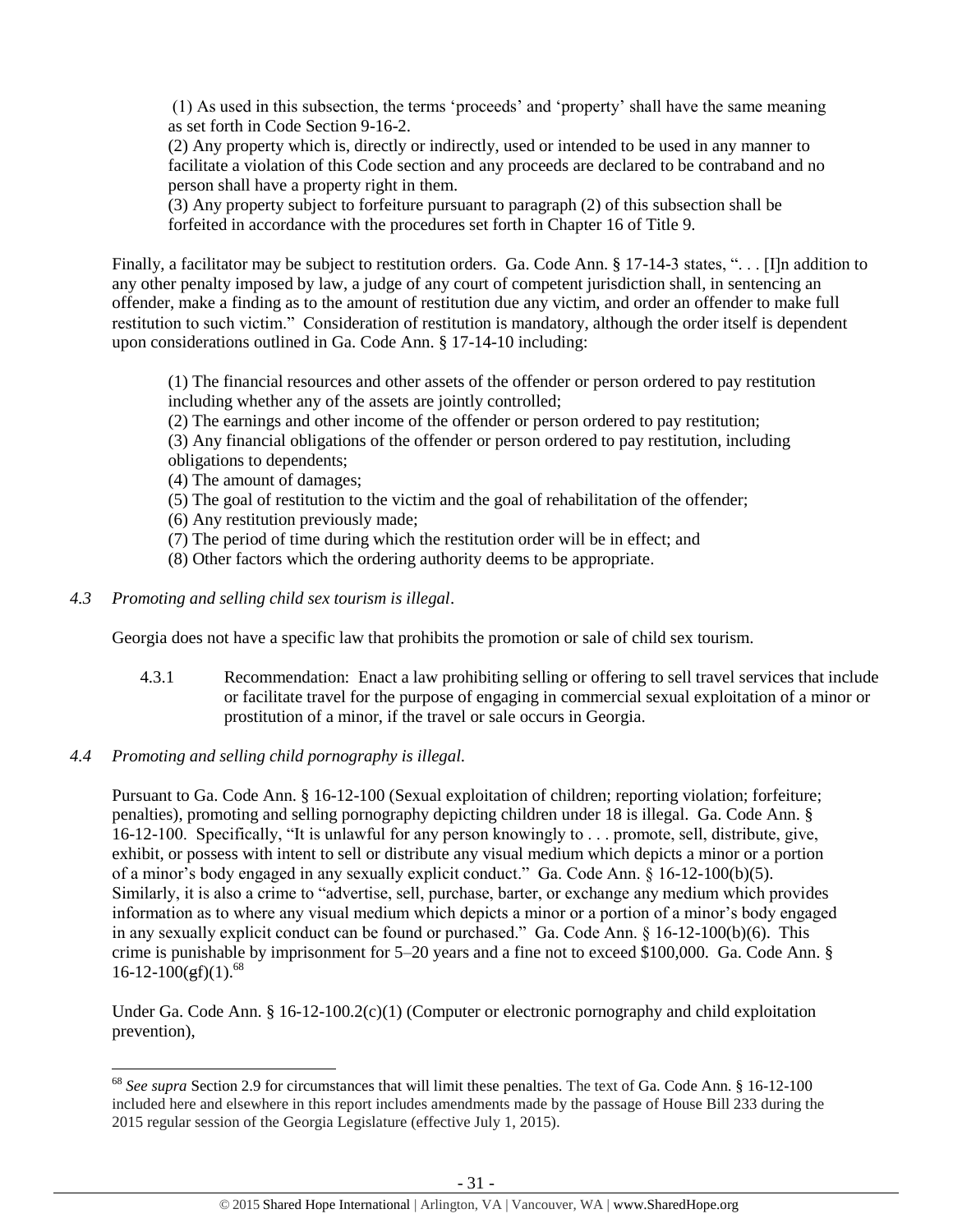A person commits the offense of computer or electronic pornography if such person intentionally or willfully:

(A) Compiles, enters into, or transmits by computer or other electronic device;

(B) Makes, prints, publishes, or reproduces by other computer or other electronic device;

(C) Causes or allows to be entered into or transmitted by computer or other electronic device;

or

(D) Buys, sells, receives, exchanges, or disseminates

any notice, statement, or advertisement or any child's name, telephone number, place of residence, physical characteristics, or other descriptive or identifying information for the purpose of offering or soliciting sexual conduct of or with an identifiable child [defined as under 16] or the visual depiction of such conduct.

The crime is punishable by imprisonment for 1–20 years and a fine not to exceed \$10,000. Ga. Code Ann. § 16-12-100.2(c)(2).<sup>69</sup>

<sup>69</sup> *See supra* Section 2.9 for circumstances that will limit these penalties.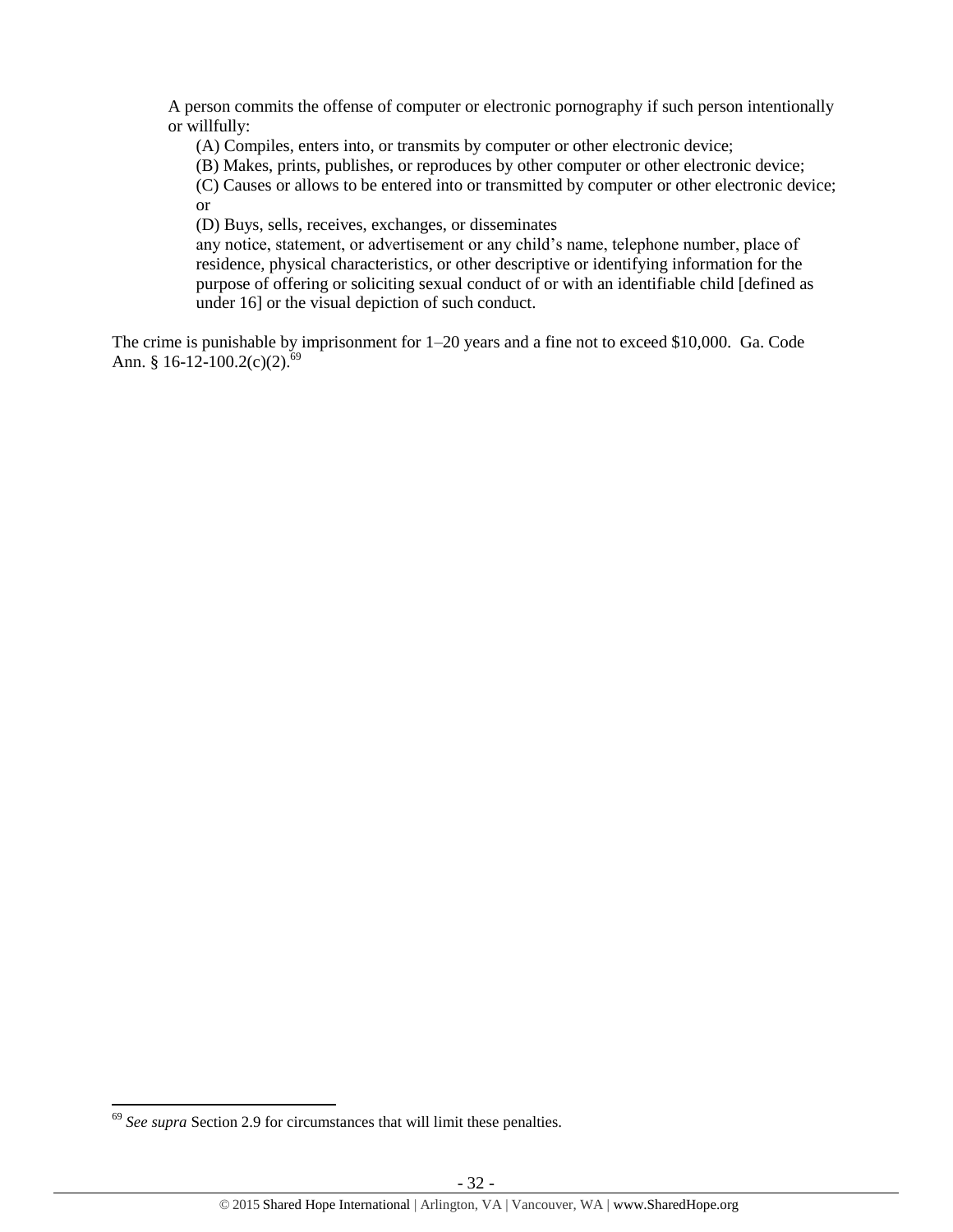#### **FRAMEWORK ISSUE 5: PROTECTIVE PROVISIONS FOR THE CHILD VICTIMS**

## *Legal Components:*

- *5.1 Statutorily-mandated victim services define "victim" to specifically include victims of domestic minor sex trafficking or commercial sexual exploitation of children (CSEC) to ensure prompt identification and access to victims' rights and services.*
- *5.2 The state sex trafficking statute expressly prohibits a defendant from raising consent of the minor to the commercial sex acts as a defense.*
- *5.3 Prostitution laws apply only to adults, preventing criminalization of minors under 18 for prostitution offenses.*
- *5.4 State law provides a non-punitive avenue to specialized services through one or more points of entry.*
- *5.5 Commercial sexual exploitation or sex trafficking is identified as a type of abuse and neglect within child protection statutes.*
- *5.6 The definition of "caregiver" or another related term in the child welfare statutes is not a barrier to a sex trafficked child accessing the protection of child welfare.*
- *5.7 Crime victims' compensation is specifically available to a child victim of sex trafficking or commercial sexual exploitation of children (CSEC) without regard to ineligibility factors.*
- *5.8 Victim-friendly procedures and protections are provided in the trial process for minors under 18.*
- *5.9 Expungement or sealing of juvenile delinquency records resulting from arrests or adjudications for prostitution-related offenses committed as a result of, or in the course of, the commercial sexual exploitation of a minor is available within a reasonable time after turning 18.*
- *5.10 Victim restitution and civil remedies for victims of domestic minor sex trafficking or commercial sexual exploitation of children (CSEC) are authorized by law.*
- *5.11 Statutes of limitations for civil and criminal actions for child sex trafficking or commercial sexual exploitation of children (CSEC) offenses are eliminated or lengthened sufficiently to allow prosecutors and victims a realistic opportunity to pursue criminal action and legal remedies.*

*\_\_\_\_\_\_\_\_\_\_\_\_\_\_\_\_\_\_\_\_\_\_\_\_\_\_\_\_\_\_\_\_\_\_\_\_\_\_\_\_\_\_\_\_\_\_\_\_\_\_\_\_\_\_\_\_\_\_\_\_\_\_\_\_\_\_\_\_\_\_\_\_\_\_\_\_\_\_\_\_\_\_\_\_\_\_\_\_\_\_\_\_\_*

# *Legal Analysis:*

*5.1 Statutorily-mandated victim services define "victim" to specifically include victims of domestic minor sex trafficking or commercial sexual exploitation of children (CSEC) to ensure prompt identification and access to victims' rights and services.*

Pursuant to Ga. Code Ann. § 17-14-2(9) (Definitions), Georgia defines a "victim" deserving "restitution" fairly broadly and states that a victim includes any

[n]atural person or his or her personal representative or, if the victim is deceased, his or her estate; . . . suffering damages caused by an offender's unlawful act; provided, however, that the term "victim" shall not include any person who is concerned in the commission of such unlawful act as defined in Code Section 16-2-20 [When a person is a party to a crime]*.*

Therefore, a sexually exploited child generally would qualify as a victim for purposes of restitution. Notably, however, if a court did determine that the minor "[i]ntentionally aid[ed] or abet[ted] in the commission of the crime," under Ga. Code Ann. § 16-2-20(b)(3) (When a person is a party to a crime), the minor could no longer be considered a victim. Therefore, if a court considers a victim of domestic minor sex trafficking as aiding in his or her trafficking situation or prostitution, the minor may not be considered a victim.

For the purposes of crime victims' compensation funds, a violation of Ga. Code Ann. § 16-5-46 (Trafficking in persons for labor or sexual servitude) is specifically included in the definition of "crime."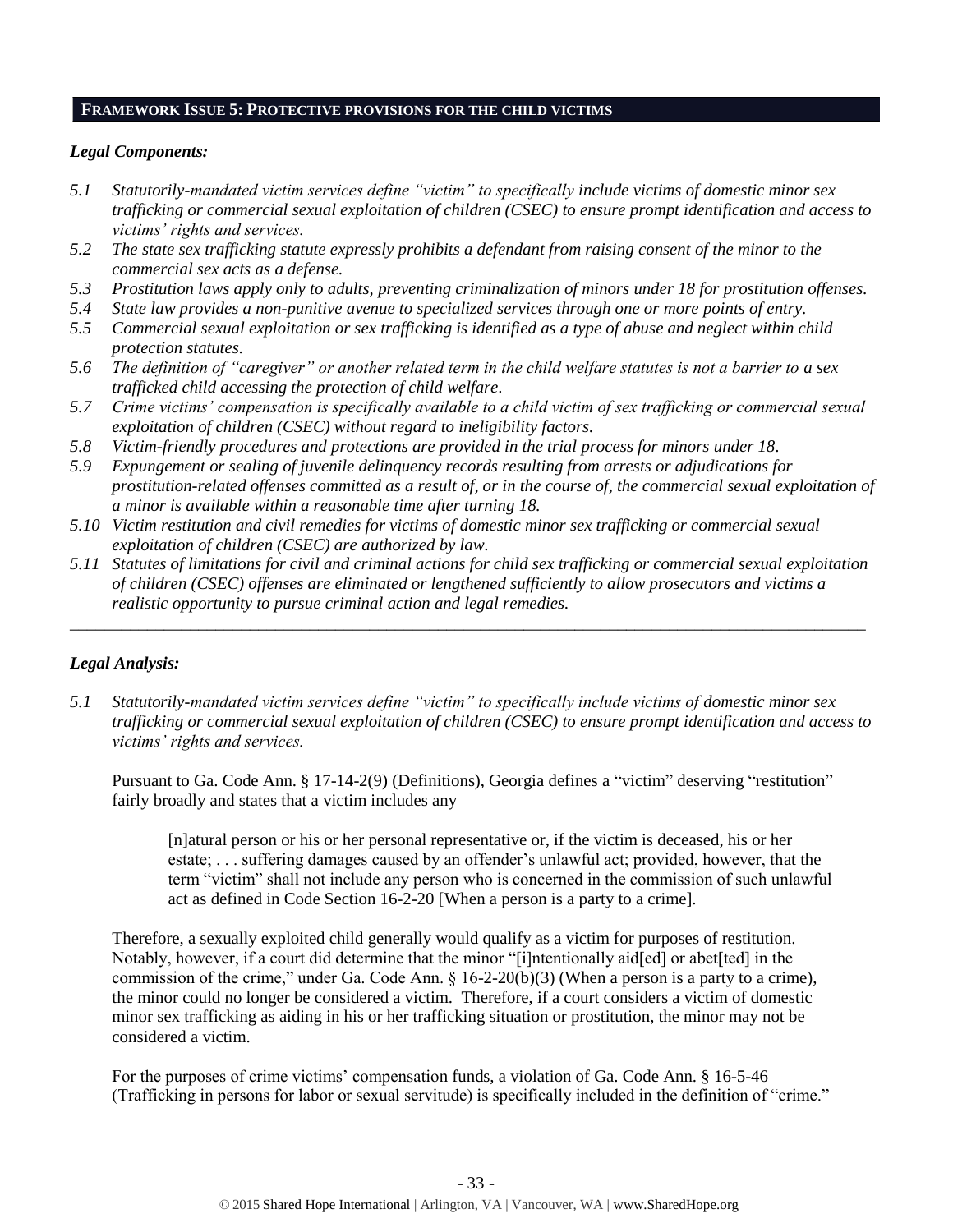Ga. Code Ann. § 17-15-2(3)(A). Pursuant to Ga. Code Ann. § 17-15-7(a)(1)<sup>70</sup> (Persons eligible for awards), a person "eligible for awards pursuant to this chapter" is defined as someone who

<span id="page-33-0"></span>(A) Is injured physically, who dies, or who suffers financial hardship as a result of being injured physically as a direct result of a crime;

(B) Suffers a serious mental or emotional trauma as a result of being threatened with a crime which could result in physical injury or death;

(C) Suffers a serious mental or emotional trauma as a result of being present during the commission of a crime;

(D) Suffers a serious mental or emotional trauma as a result of being trafficked for labor or sexual servitude as defined in Code Section 16-5-46; or

(E) Is a dependent spouse, parent, step-parent, child, or step-child of a person who is injured physically, who dies, or who suffers financial hardship as a result of being injured physically as a direct result of a crime[.]

- 5.1.1 Recommendation: Amend the definition of "victim" under Ga. Code Ann. § 17-14-2(9) (Definitions) to specifically include victims of Ga. Code Ann. § 16-5-46 (Trafficking in persons for labor or sexual servitude) and Georgia's CSEC offenses.
- *5.2 The state sex trafficking statute expressly prohibits a defendant from raising consent of the minor to the commercial sex acts as a defense.*

Under Ga. Code Ann. § 16-5-46(d), "The age of consent for sexual activity or the accused's lack of knowledge of the age of the person being trafficked shall not constitute a defense in a prosecution for a violation of this Code section."

*5.3 Prostitution laws apply only to adults, preventing criminalization of minors under 18 for prostitution offenses.*

Georgia's prostitution statute reads broadly and does not exclude the prosecution of minors for prostitution. The prostitution statute states, "A person commits the offense of prostitution when he or she performs or offers or consents to perform a sexual act, including but not limited to sexual intercourse or sodomy, for money or other items of value." Ga. Code Ann. § 16-6-9. The offense is punishable as a misdemeanor. Ga. Code Ann. § 16-6-13(a). Similarly, Ga. Code Ann. § 16-6-16 (Masturbation for hire) has no age distinctions and applies regardless of age. Ga. Code Ann. § 16-6-16. While juvenile victims may assert an affirmative defense to prostitution-related charges under Ga. Code Ann.  $\S 16$ -3-6(b)<sup>71</sup> (Affirmative defenses to certain sexual crimes),<sup>72</sup> this defense does not eliminate criminal liability for prostitution offenses for minors.

5.3.1 Recommendation: Amend Ga. Code Ann. § 16-6-9 (Prostitution) and Ga. Code Ann. § 16-6-16 (Masturbation for hire) to eliminate criminal liability for these offenses for minors.

 $70$  The text of Ga. Code Ann. § 17-15-7 included here and elsewhere in this report includes amendments made by the passage of Senate Bill 79 during the 2015 regular session of the Georgia Legislature (effective May 6, 2015). <sup>71</sup> *See supra* note [51.](#page-23-0)

<sup>&</sup>lt;sup>72</sup> Ga. Code Ann. § 16-3-6(b) (Affirmative defenses to certain sexual crimes) states,

A person shall not be guilty of a sexual crime if the conduct upon which the alleged criminal liability is based was committed by an accused who was:

<sup>(1)</sup> Less than 18 years of age at the time of the conduct such person was being trafficked for sexual servitude in violation of subsection (c) of Code Section 16-5-46; or

<sup>(2)</sup> Acting under coercion or deception while the accused was being trafficked for sexual servitude in violation of subsection (c) of Code Section 16-5-46.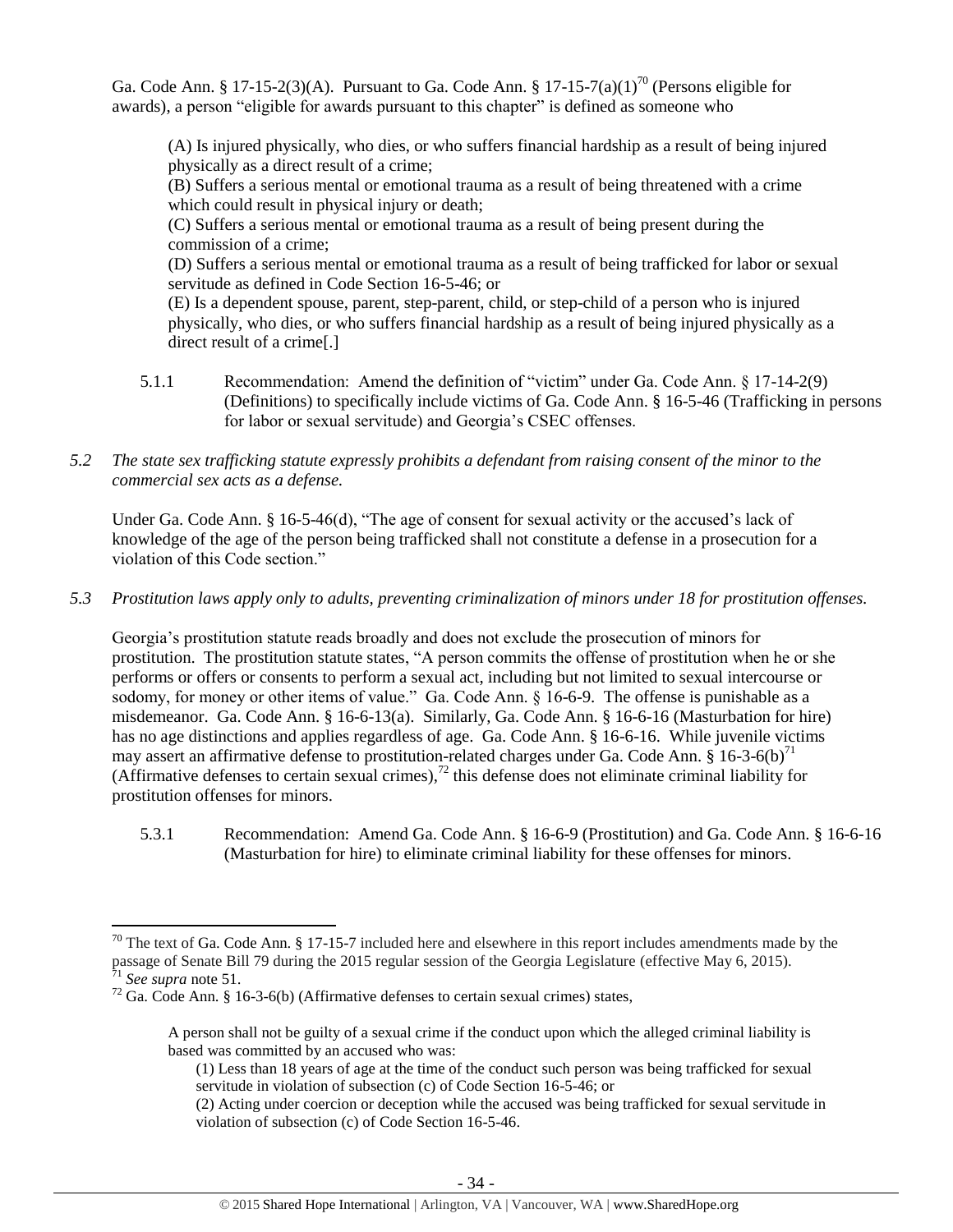## *5.4 State law provides a non-punitive avenue to specialized services through one or more points of entry.*

Juvenile sex trafficking victims in Georgia face a range of responses with varying access to services. Depending on how they are identified, juvenile sex trafficking victims may be treated as a dependent child,<sup>73</sup> a child in need of services or a delinquent child.<sup>74</sup>

## **Child Identified as Dependent**

#### *I. Initial Custody*

Pursuant to Ga. Code Ann. § 15-11-133(a) (Removal of child from the home; protective custody), a child may be removed from the home pursuant to a court order, or "[b]y a law enforcement officer or duly authorized officer of the court if a child is in imminent danger of abuse or neglect if he or she remains in the home."

a. Placement

An abused or neglected child may be placed "with a relative of such child's parent, guardian, or legal custodian, in foster care, or in emergency foster care." Ga. Code Ann. § 15-11-130 (Emergency care and supervision of child without court order; immunity).

Moreover, Georgia law specifically states that "[n]o child alleged to be or adjudicated as a dependent child shall be detained in any jail, adult lockup, or adult detention facility, nor shall a child be detained in a secure residential facility or nonsecure residential facility unless a child is also alleged to have committed a delinquent act or adjudicated to be a delinquent child." Ga. Code Ann. § 15-11-135 (Placement in eligible foster care).

. . . .

 $\overline{a}$ <sup>73</sup> Pursuant to Ga. Code Ann. § 15-11-12(b) (Dual designation of children; consolidation of proceedings; time limitations), "If a child alleged or adjudicated to be a delinquent child or a child in need of services is also alleged or adjudicated to be a dependent child, dependency proceedings may be consolidated with delinquency or child in need of services proceedings to the extent consistent with due process of law as provided in Articles 3, 5, and 6 of this chapter." The text of Ga. Code Ann. § 15-11-12 included here and elsewhere in this report includes amendments made by the passage of House Bill 361 during the 2015 regular session of the Georgia Legislature (effective May 5, 2015).

<sup>&</sup>lt;sup>74</sup> Ga. Code Ann. § § 49-5-8(d)(2) (Powers and duties of department) provides,

The department, in consultation with the Office of the Child Advocate for the Protection of Children, the Criminal Justice Coordinating Council, and law enforcement officials, shall develop a plan for the delivery of services to sexually exploited children, victims of trafficking of persons for labor servitude, and such children and persons who are at risk of becoming victims of such offenses. In developing such plan, the department shall work with state and federal agencies, public and private entities, and other stakeholders as it deems appropriate and shall periodically review such plans to ensure appropriate services are being delivered. Such plan shall include:

<sup>(</sup>A) Identifying children who need services;

<sup>(</sup>B) Providing assistance with applications for federal and state benefits, compensation, and services; (C) Coordinating the delivery of physical and mental health, housing, education, job training, child

care, legal and other services;

<sup>(</sup>D) Preparing and disseminating educational and training materials to increase awareness of available services;

<sup>(</sup>E) Developing and maintaining community based services

The text of Ga. Code Ann. § 49-5-8 included here and elsewhere in this report includes amendments made by the enactment of Senate Bills 8 and 361 during the 2015 regular session of the Georgia Legislature (effective July 1, 2015 and May 5, 2015, respectively).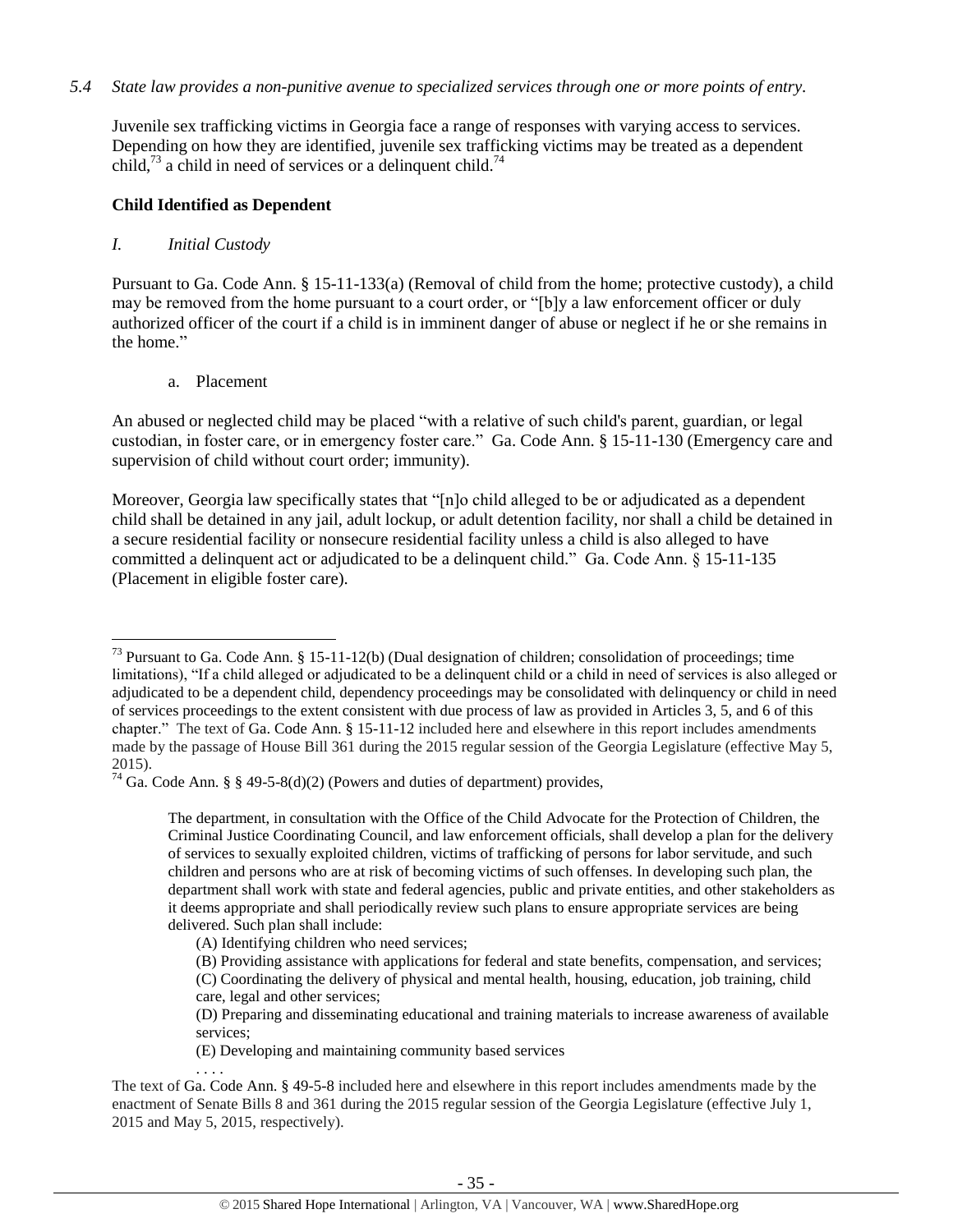Pursuant to Ga. Code Ann. § 15-11-133 (Removal of child from the home; protective custody),

. . . . (b) Upon removing a child from his or her home, a law enforcement officer or duly authorized officer of the court shall:

(1) Immediately deliver such child to a medical facility if such child is believed to suffer from a serious physical condition or illness which requires prompt treatment, and, upon delivery, shall promptly contact DFCS;

(2) Bring such child immediately before the juvenile court or promptly contact a juvenile court intake officer; and

(3) Promptly give notice to the court and such child's parents, guardian, or legal custodian that such child is in protective custody, together with a statement of the reasons for taking such child into protective custody.

. . . (f) A juvenile court intake officer shall immediately determine if a child should be released, remain in protective custody, or be brought before the court upon being contacted by a law enforcement officer, duly authorized officer of the court, or DFCS that a child has been taken into protective custody.

To determine whether a child should be removed from the home, the intake officer is required to make certain findings. Specifically, under Ga. Code Ann. § 15-11-134 (Required findings justifying removal from the home), the officer must find that remaining in the home, "would be contrary to his or her welfare."

# *III. Placement Process Pending Adjudication/Investigation*

A child that is alleged to be dependent may be placed temporarily in foster care. However, pursuant to Ga. Code Ann. § 15-11-135 (Placement in eligible foster care),

(a) A child taken into custody shall not be placed in foster care prior to the hearing on a petition for dependency unless:

(1) Foster care is required to protect the child;

(2) The child has no parent, guardian, or legal custodian or other person able to provide supervision and care and return him or her to the court when required; or

(3) An order for the child's foster care has been made by the court.

Further, Ga. Code Ann. § 15-11-135(c) (Placement in eligible foster care) allows for a child to be placed in foster care only in the following locations:

> (1) A licensed or approved foster home or a home approved by the court which may be a public or private home;

(2) The home of the child's noncustodial parent;

- (3) The home of a relative;
- (4) The home of fictive kin;
- (5) A facility operated by a licensed child welfare agency; or
- (6) A licensed shelter care facility approved by the court.

Additionally, pursuant to subsection (b), no child, "alleged to be or adjudicated as a dependent child shall be detained in any jail, adult lockup, or adult detention facility. . .secure residential facility or nonsecure residential facility."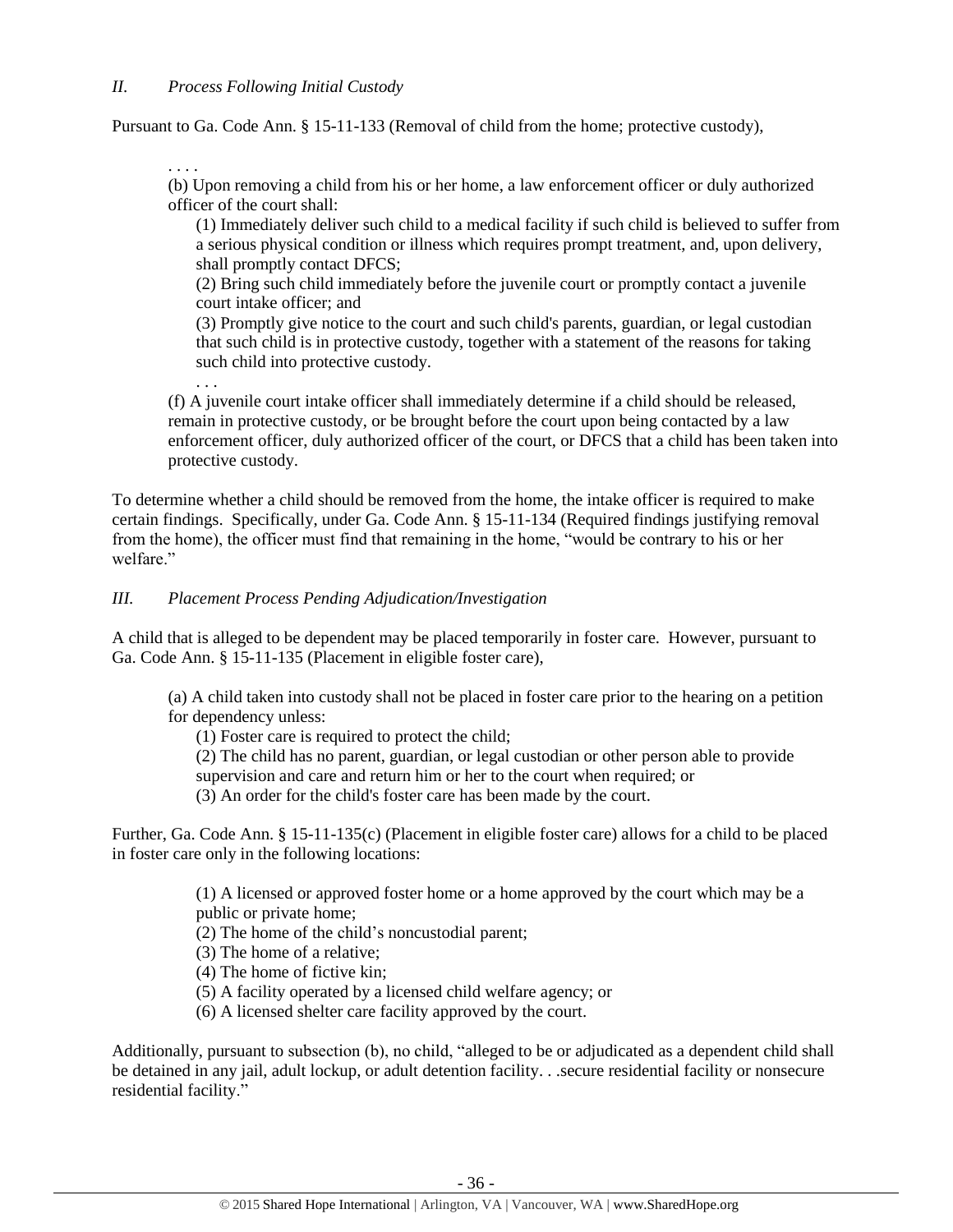Moreover, Georgia law specifically states that "[u]nless a child found to be deprived is found also to be delinquent, such child shall not be committed to or confined in an institution or other facility designed or operated for the benefit of delinquent children." Ga. Code Ann. § 15-11-55(b).

# *IV. Adjudication or Referral to Alternate Process*

Ga. Code Ann. § 15-11-181 (Adjudication hearing) requires that the court schedule an adjudication hearing. If the child was held in foster care, the adjudication must, "be scheduled for no later than ten days after the filing of the petition alleging dependency." Ga. Code Ann. § 15-11-181(a). Further, "[i]f the alleged dependent child is not in foster care, the adjudication hearing shall be held no later than 60 days after the filing of the petition alleging dependency." Ga. Code Ann. § 15-11-181(a).

If the court does not find that the child is dependent, the child must be discharged from foster care. Ga. Code Ann. Ga. Code Ann. § 15-11-181(d). However, if the child is found to be dependent, the court must make a further finding of whether, "such dependency is the result of substance abuse by such child's parent, guardian, or legal custodian." Ga. Code Ann. § 15-11-181(f). Additionally, the court must hold a disposition hearing, if the child is found to be dependent. Ga. Code Ann.  $\S 15{\text -}11{\text -}181(g)$ .

# *V. Outcomes*

Pursuant to Ga. Code Ann. § 15-11-212 (Disposition of dependent child), the court may order any of the following as possible dispositions:

(1) Permit such child to remain with his or her parent, guardian, or legal custodian subject to conditions and limitations as the court prescribes, including supervision as directed by the court for the protection of such child;

(2) Grant or transfer temporary legal custody to any of these persons or entities:

(A) Any individual, including a biological parent, who, after study by the probation officer or other person or agency designated by the court, is found by the court to be qualified to receive and care for such child;

(B) An agency or other private organization licensed or otherwise authorized by law to receive and provide care for such child;

(C) Any public agency authorized by law to receive and provide care for such child; provided, however, that for the purpose of this Code section, the term "public agency" shall not include DJJ; . . .

Additionally, the court may order that the child or guardian(s) participate in counseling. Ga. Code Ann. Ga. Code Ann. § 15-11-212(a)(4). However, if the court finds that "preventive or reunification efforts have not been reasonable but that further efforts could not permit a child adjudicated as a dependent child to safely remain at home, the court may nevertheless authorize or continue the removal of such child." Ga. Code Ann. Ga. Code Ann. § 15-11-212(g).

Pursuant to Ga. Code Ann. Ga. Code Ann. § 15-11-212(f), if the court finds that the dependency is as a result of the substance abuse of the child's guardian, the court may not allow for the child's custody to be transferred back to the child's parent or guardian until, "such parent, guardian, or legal custodian undergoes substance abuse treatment and random substance abuse screenings and those screenings remain negative for a period of no less than six consecutive months."

# **Child Identified as In Need of Services**

Under Ga. Code Ann. § 15-11-2(11), a "Child in need of services" means:

(A) A child adjudicated to be in need of care, guidance, counseling, structure, supervision, treatment, or rehabilitation and who is adjudicated to be: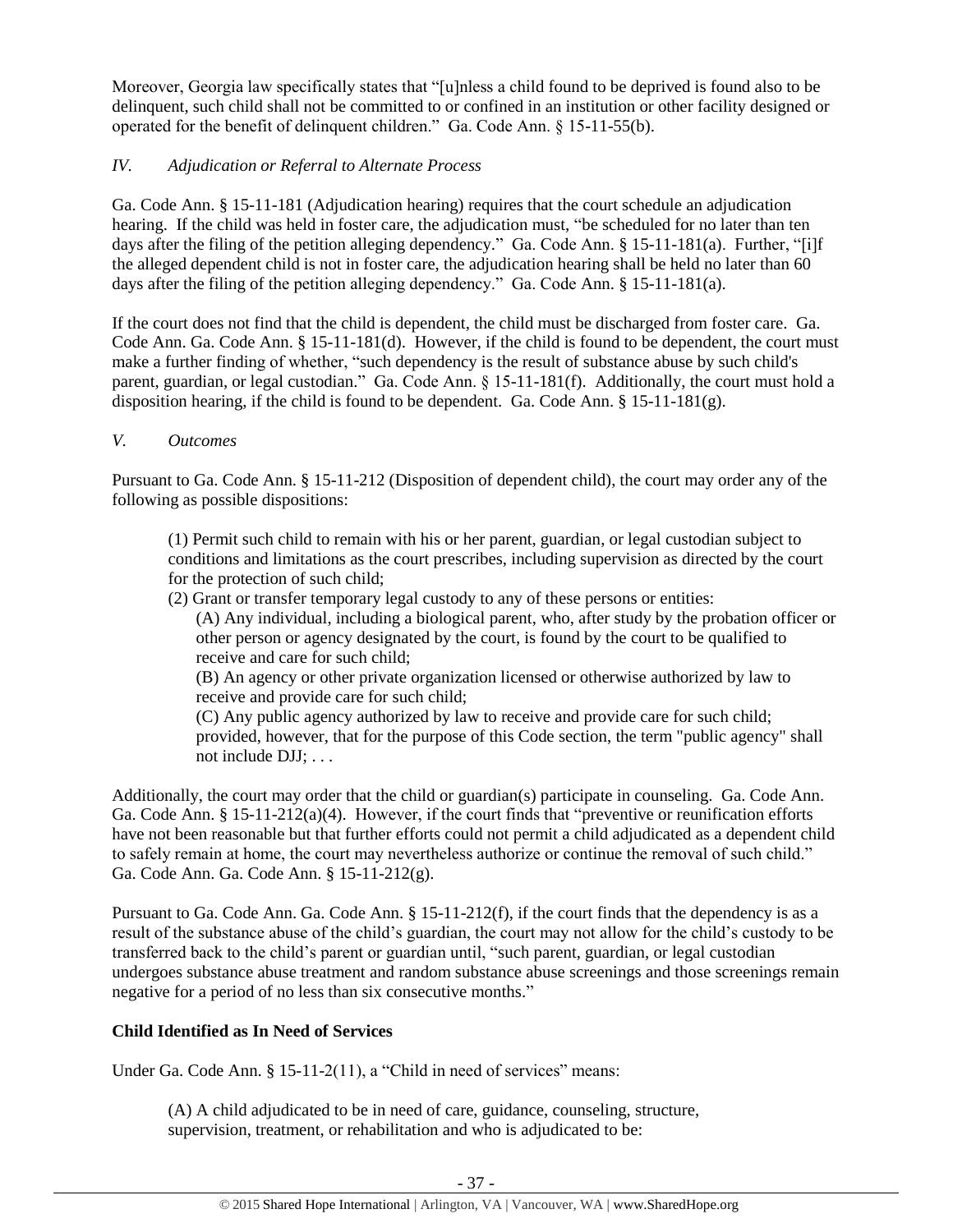(i) Subject to compulsory school attendance and who is habitually and without good and sufficient cause truant, as such term is defined in Code Section 15-11-381, from school; (ii) Habitually disobedient of the reasonable and lawful commands of his or her parent, guardian, or legal custodian and is ungovernable or places himself or herself or others in unsafe circumstances;

(iii) A runaway, as such term is defined in Code Section 15-11-381;

(iv) A child who has committed an offense applicable only to a child;

(v) A child who wanders or loiters about the streets of any city or in or about any highway or any public place between the hours of 12:00 Midnight and 5:00 A.M.; (vi) A child who disobeys the terms of supervision contained in a court order which has been directed to such child who has been adjudicated a child in need of services; or

(vii) A child who patronizes any bar where alcoholic beverages are being sold, unaccompanied by his or her parent, guardian, or legal custodian, or who possesses alcoholic beverages; or

(B) A child who has committed a delinquent act and is adjudicated to be in need of supervision but not in need of treatment or rehabilitation.

- *I. Initial Custody*
	- a. Authority for initial custody

Pursuant to Ga. Code Ann. § 15-11-410(a)<sup>75</sup> (Taking a child into temporary custody), a child may be taken into custody

(1) Pursuant to a court order; or

(2) By a law enforcement officer when there are reasonable grounds to believe that a child has run away from his or her parent, guardian, or legal custodian or the circumstances are such as to endanger a child's health or welfare unless immediate action is taken.

b. Placement

As set out in Ga. Code Ann. § § 15-11-412 (Temporary detention; place of custody),

(a) A child alleged to be a child in need of services may be held in a secure residential facility or nonsecure residential facility until a continued custody hearing is held, provided that a detention assessment has been administered and such child is not held in a secure residential facility or nonsecure residential facility for more than 24 hours and any of the following apply:

(1) It is alleged that such child is a runaway;

(2) It is alleged that such child is habitually disobedient of the reasonable and lawful commands of his or her parent, guardian, or legal custodian and is ungovernable; or (3) Such child has previously failed to appear at a scheduled hearing. . . .

(c) In no case shall a child alleged to be or adjudicated as a child in need of services in custody be detained in a jail, adult lock-up, or other adult detention facility.

# *II. Process Following Initial Custody*

 $\overline{\phantom{a}}$ 

Initially, the person exercising custody over a child, which may include a law enforcement officer, may not hold the child for a period exceeding 12 hours. Ga. Code Ann. § 15-11-411 (Temporary custody;

<sup>&</sup>lt;sup>75</sup> The text of Ga. Code Ann. § 15-11-410 included here and elsewhere in this report includes amendments made by the passage of House Bill 364 during the 2014 regular session of the Georgia Legislature (effective July 1, 2014).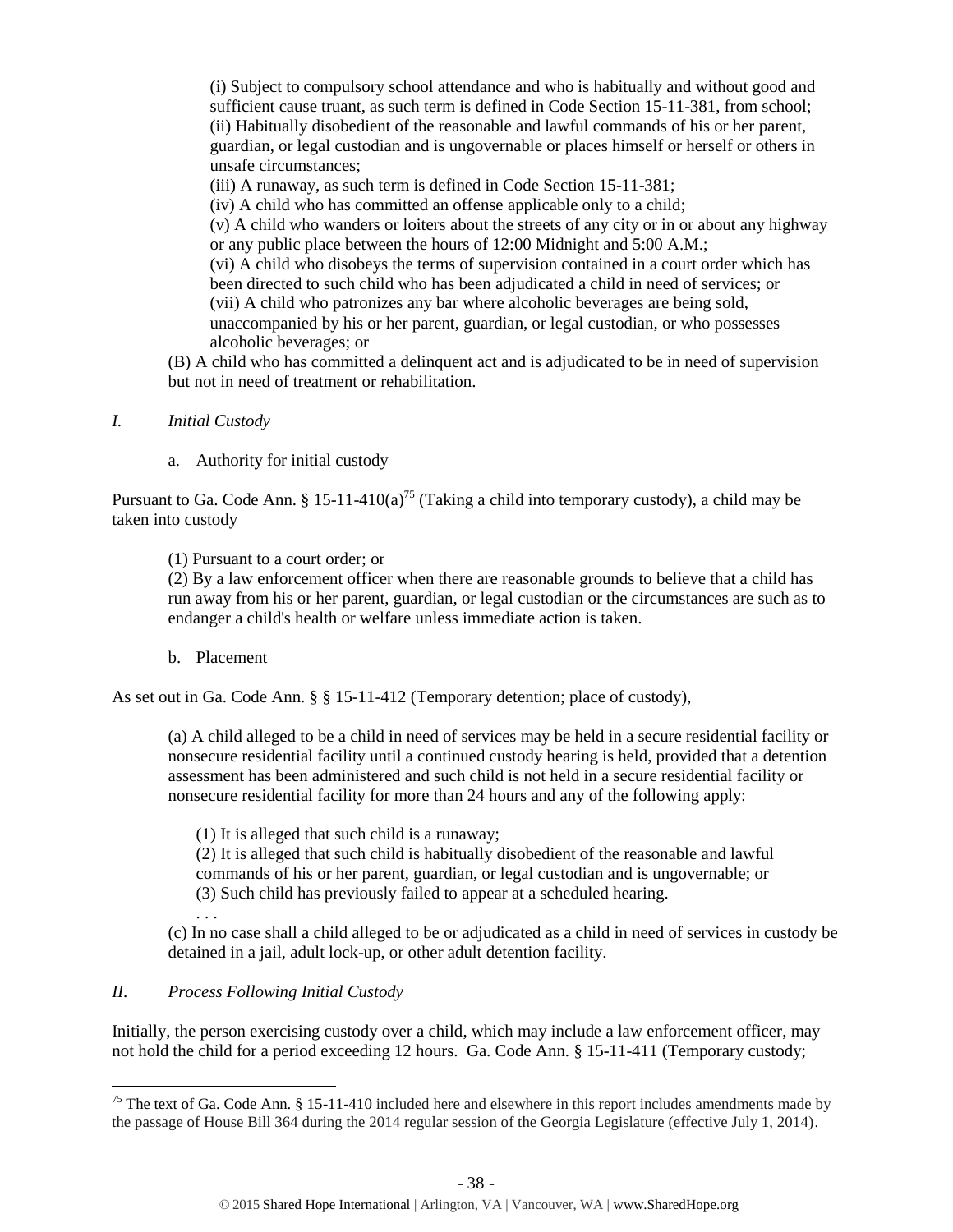time limitations). During that period of time, "the court shall be notified and shall place such child in the least restrictive placement consistent with such child's needs for protection or control. . . ." Ga. Code Ann. § 15-11-411(c).

If the child is placed in a "secured residential facility or nonsecure residential facility" a continued custody hearing must be held within 72 hours. Ga. Code Ann. § 15-11-413(a) (Continued custody hearing). Additionally, pursuant to subsection (b),

If a child alleged to be a child in need of services is not being held in a secure residential facility or nonsecure residential facility and has not been released to the custody of such child's parent, guardian, or legal custodian, a hearing shall be held within 72 hours, excluding weekends and holidays, after such child is placed in foster care.

The standard required to continue a child in care is dictated by Ga. Code Ann. § 15-11-415(a) (Detention decision; finding), which states that

Restraints on the freedom of a child prior to adjudication shall be imposed only when there is probable cause to believe that a child committed the act of which he or she is accused, there is clear and convincing evidence that such child's freedom should be restrained, that no less restrictive alternatives will suffice, and:

(1) Such child's detention or care is required to reduce the likelihood that he or she may inflict serious bodily harm on others during the interim period; (2) Such child's detention is necessary to secure his or her presence in court to protect the jurisdiction and processes of the court.

Ga. Code Ann. § 15-11-415(f) states that services may still be provided in lieu of removal until the adjudication hearing is held if it is deemed appropriate.

# *III. Placement Process Pending Adjudication/Investigation*

<span id="page-38-0"></span>At the continued custody hearing, the court may either release the child to a parent or guardian or may place the child "in the least restrictive placement consistent with such child's need for protection and control. . . ." § 15-11-414<sup>76</sup> (Continued custody hearing; findings).

# *IV. Adjudication or Referral to Alternate Process*

Pursuant to Ga. Code Ann. § 15-11-415(b) (Detention decision; finding), if a child was not taken into custody pending adjudication, the adjudication hearing must be held within 60 days after the filing of the petition. If the child was held in temporary custody pending adjudication, the adjudication hearing must be held within 10 days of the petition being filed. Ga. Code Ann. § 15-11-415(c).

This timeline is further addressed in Ga. Code Ann.  $\S 15{\text -}11{\text -}441^{77}$  (Adjudication hearing), which states that

. . . . [T]he adjudication hearing shall be scheduled to be held no later than ten days after the filing of the petition seeking an adjudication that such child is a child in need of services. If such child is not in continued custody, the adjudication hearing shall be scheduled to be held no later than 60 days after the filing of such petition.

l <sup>76</sup> The text of Ga. Code Ann. § 15-11-414 included here and elsewhere in this report includes amendments made by the enactment of House Bill 361 during the 2015 regular session of the Georgia Legislature (effective May 5, 2015). <sup>77</sup> See supra note [76.](#page-38-0)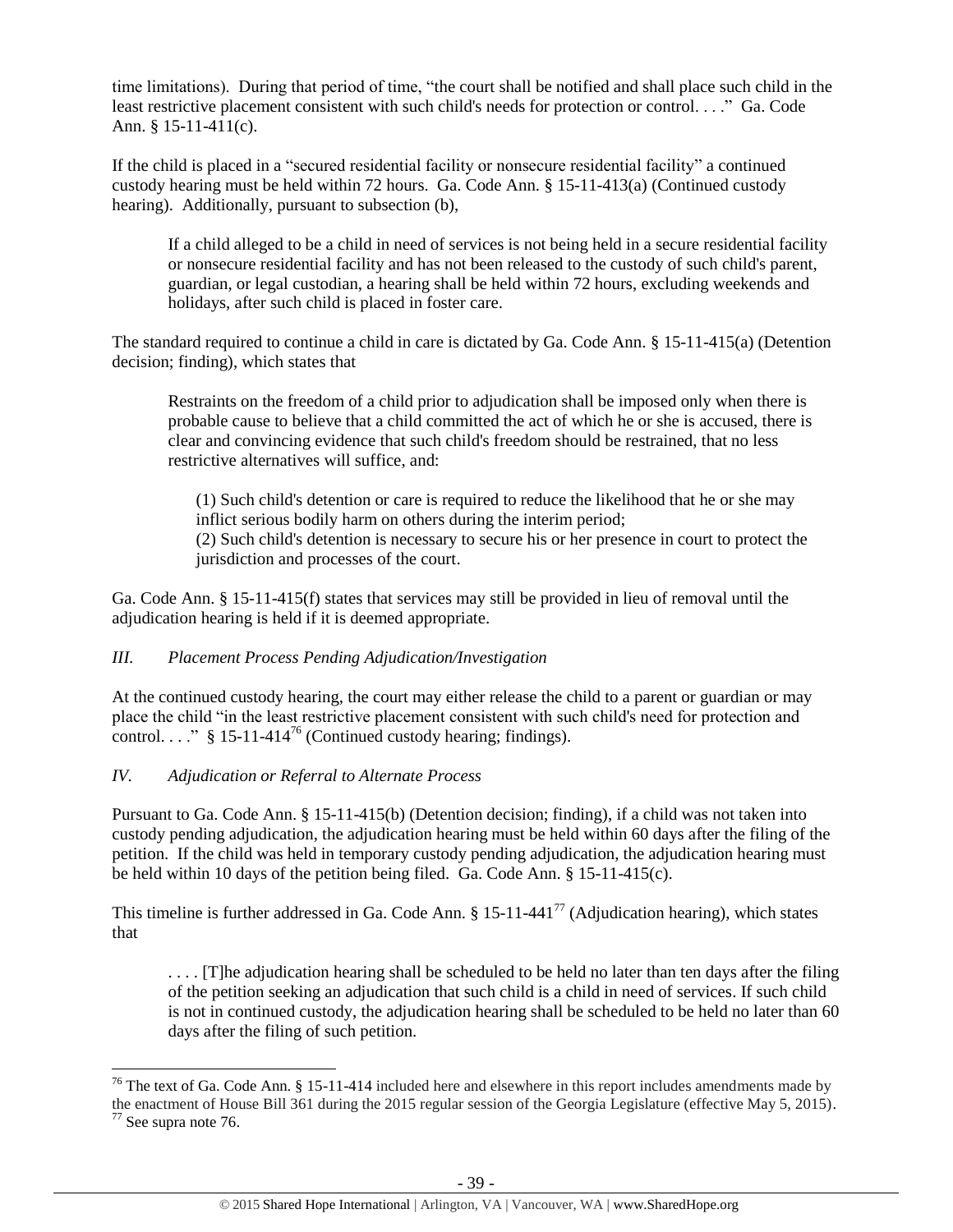Ga. Code Ann. § 15-11-441 goes on to further state, "[a]n adjudication hearing for a child alleged to be a child in need of services shall be conducted in accordance with Title 24[] . . . [and] [a]t the conclusion of the adjudication hearing, the court shall determine whether such child is a child in need of services." Ga. Code Ann. § 15-11-441(b), (c).

The disposition of the case is not required to be heard immediately after the adjudication hearing. In fact, pursuant to Ga. Code Ann. § 15-11-442(a) (Disposition hearing; time limitations; disposition of a child in need of services), "If the court finds that a child is a child in need of services, a final disposition hearing shall be held and completed within 30 days of the conclusion of the adjudication hearing if the final disposition hearing is not held in conjunction with such adjudication hearing."

### *V. Outcomes*

Pursuant to Ga. Code Ann.§ 15-11-442(b) (Disposition hearing; time limitations; disposition of a child in need of services),

(b) The court shall order the least restrictive and most appropriate disposition. Such disposition may include:

(1) Permitting such child to remain with his or her caregiver without limitations or conditions;

(2) Permitting such child to remain with his or her caregiver subject to such limitations and conditions as the court may prescribe;

(3) Placing such child on probation or unsupervised probation on such terms and conditions as deemed in the best interests of such child and the public. An order granting probation to a child in need of services may be revoked on the ground that the terms and conditions of the probation have not been observed;

(4) Requiring that such child perform community service in a manner prescribed by the court and under the supervision of an individual designated by the court;

. . .

(7) Requiring such child to attend structured after-school or evening programs or other court approved programs as well as requiring supervision of such child during the time of the day in which he or she most often used to perform the acts complained of in the petition alleging that such child is a child in need of services;

(8) Any order authorized for the disposition of a dependent child;

(9) Any order authorized for the disposition of a delinquent child except that a child in need of services shall not be placed in a secure residential facility or nonsecure residential facility nor shall such facility accept such child; . . . .

# **Child Identified as Delinquent**

A child is a "delinquent child" if the child "has committed a delinquent act and is in need of treatment or rehabilitation." Ga. Code Ann. § 15-11-2(20). Pursuant to Ga. Code Ann. § 15-11-2(19), a "delinquent act" is,

(A) An act committed by a child designated a crime by the laws of this state, or by the laws of another state if the act occurred in that state, under federal laws, or by local ordinance, and the act is not an offense applicable only to a child or a juvenile traffic offense;

(B) The act of disobeying the terms of supervision contained in a court order which has been directed to a child who has been adjudicated to have committed a delinquent act; or (C) Failing to appear as required by a citation issued for an act that would be a crime if committed by an adult.

*I. Initial Custody*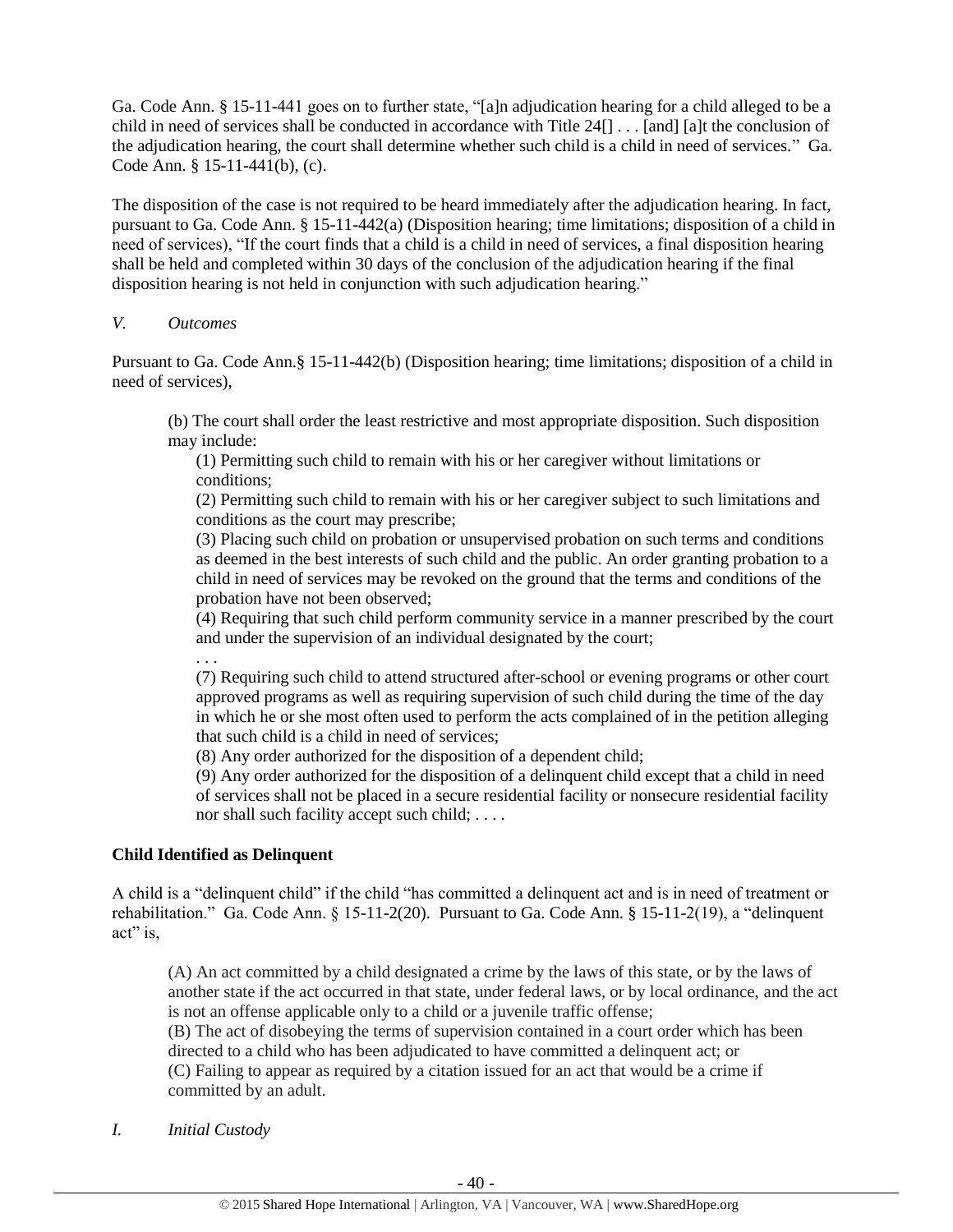a. Authority for initial custody

If a child commits an act of prostitution, the child could be considered a delinquent. If the sexually exploited minor is alleged to be delinquent, the child may be detained, pursuant to Ga. Code Ann. § 15- 11-9 (Authority to issue arrest warrants), which allows for a juvenile judge, "to issue a warrant for the arrest of any child for an offense committed against the laws of this state, based either on personal knowledge or the information of others given under oath."

Additionally, pursuant to Ga. Code Ann. § 15-11-500 (Order to take child into immediate custody), a judge may issue a summons for the child to be taken immediately into custody by a law enforcement officer,

If it appears from a filed affidavit or from sworn testimony before the court that the conduct, condition, or surroundings of an alleged delinquent child are endangering such child's health or welfare or those of others or that such child may abscond or be removed from the jurisdiction of the court or will not be brought before the court, notwithstanding the service of the summons. . . .

A child may also be taken into custody, pursuant to Ga. Code Ann. § 15-11-501(a) (Taking child into custody; notice to custodian; notification of prosecuting attorney), in the following circumstances:

- (1) Pursuant to an order of the court under this article, including an order to a DJJ employee to apprehend:
	- (A) When he or she has escaped from an institution or facility operated by DJJ; or
- (B) When he or she has been placed under supervision and has violated its conditions; (2) Pursuant to the laws of arrest; or
- (3) By a law enforcement officer or duly authorized officer of the court if there are reasonable grounds to believe that a child has committed a delinquent act.
	- b. Placement

Pursuant to Ga. Code Ann. § 15-11-504 (Place of detention; data on child detained),

- (a) An alleged delinquent child may be detained only in:
	- (1) A licensed foster home;
	- (2) A home approved by the court which may be a public or private home;
	- (3) The home of such child's noncustodial parent or of a relative;
	- (4) A facility operated by a licensed child welfare agency; or
	- (5) A secure residential facility or nonsecure residential facility.

# *II. Process Following Initial Custody*

When a child in need of services is taken into custody, the person taking that child into custody may only maintain custody over the child for 12 hours. Ga. Code Ann. § 15-11-47(e)(1).

A detention hearing must be heard if a child is detained pending a delinquency adjudication. Ga. Code Ann. § 15-11-472 (Delinquency case time limitations). Pursuant to subsection (a), a detention hearing is required to be held either

(1) Two business days after an alleged delinquent child is placed in preadjudication custody if he or she is taken into custody without an arrest warrant; or

(2) Five business days after an alleged delinquent child is placed in preadjudication custody if he or she is taken into custody pursuant to an arrest warrant.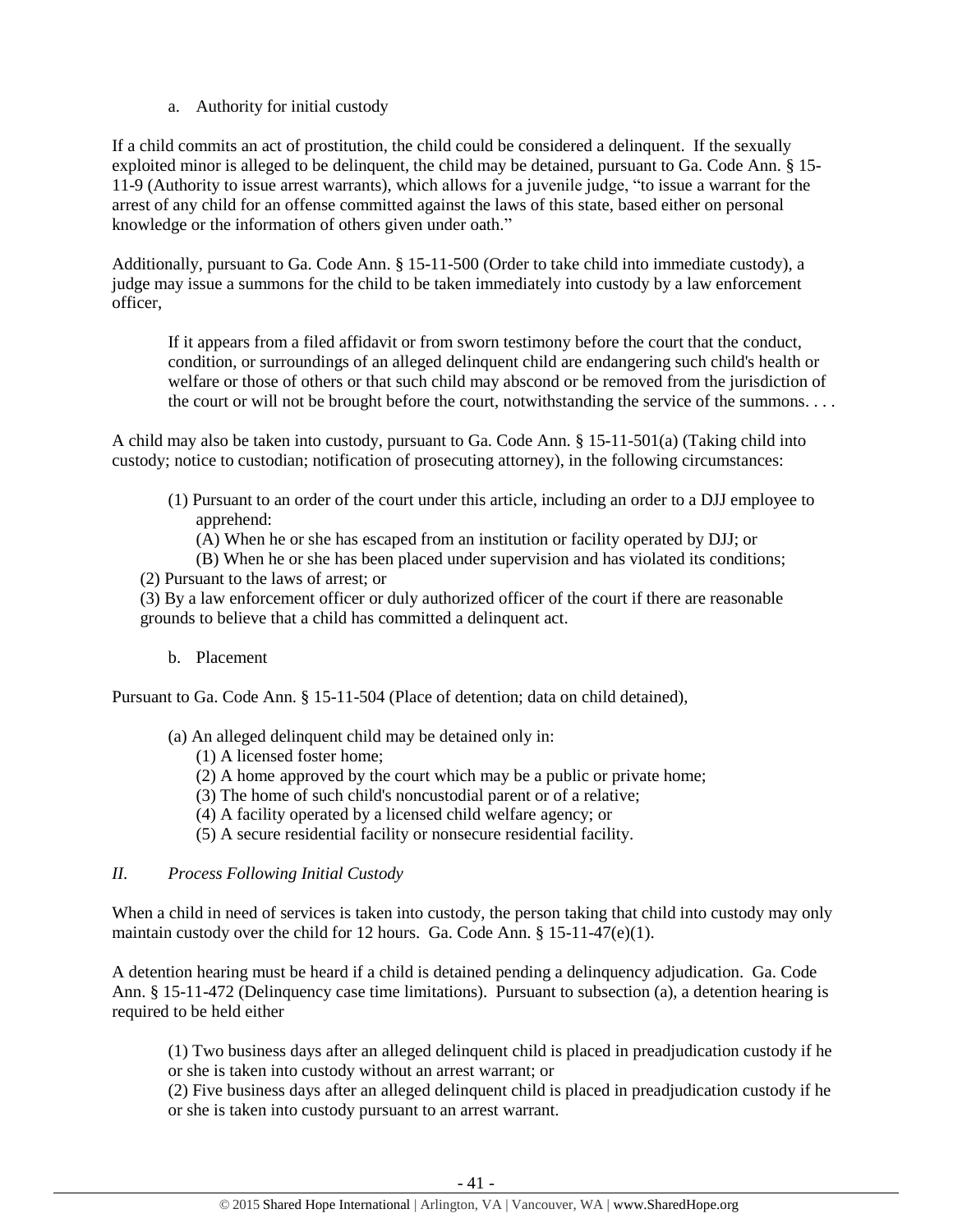After the detention hearing, a petition must be filed to begin the delinquency proceedings. Ga. Code Ann. § 15-11-472(c). If the child is released from custody pending adjudication, the petition must be filed "within 30 days of the filing of the complaint or within 30 days after such child is released from preadjudication custody." Ga. Code Ann. § 15-11-472(c)(1). However, if the child is continued in custody pending the hearing, the petition must be filed within 72 hours. Ga. Code Ann. § 15-11- 472(d)(1).

Additionally, pursuant to Ga. Code Ann. § 15-11-472(f), "A child who is released from detention but subject to conditions of release shall not be considered to be in detention for purposes of calculating time frames. . . ."

# *III. Placement Process Pending Adjudication/Investigation*

Pursuant to Ga. Code Ann. § 15-11-504 (Place of detention; data on child detained),

- (a) An alleged delinquent child may be detained only in:
	- (1) A licensed foster home;
	- (2) A home approved by the court which may be a public or private home;
	- (3) The home of such child's noncustodial parent or of a relative;
	- (4) A facility operated by a licensed child welfare agency; or
	- (5) A secure residential facility or nonsecure residential facility.

Pursuant to Ga. Code Ann.  $\S 15{\text -}11{\text -}506^{78}$  (Detention hearing; time limitations),

(a) A detention hearing shall be held to determine whether preadjudication custody of an alleged delinquent child is required. If such hearing is not held within the time specified, such child shall be released from detention or foster care.

(b) If an alleged delinquent child is detained and is not released from preadjudication custody, a detention hearing shall be held promptly and not later than:

(1) Two days after such child is placed in preadjudication custody if such child is taken into custody without an arrest warrant; or

(2) Five days after such child is placed in preadjudication custody if such child is taken into custody pursuant to an arrest warrant.

# *IV. Adjudication or Referral to Alternate Process*

Once the petition is filed, the adjudication hearing must be held within 60 days if the child is not in custody, and within 10 days if the child is in custody. Ga. Code Ann.  $\S$ § 15-11-472(c)(4) and (d)(3). The adjudication hearing is required to be held without a jury, pursuant to Ga. Code Ann. § 15-11-582(a) (Adjudication hearing; time limitations; findings). Additionally, pursuant to Ga. Code Ann. § 15-11- 582(b)(4), the hearing must be conducted "[i]n language understandable to the child subject to the delinquency petition and participants, to the fullest extent practicable."

A juvenile sex trafficking victim may be able to avoid being adjudicated delinquent by asserting an affirmative defense under Ga. Code Ann. §  $16-3-6(b)^{79}$  (Affirmative defenses to certain sexual crimes) which states,

A person shall not be guilty of a sexual crime if the conduct upon which the alleged criminal liability is based was committed by an accused who was:

l <sup>78</sup> The text of Ga. Code Ann. § 16-3-6 included here and elsewhere in this report includes amendments made by the enactment of House Bill 361 during the 2015 regular session of the Georgia Legislature (effective May 5, 2015). <sup>79</sup> *See supra* note [51.](#page-23-0)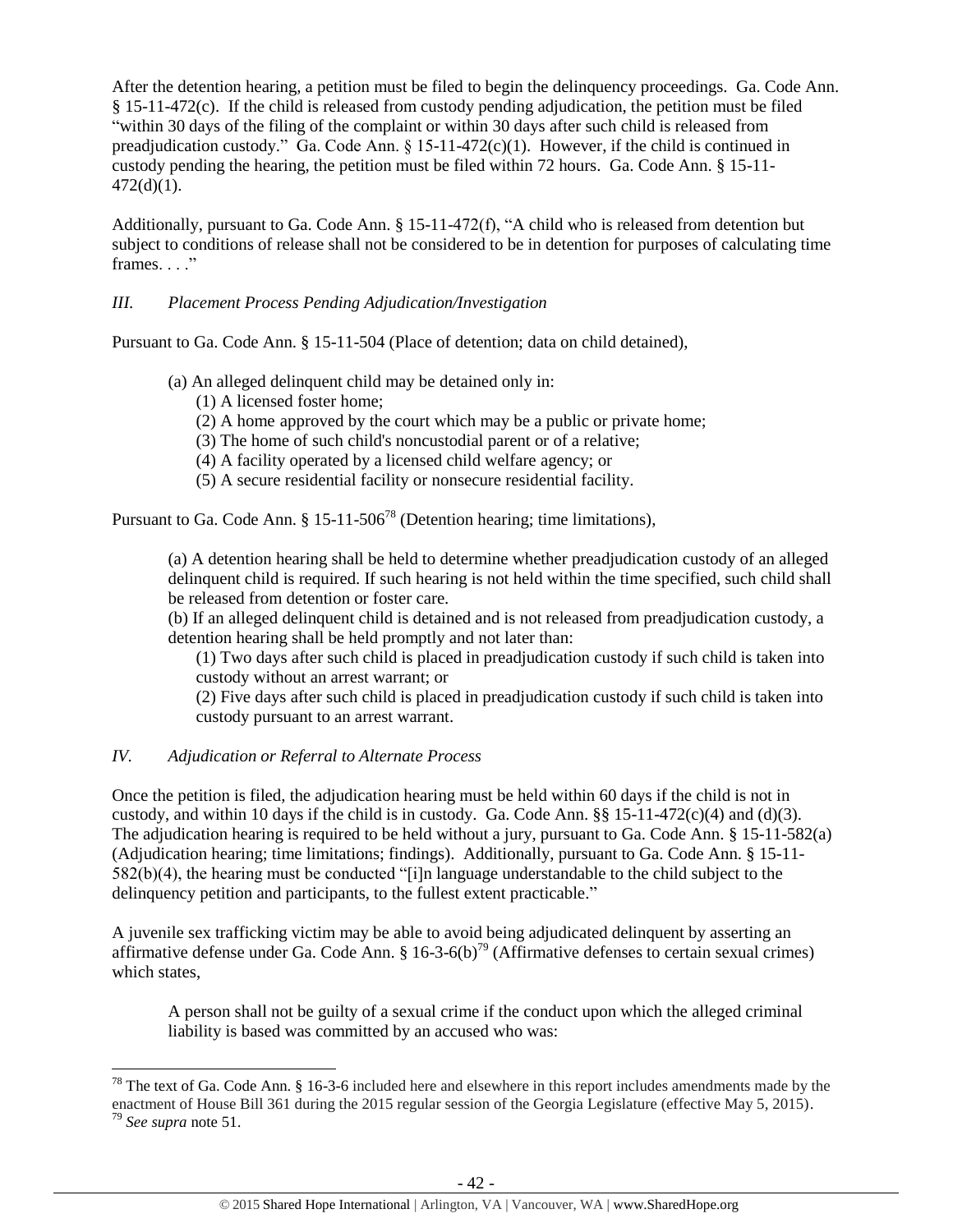(1) Less than 18 years of age at the time of the conduct such person was being trafficked for sexual servitude in violation of subsection (c) of Code Section 16-5-46; or (2) Acting under coercion or deception while the accused was being trafficked for sexual servitude in violation of subsection (c) of Code Section 16-5-46.

Ga. Code Ann. § 15-11-582(e) dictates that if the child is found to be delinquent as a result of the adjudication, "the court may proceed immediately or at a postponed hearing to make disposition of the case."

As an alternative to a delinquency adjudication, a petition for informal adjustment may be filed. Ga. Code Ann. § 15-11-515 (Informal adjustment; circumstances; admissions; exceptions). In order for informal adjustment to be implemented, the following must apply:

(1) The admitted facts bring the case within the jurisdiction of the court;

(2) Counsel and advice without an adjudication would be in the best interests of the public and a child, taking into account at least the following factors:

(A) The nature of the alleged offense;

(B) The age and individual circumstances of such child;

(C) Such child's prior record, if any;

 (D) Recommendations for informal adjustment made by the complainant or the victim; and (E) Services to meet such child's needs and problems may be unavailable within the formal court system or may be provided more effectively by alternative community programs; and (3) A child and his or her parent, guardian, or legal custodian consent with knowledge that

consent is not obligatory.

5.4.1 Recommendation: Enact a mandatory protective response for juvenile sex trafficking victims that provides an avenue to specialized services outside detention.

# *5.5 Commercial sexual exploitation or sex trafficking is identified as a type of abuse and neglect within child protection statutes.*

Within the title on "social services," a definition of "child abuse" for the article on "child abuse and deprivation records" includes, "(B) Neglect or exploitation of a child by a parent or caretaker thereof; (C) Sexual abuse of a child; or (D) Sexual exploitation of a child." Ga. Code Ann. § 49-5-40(3). "Sexual exploitation" is defined as "conduct by any person who allows, permits, encourages, or requires that child to engage in: (A) Prostitution, as defined in Code Section 16-6-9 ; or (B) Sexually explicit conduct for the purpose of producing any visual or print medium depicting such conduct, as defined in Code Section 16- 12-100." Ga. Code Ann. § 49-5-40 (6). Similarly, "sexual abuse" is defined as including "a person's employing, using, persuading, inducing, enticing or coercing any minor who is not that person's spouse to engage in any act which involves: (A) Sexual intercourse . . . ." Ga. Code Ann. § 49-5-40 (5). However, the definition of "sexual abuse" does "not include consensual sex acts involving persons of the opposite sex when the sex acts are between minors or between a minor and an adult who is not more than five years older than the minor." Ga. Code Ann. § 49-5-40(5).

Additionally, within the title on "Courts" and the Chapter on "Juvenile Code", Ga. Code Ann. § 15-11-2 also includes "sexual abuse or sexual exploitation" as abuse. Ga. Code Ann. § 15-11-2(2)(C). "Sexual exploitation" is defined as "conduct by a caregiver or other person responsible for the care of a child who allows, permits, encourages, or requires a child to engage in: (A) Prostitution, in violation of Code Section 16-6-9; or (B) Sexually explicit conduct for the purpose of producing any visual or print medium depicting such conduct, in violation of Code Section 16-12-100." Ga. Code Ann. § 15-11-2(70). Further, the law also defines "aggravated circumstances" to include instances in which a parent "[s]ubjected a child or his or her sibling to torture, chronic abuse, sexual abuse, or sexual exploitation." Ga. Code Ann. §  $15-11-2(5)(C)$ .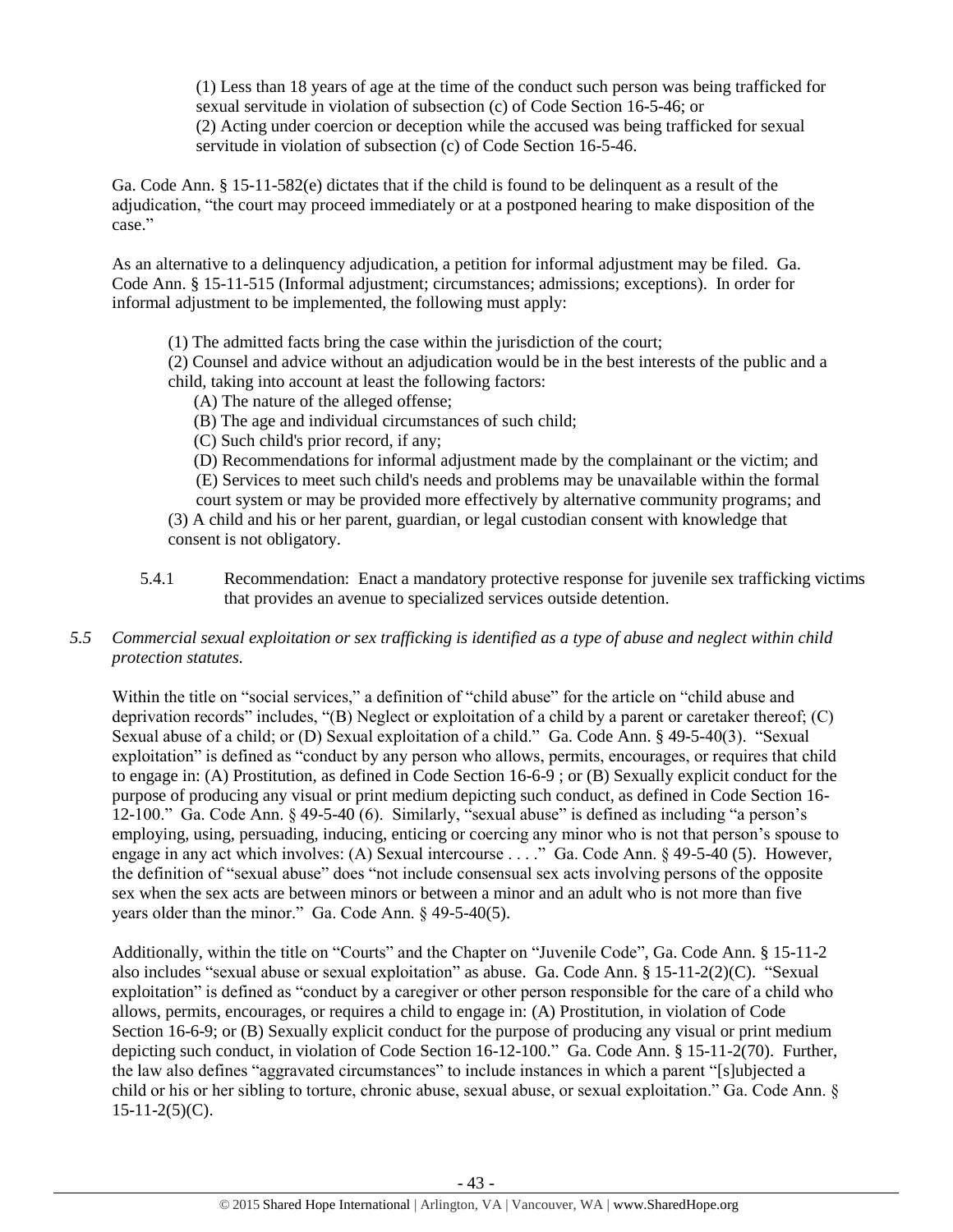*5.6 The definition of "caregiver" or another related term in the child welfare statutes is not a barrier to a sex trafficked child accessing the protection of child welfare.*

Title 49, Social Services, does not supply a definition of "caregiver" for the child welfare statutes. However, under Georgia's chapter "juvenile code" in title 15, a "caregiver" includes, "any person providing a residence for a child or any person legally obligated to provide or secure adequate care for a child, including his or her parent, guardian, or legal custodian." Ga. Code Ann. § 15-11-2(8). Additionally, traffickers could be held responsible for the child under Ga. Code Ann. § 15-11-2(55) which defines the "person responsible for the care of the child" as:

(A) An adult member of a child's household;

(B) A person exercising supervision over a child for any part of the 24 hour day; or

(C) Any adult who, based on his or her relationship to the parent, guardian, or legal custodian or a member of a child's household, has access to such child.

While the definition of dependent child under Ga. Code Ann. § 15-11-2(22)(A) (Definitions) does not clearly require that a caregiver be at fault for the abuse, the definition of "[s]exual exploitation" is defined as "conduct by a caregiver or other person responsible for the care of a child who allows, permits, encourages, or requires a child to engage in: (A) Prostitution, in violation of Code Section 16-6-9; or (B) Sexually explicit conduct for the purpose of producing any visual or print medium depicting such conduct, in violation of Code Section 16-12-100." Ga. Code Ann. § 15-11-2(70).

- 5.6.1 Recommendation: Amend Title 49 (Social services) to allow child welfare protection for juvenile sex trafficking victims irrespective of the perpetrator of the abuse.
- *5.7 Crime victims' compensation is specifically available to a child victim of sex trafficking or commercial sexual exploitation of children (CSEC) without regard to ineligibility factors.*

For the purposes of crime victims' compensation funds, "crime" includes a violation of Ga. Code Ann. § 16-5-46 (Trafficking in persons for labor or sexual servitude). Ga. Code Ann. § 17-15-2(3)(A). Pursuant to Ga. Code Ann. § 17-15-7(a)(1),<sup>80</sup> a person "eligible for awards pursuant to this chapter" is defined as someone who endures at least one of the following:

(A) Is injured physically, who dies, or who suffers financial hardship as a result of being injured physically as a direct result of a crime;

(B) Suffers a serious mental or emotional trauma as a result of being threatened with a crime which could result in physical injury or death;

(C) Suffers a serious mental or emotional trauma as a result of being present during the commission of a crime;

(D) Suffers a serious mental or emotional trauma as a result of being trafficked for labor or sexual servitude as defined in Code Section 16-5-46 [Trafficking in persons for labor or sexual servitude]; or

(E) Is a dependent spouse, parent, step-parent, child, or step-child of a person who is injured physically, who dies, or who suffers financial hardship as a result of being injured physically as a direct result of a crime[.]

Therefore, since the crime of human trafficking is specifically mentioned, and since crime includes the definition of human trafficking, a victim would be eligible for compensation under this statute. Additionally, Georgia defines victims as those who are present during or suffer injury or emotional trauma from certain crimes, including "any act which constitutes a violation of Chapter 6 or Part 2 of Article 3 of Chapter 12 of Title 16," which includes Ga. Code Ann. § 16-12-100 (Sexual exploitation of

<sup>80</sup> *See supra* note [70.](#page-33-0)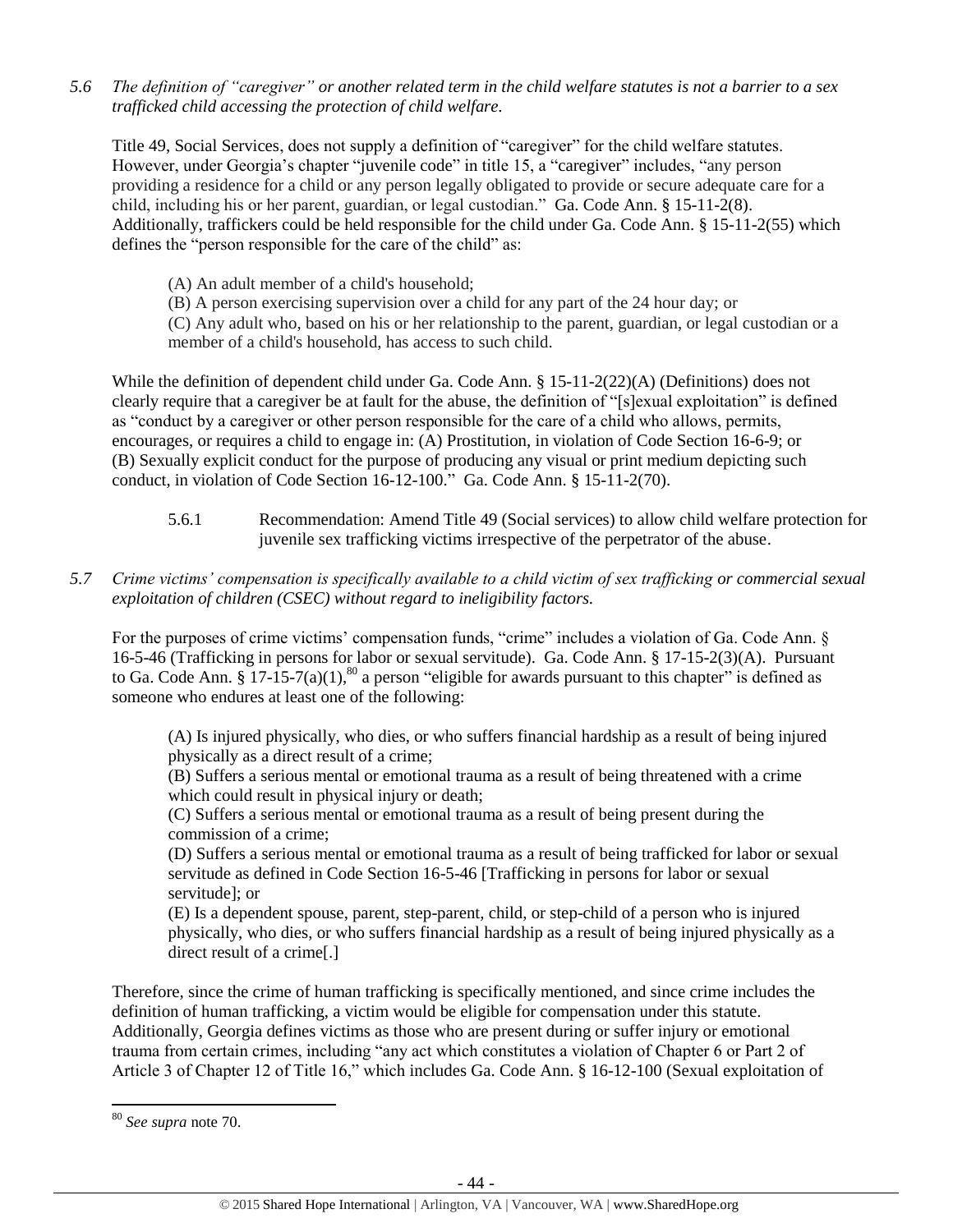children; reporting violation; forfeiture; penalties) and § 16-12-100.2 (Computer or electronic pornography and child exploitation prevention). Ga. Code Ann.  $\S 17-15-2(3)(A)^{81}$ . Therefore, those victims who are exploited to produce pornography could obtain crime victims' compensation funds.

Some crime victims may become ineligible or face reduced awards if they are considered accomplices to the crime, though human trafficking victims are specifically excluded from this ineligibility provision. Ga. Code Ann. § 17-15-7(e). Nonetheless, misidentified human trafficking victims could potentially face a reduced compensation award as a result of Ga. Code Ann. § 17-15-8(d)<sup>82</sup> (Required findings; amount of award; rejection of claim; reductions) which states,

In determining the amount of an award, the director and board shall determine whether because of his or her conduct the victim of such crime contributed to the infliction of his or her injury, serious mental or emotional trauma, or financial hardship, and the director and board may reduce the amount of the award or reject the claim altogether in accordance with such determination.

Even if victims are able to access the victims' compensation funds, a claim for compensation "shall be filed by a victim not later than three years after the occurrence of the crime upon which such claim is based . . . provided, however, that if such victim was a minor at the time of the commission of the crime, he or she shall have until three years after his or her eighteenth birthday to file such claim; and provided, further, that upon good cause shown, the board may extend the time for filing a claim." Ga. Code Ann. §  $17-15-5(b)(1)^{83}$ 

Similarly, it must be found that "the crime was promptly reported to the proper authorities," and "[i]n no case may an award be made where . . . such report was made more than 72 hours after the occurrence of such crime unless the board, for good cause shown, finds the delay to have been justified." Ga. Code Ann. § 17-15-8(a)(3). The statute further provides that there is a presumption that good cause exists in cases of human trafficking victims suffering serious mental or emotional trauma as a result of being trafficked. Ga. Code Ann. § 17-15-8(a)(3). Therefore, the presumption of good cause for human trafficking victims lessens the effect of this ineligibility factor for these victims.

Notably, law enforcement officials are required to make human trafficking victims aware of the availability of federal victim compensation. Ga. Code Ann. § 17-17-6(a) states in part,

(a) Upon initial contact with a victim, all law enforcement and court personnel shall make available to the victim the following information written in plain language:

. . . . (2) The availability of victim compensation and, if the victim has been trafficked for labor or sexual servitude as defined in Code Section 16-5-46, compensation available through the federal government pursuant to 22 U.S.C. Section 7105 . . . .

# *5.8 Victim-friendly procedures and protections are provided in the trial process for minors under 18.*

Certain victim-friendly criminal justice procedures exist in Georgia.

Under Ga. Code Ann. § 16-5-46(e), "The sexual history or history of commercial sexual activity of a person alleged to have been trafficked or such person's connection by blood or marriage to an accused in the case or to anyone involved in such person's trafficking shall be excluded from evidence if the court

 $\overline{\phantom{a}}$ <sup>81</sup> *See supra* note **Error! Bookmark not defined.**.

<sup>&</sup>lt;sup>83</sup> The text of Ga. Code Ann. § 17-15-5 included here and elsewhere in this report includes amendments made by the passage of Senate Bill 187 during the 2014 regular session of the Georgia Legislature (effective April 1, 2014).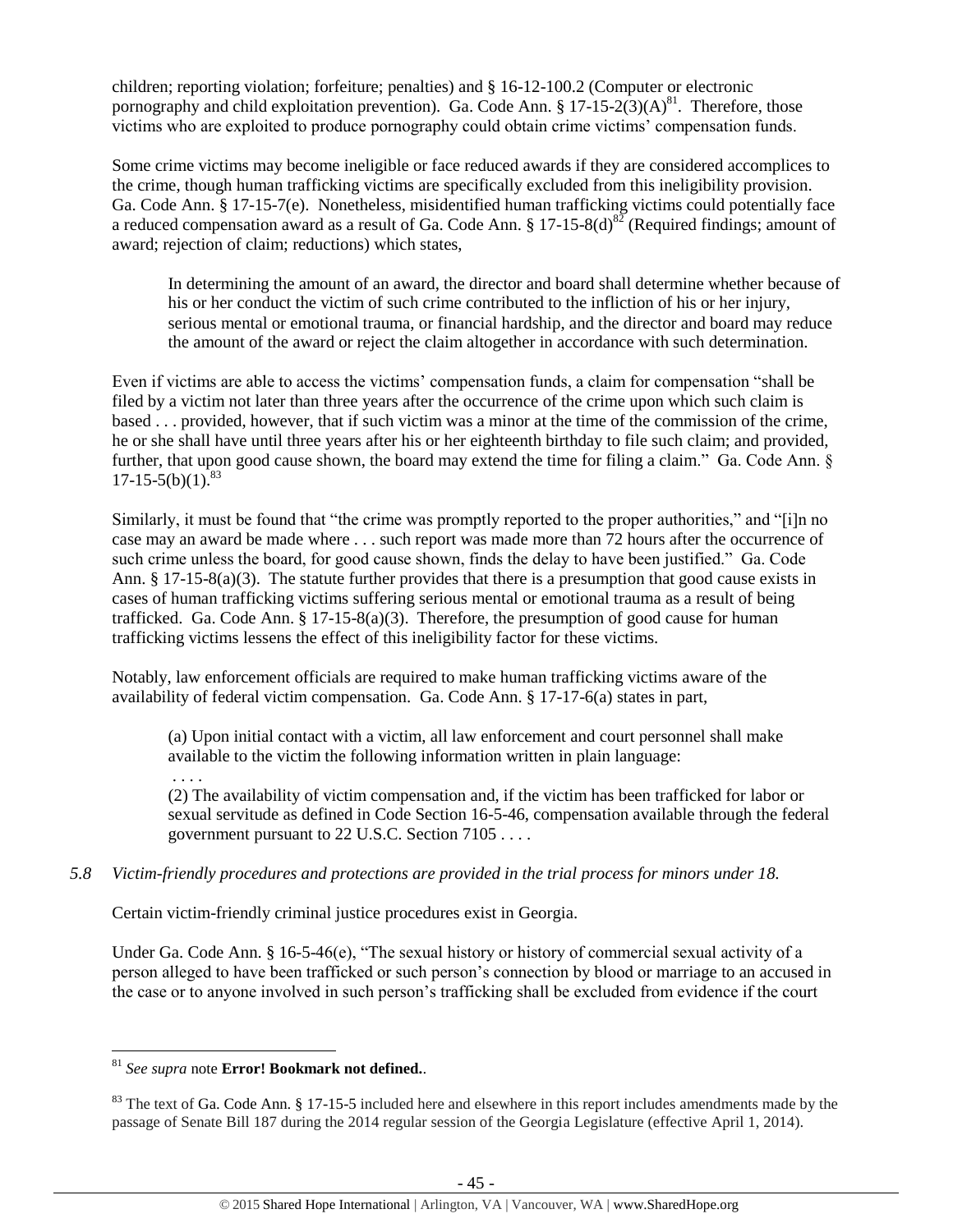finds at a hearing outside the presence of the jury that the probative value of the evidence is substantially outweighed by the danger of unfair prejudice, confusion of the issues, or misleading the jury."

Similar protections exist for certain sex offenses, including § 16-6-1 (Rape), § 16-6-4 (Child molestation; aggravated child molestation), and § 16-6-22.2 (Aggravated sexual battery). Ga. Code Ann. § 24-4-412. Georgia does not allow the defendant to raise evidence about the complaining witness's past sexual behavior. Ga. Code Ann. § 24-4-412(a). According to this statute, "[E]vidence relating to the past sexual behavior of the complaining witness shall not be admissible, either as direct evidence or on crossexamination of the complaining witness or other witnesses, except as provided in this Code section. For the purposes of this Code section, evidence of past sexual behavior includes, but is not limited to, evidence of the complaining witness's marital history, mode of dress, general reputation for promiscuity, nonchastity, or sexual mores contrary to the community standards." Ga. Code Ann. § 24-4-412(a). Under subsection (b), "[E]vidence relating to the past sexual behavior of the complaining witness may be introduced if the court, following the procedure described in subsection (c) of this Code section, finds that the past sexual behavior directly involved the participation of the accused and finds that the evidence expected to be introduced supports an inference that the accused could have reasonably believed that the complaining witness consented to the conduct complained of in the prosecution."

Additionally, under Ga. Code Ann. § 24-8-820 (Testimony as to child's description of sexual contact or physical abuse),

A statement made by a child younger than 16 years of age describing any act of sexual contact or physical abuse performed with or on such child by another or with or on another in the presence of such child shall be admissible in evidence by the testimony of the person to whom made if the proponent of such statement provides notice to the adverse party prior to trial of the intention to use such out-of-court statement and such child testifies at the trial, unless the adverse party forfeits or waives such child's testimony as provided in this title, and, at the time of the testimony regarding the out-of-court statements, the person to whom the child made such statement is subject to cross-examination regarding the out-of-court statements.

Pursuant to Ga. Code Ann. § 17-8-54 (Persons in courtroom when person under age of 16 testifies concerning sexual offense), "[W]hen any person under the age of 16 is testifying concerning any sex offense, the court shall clear the courtroom of all persons except parties to the cause and their immediate families or guardians, attorneys and their secretaries, officers of the court, jurors, newspaper reporters or broadcasters, and court reporters."

For children ten years of age and younger that are victims of the crimes of Ga. Code Ann. § 16-5-70 (Cruelty to children), § 16-6-1 (Rape), § 16-6-4 (Child molestation; aggravated child molestation), or § 16-6-5 (Sexual assault by persons with supervisory or disciplinary authority), the court can order that their testimony "be taken outside the courtroom and shown in the courtroom by means of a two-way closed circuit television." Ga. Code Ann. § 17-8-55(a). However, such "[a]n order may be granted in such cases only if: (1) The testimony is taken during the criminal trial proceeding for such violation; and (2) The judge determines that testimony by the child victim in the courtroom will result in the child's suffering serious emotional distress such that the child cannot reasonably communicate." Ga. Code Ann. § 17-8-55(a).

Additionally, each county in Georgia is required to have a written child abuse protocol which deals with victims of child abuse and exploitation. Ga. Code Ann. § 19-15-2.<sup>84</sup> Georgia's written child abuse protocol also focuses on the anonymity of the victim under Ga. Code Ann. § 15-11-16. It states, "(c) On appeal, the anonymity of a child, and where appropriate, a victim or witness who is under the age of 18 years, shall be preserved by appropriate use of a child's, victim's, or witness's initials as appropriate."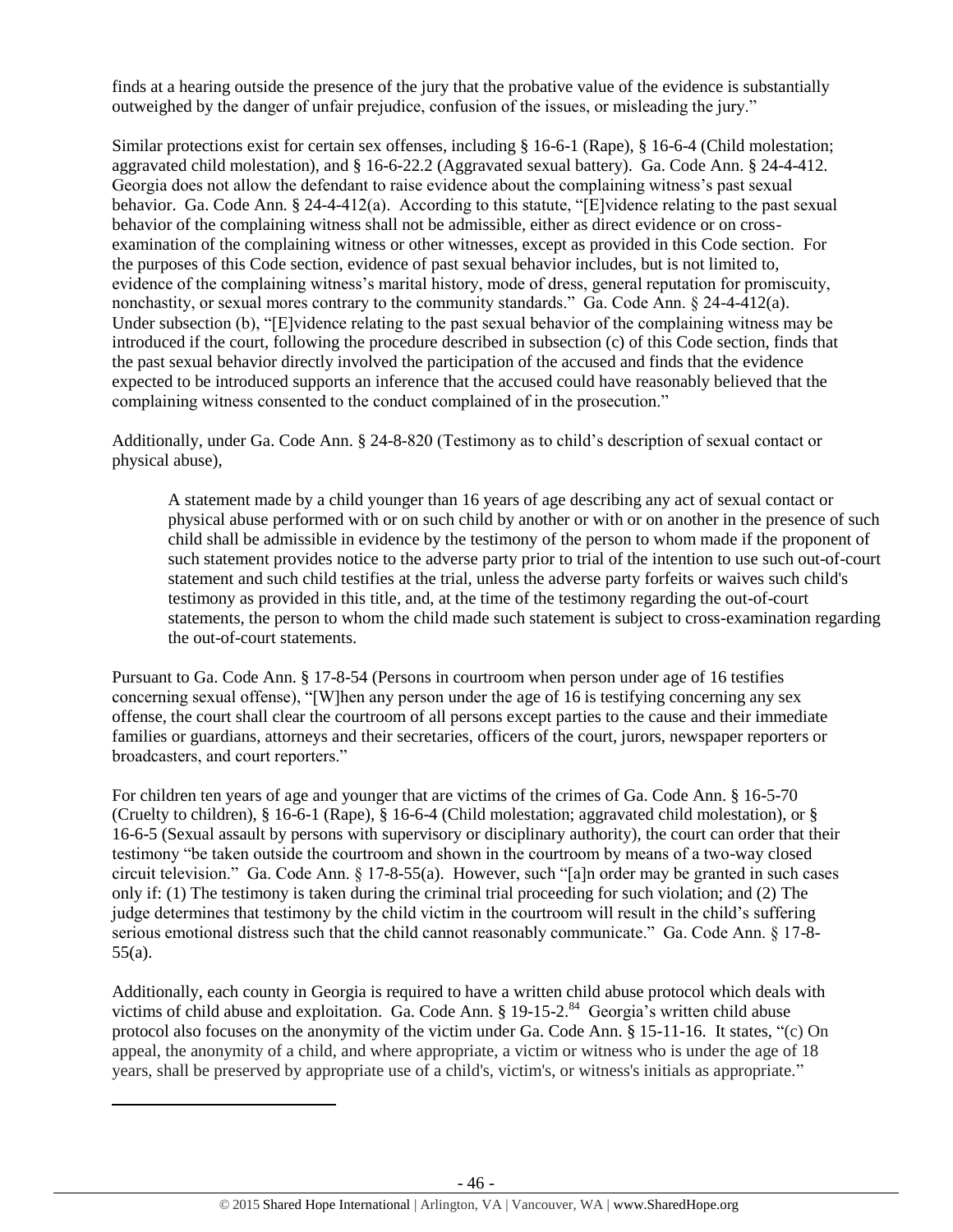*5.9 Expungement or sealing of juvenile delinquency records resulting from arrests or adjudications for prostitution-related offenses committed as a result of, or in the course of, the commercial sexual exploitation of a minor is available within a reasonable time after turning 18.*

Georgia allows delinquency adjudications for victims of sex trafficking and sexual exploitation to be vacated or modified. Under Ga. Code Ann.  $$15-11-32(d)<sup>85</sup>$  (Modification or vacation of orders), a court order may be set aside if:

(d) An order of adjudication of delinquency by a court may be modified or vacated if the child was adjudicated for a delinquent act for a sexual crime as defined in Code Section 16-3-6 and such crime resulted from the child being:

(1) Trafficked for sexual servitude in violation of Code Section 16-5-46; or

(2) A victim of sexual exploitation as defined in Code Section 49-5-40.

(e) Any party to the proceeding, the probation officer, or any other person having supervision or legal custody of or an interest in a child may petition the court for the relief provided in this Code section. Such petition shall set forth in clear and concise language the grounds upon which the relief is requested.

(f) After a petition seeking relief under this Code section is filed, the court shall fix a time for hearing and shall cause notice to be served on the parties to the proceeding or those affected by the relief sought. After the hearing, the court shall deny or grant relief as the evidence warrants. . . . .

In addition to its trafficking-specific provisions, Georgia has some general expungement provisions for juveniles. While Georgia does not have automatic expungement, the Georgia Code provides for the sealing of records of delinquent children upon application to the court and a hearing. Ga. Code Ann. §15- 11-79.2(b). Pursuant to Ga. Code Ann. § 15-11-79.2(b) (Sealing of records), in order to seal the records the court must find that:

(1) Two years have elapsed since the final discharge of the person;

(2) Since the final discharge of the person he or she has not been convicted of a felony or of a misdemeanor involving moral turpitude or adjudicated a delinquent or unruly child and no proceeding is pending against the person seeking conviction or adjudication; and (3) The person has been rehabilitated.

Furthermore, under subsection (a), "Upon dismissal of a petition or complaint alleging delinquency or unruliness, or, in a case handled through informal adjustment, following completion of the informal adjustment, the court shall order the sealing of the files and records in the case, including those specified in Code Sections 15-11-82 and 15-11-83."

Also, Ga. Code Ann. § 15-11-83(e) (When child shall be fingerprinted or photographed), which protects fingerprints and photographs of children, states,

Upon application of the child, fingerprints and photographs of a child shall be removed from the file and destroyed if a petition alleging delinquency is not filed or the proceedings are dismissed after either a petition is filed or the case is transferred to the juvenile court as provided in Code Section 15-11-30.4 [Transfer of criminal or quasi-criminal proceeding to juvenile court] or the child is adjudicated not to be a delinquent child. The court shall notify the deputy director of the Georgia Crime Information Center when fingerprints and photographs are destroyed pursuant to this subsection, and the Georgia Bureau of Investigation shall treat such records in the same

<sup>&</sup>lt;sup>85</sup> The text of Ga. Code Ann. § 15-11-32 included here and elsewhere in this report includes amendments made by the passage of Senate Bill 364 during the 2014 regular session of the Georgia Legislature (effective April 1, 2014).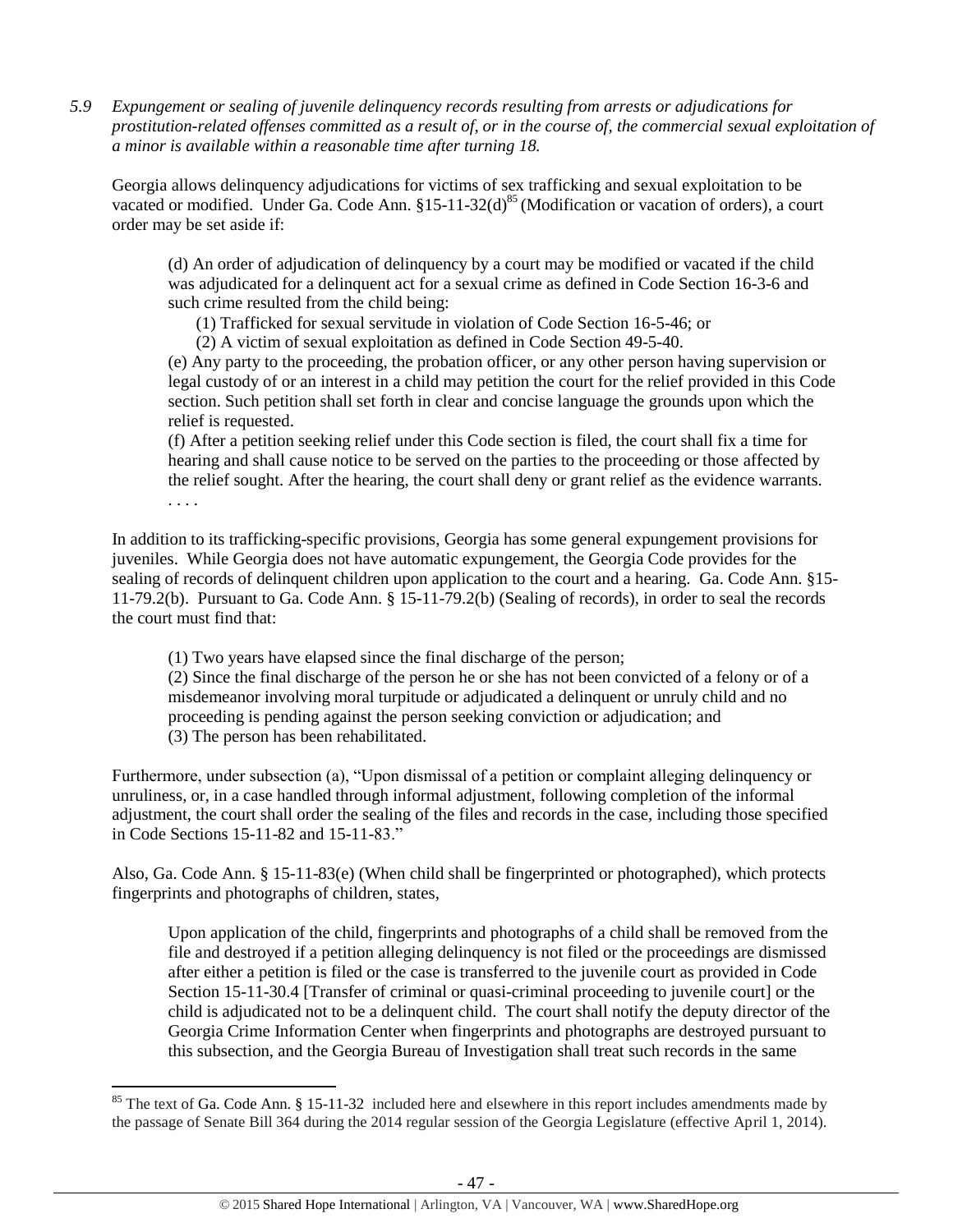manner as criminal history record information restricted pursuant to Code Section 35-3-37 [Inspection of records; correction]<sup>86</sup> [Inspection of criminal records; purging, modifying, of supplementing of records]. $87$ 

*5.10 Victim restitution and civil remedies for victims of domestic minor sex trafficking or commercial sexual exploitation of children (CSEC) are authorized by law.* 

Under Ga. Code Ann. § 17-14-3(a) (Requirement of restitution by offender as condition of relief generally), "[I]n addition to any other penalty imposed by law, a judge of any court of competent jurisdiction shall, in sentencing an offender, make a finding as to the amount of restitution due any victim, and order an offender to make full restitution to such victim." Also, pursuant to Ga. Code Ann. § 17-14-9 (Amount of restitution), "The amount of restitution ordered shall not exceed the victim's damages." Ga. Code Ann. § 17-14-9. This award, however, will reduce the amount payable to the victim from the Crime Victims Compensation Board. Ga. Code Ann. § 17-14-6(c). Similarly, it sets off the amount a victim is eligible to recover in civil proceedings. Ga. Code Ann. § 17-14-11. Notably, the definition of "victim" for the article on "restitution" excludes "any person who is concerned in the commission of such unlawful act as defined in Code Section 16-2-20."<sup>88</sup> Ga. Code Ann. § 17-14-2(9). Under Ga. Code Ann. § 16-2- 20, "[a] person is concerned in the commission of a crime only if he," among other things, "[i]ntentionally aids or abets in the commission of the crime." § Ga. Code Ann. § 16-2-20(b)(3). This provision could potentially inhibit domestic minor sex trafficking victims from recovering funds if courts view the victims as aiders or abettors in the crime.

While "childhood sexual abuse" is defined to include human trafficking and CSEC offenses under Ga. Code Ann. § 9-3-33.1 for purposes of establishing the statute of limitations for commencing civil actions, Georgia has not established civil remedies specific to harm caused by human trafficking victimization.

- 5.10.1 Recommendation: Enact a statutory cause of action that allows child sex trafficking victims to bring civil claims against their exploiters for damages caused by sex trafficking.
- *5.11 Statutes of limitations for civil and criminal actions for child sex trafficking or commercial sexual exploitation of children (CSEC) offenses are eliminated or lengthened sufficiently to allow prosecutors and victims a realistic opportunity to pursue criminal action and legal remedies.*

Ga. Code. Ann. § 17-3-1 generally requires that prosecutions for felonies, unless otherwise stated, occur within four years of the commission of the crime if the victim was an adult or within seven years if the victim was under 18. Ga. Code Ann. § 17-3-1(c). Certain crimes can be prosecuted at any time, including murder, kidnapping, rape, aggravated child molestation, aggravated sodomy, and aggravated sexual battery, but only "when deoxyribonucleic acid (DNA) evidence is used to establish the identity of the accused." Ga. Code Ann.  $\S 17-3-1$ (a), (d).

l

- (1) Directly commits the crime;
- (2) Intentionally causes some other person to commit the crime under such circumstances that the other person is not guilty of any crime either in fact or because of legal incapacity;
- (3) Intentionally aids or abets in the commission of the crime; or
- (4) Intentionally advises, encourages, hires, counsels, or procures another to commit the crime.

<sup>86</sup> Effective July 1, 2013, the provision title for Ga. Code Ann. § 35-3-37 is "Inspection of records; correction".

<sup>87</sup> Ga. Code Ann. § 15-11-83.

<sup>88</sup> Ga. Code Ann. § 16-2-20 (When a person is a party to a crime) states,

<sup>(</sup>a) Every person concerned in the commission of a crime is a party thereto and may be charged with and convicted of commission of the crime.

<sup>(</sup>b) A person is concerned in the commission of a crime only if he: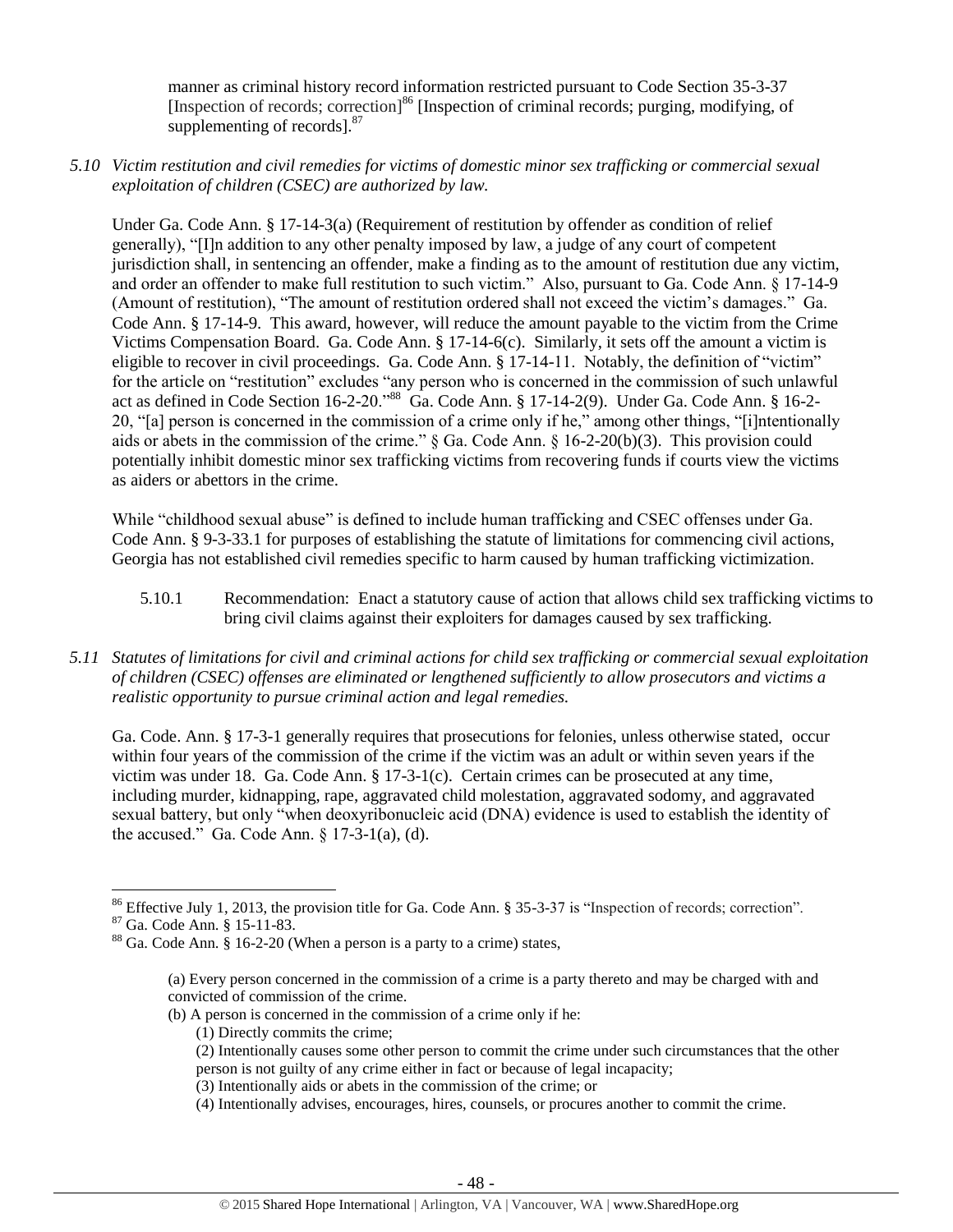Under Ga. Code Ann. § 17-3-2.1(b) (Limitation on prosecution of certain offenses involving a victim under 16 years of age), "[f]or crimes committed on or after July 1, 2012, if the victim of: (1) Trafficking a person for sexual servitude, as defined in Code Section 16-5-46 . . . (5) Child molestation or aggravated child molestation, as defined in Code Section 16-6-4; (6) Enticing a child for indecent purposes, as defined in Code Section 16-6-5 . . . a prosecution may be commenced at any time."

Pursuant to Ga. Code Ann. § 9-3-33.1(b)(2)<sup>89</sup> (Limitations for actions for childhood sexual abuse),

(A) Notwithstanding Code Section 9-3-33, any civil action for recovery of damages suffered as a result of childhood sexual abuse committed on or after July 1, 2015, shall be commenced:

(i) On or before the date the plaintiff attains the age of 23 years; or

(ii) Within two years from the date that the plaintiff knew or had reason to know of such abuse and that such abuse resulted in injury to the plaintiff as established by competent medical or psychological evidence.

(B) When a plaintiff's civil action is filed after the plaintiff attains the age of 23 years but within two years from the date that the plaintiff knew or had reason to know of such abuse and that such abuse resulted in injury to the plaintiff, the court shall determine from admissible evidence in a pretrial finding when the discovery of the alleged childhood sexual abuse occurred. The pretrial finding required under this subparagraph shall be made within six months of the filing of the civil  $\arctan.90$ 

Ga. Code Ann. § 9-3-33.1(b)(1) states,

 $\overline{\phantom{a}}$ 

As used in this subsection, the term "childhood sexual abuse" means any act committed by the defendant against the plaintiff which occurred when the plaintiff was under 18 years of age and which would be in violation of:

(A) Trafficking a person for sexual servitude, as prohibited in Code Section 16-5-46;

(B) Rape, as prohibited in Code Section 16-6-1;

(C) Statutory rape, as prohibited in Code Section 16-6-3, if the defendant was 21 years of age or older at the time of the act;

(D) Aggravated sodomy, as prohibited in Code Section 16-6-2;

(E) Child molestation or aggravated child molestation, as prohibited in Code Section 16-6-4, unless the violation would be subject to punishment as provided in paragraph (2) of

 $89$  The text of Ga. Code Ann. § 9-3-33.1 included here and elsewhere in this report includes amendments made by the passage of House Bill 17 and Senate Bill 8 during the 2015 regular session of the Georgia Legislature (effective July 1, 2015).

 $90$  Ga. Code Ann. § 9-3-33.1(d) (Limitations for actions for childhood sexual abuse) states,

<sup>(1)</sup> For a period of two years following July 1, 2015, plaintiffs of any age who were time barred from filing a civil action for injuries resulting from childhood sexual abuse due to the expiration of the statute of limitations in effect on June 30, 2015, shall be permitted to file such actions against the individual alleged to have committed such abuse before July 1, 2017, thereby reviving those civil actions which had lapsed or technically expired under the law in effect on June 30, 2015.

<sup>(2)</sup> The revival of a claim as provided in paragraph  $(d)(1)$  of this subsection shall not apply to: (a) Any claim that has been litigated to finality on the merits in a court of competent jurisdiction prior to July 1, 2015. Termination of a prior civil action on the basis of the expiration of the statute of limitations shall not constitute a claim that has been litigated to finality on the merits;

<sup>(</sup>b) Any written settlement agreement which has been entered into between a plaintiff and defendant when the plaintiff was represented by an attorney who was admitted to practice law in this state at the time of the settlement, and the plaintiff signed such agreement; and

<sup>(</sup>c) Any claim against an entity, as such term is defined in §subsection (c) of this Code section. 9-3- 33.1(c)

<sup>(3)</sup> This subsection shall be repealed effective July 1, 2017.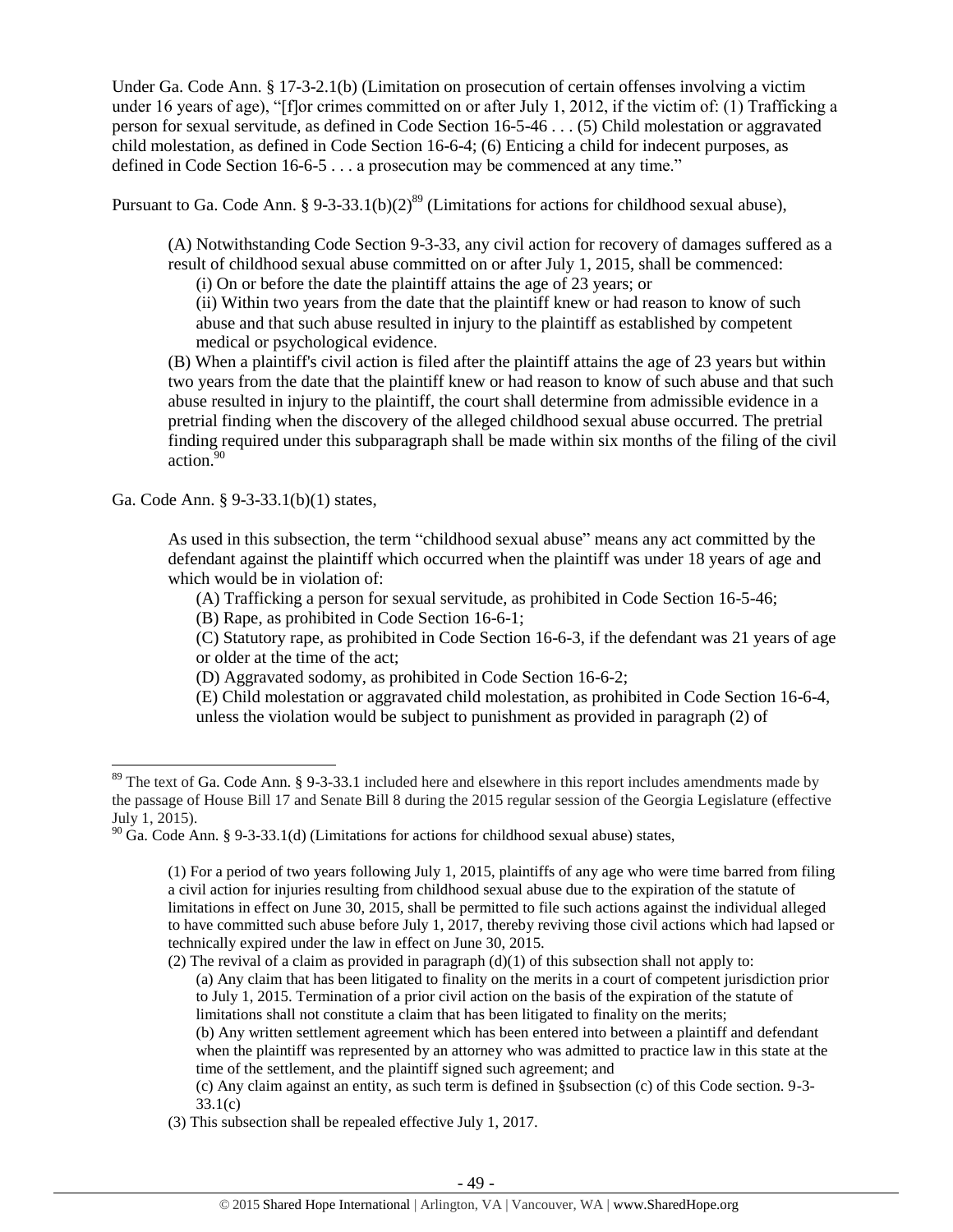subsection (b) of Code Section 16-6-4 or paragraph (2) of subsection (d) of Code Section 16- 6-4;

(F) Enticing a child for indecent purposes, as prohibited in Code Section 16-6-5, unless the violation would be subject to punishment as provided in subsection (c) of Code Section 16-6- 5;

(G) Incest, as prohibited in Code Section 16-6-22;

(H) Aggravated sexual battery, as prohibited in Code Section 16-6-22.2; or

(I) Part 2 of Article 3 of Chapter 12 of Title 16.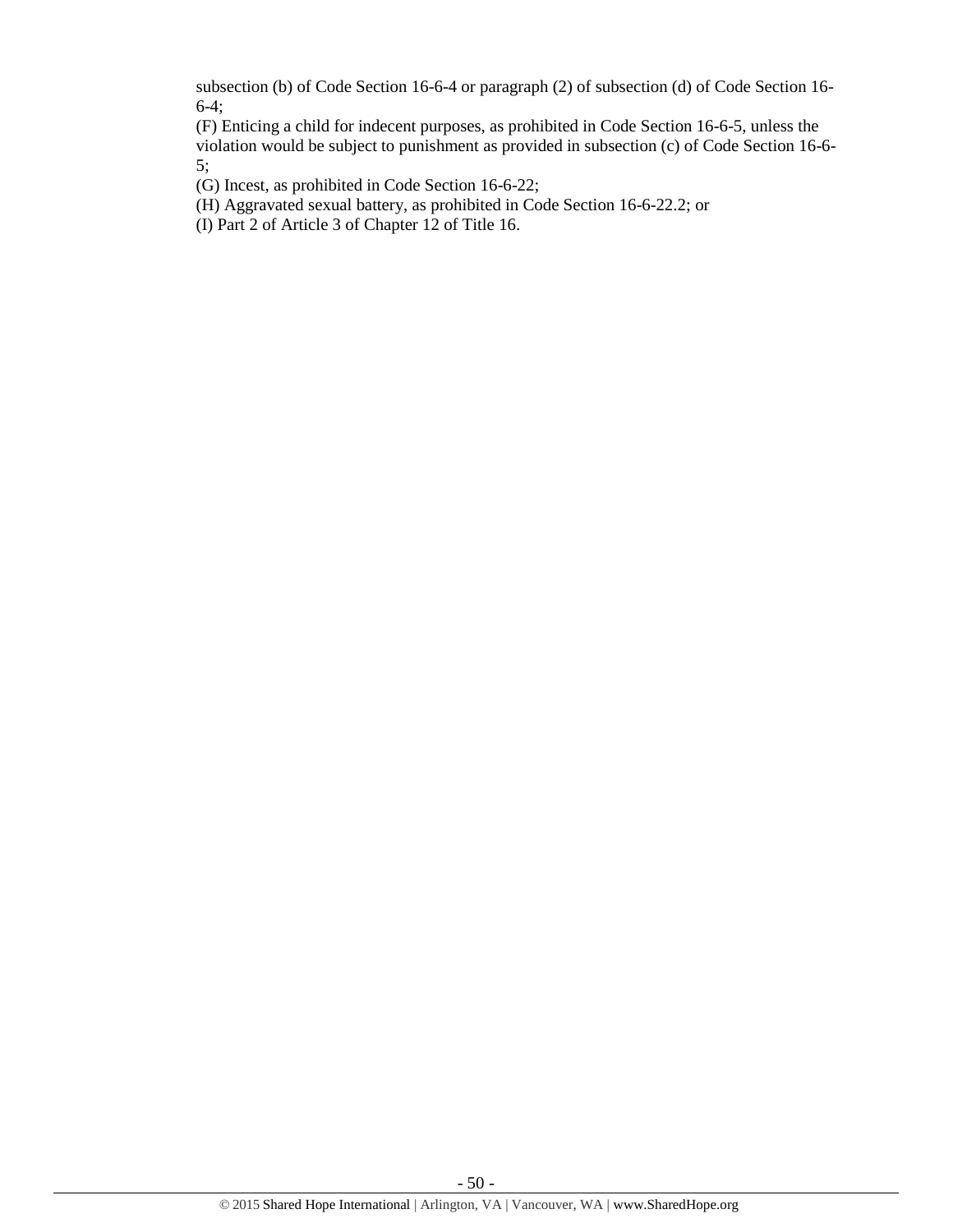## **FRAMEWORK ISSUE 6: CRIMINAL JUSTICE TOOLS FOR INVESTIGATION AND PROSECUTIONS**

# *Legal Components:*

- *6.1 Training on human trafficking and domestic minor sex trafficking for law enforcement is statutorily mandated or authorized.*
- *6.2 Single party consent to audiotaping is permitted in law enforcement investigations.*
- *6.3 Wiretapping is an available tool to investigate domestic minor sex trafficking.*
- *6.4 Using a law enforcement decoy posing as a minor to investigate buying or selling of commercial sex acts is not a defense to soliciting, purchasing, or selling sex with a minor.*
- *6.5 Using the Internet or electronic communications to investigate buyers and traffickers is a permissible investigative technique.*
- *6.6 Law enforcement and child welfare agencies are mandated to promptly report missing and recovered children.*

*\_\_\_\_\_\_\_\_\_\_\_\_\_\_\_\_\_\_\_\_\_\_\_\_\_\_\_\_\_\_\_\_\_\_\_\_\_\_\_\_\_\_\_\_\_\_\_\_\_\_\_\_\_\_\_\_\_\_\_\_\_\_\_\_\_\_\_\_\_\_\_\_\_\_\_\_\_\_\_\_\_\_\_\_\_\_\_\_\_\_\_\_\_\_*

# *Legal Analysis:*

*6.1 Training on human trafficking and domestic minor sex trafficking for law enforcement is statutorily mandated or authorized.*

Georgia law provides for training of law enforcement officers on issues of trafficking. Ga. Code Ann. § 35-1-16 states,

(a) The Georgia Peace Officer Standards and Training Council and the Georgia Public Safety Training Center shall establish guidelines and procedures for the incorporation of training materials and information in:

(1) Methods for identifying, combating, and reporting incidents where a person has been trafficked for labor or sexual servitude, as such terms are defined in Code Section 16-5-46 [Trafficking of persons for labor or sexual servitude];

(2) Methods for providing proper detention facilities or alternatives to detention facilities for persons who have been trafficked for labor or sexual servitude . . . including providing information on therapeutic facilities for such persons; and

(3) Methods for assisting persons who have been trafficked for labor or sexual servitude . . . including providing information on social service organizations available to assist such person.

(b) The guidelines and procedures listed in subsection (a) of this Code section shall be for use by law enforcement training centers monitored by the Georgia Peace Officer Standards and Training Council and monitored and funded by the Georgia Public Safety Training Center in all courses for which they have responsibility and oversight.

Ga. Code Ann. § 35-3-4(13), relating to the Georgia Bureau of Investigation, now has a new paragraph requiring the Bureau to "[i]dentify and investigate violations of Code Section 16-5-46 [Trafficking of persons for labor or sexual servitude]." Also, according to the Editor's notes for Ga. Code Ann. Ch. 5, tit. 49, the "General Assembly urged certain public organizations and state agencies to develop programs for the education and training of social services and criminal justice professionals in the areas of child abuse, sexual abuse**,** and sexual exploitation." Ga. Code Ann. ch.5, tit. 49 editor's notes (citing 1986 Ga. Laws 1204).

*6.2 Single party consent to audiotaping is permitted in law enforcement investigations.*

Pursuant to Ga. Code Ann. § 16-11-66(a) (Interception of wire, oral, or electronic communication by party thereto; consent requirements for recording and divulging conversations to which child under 18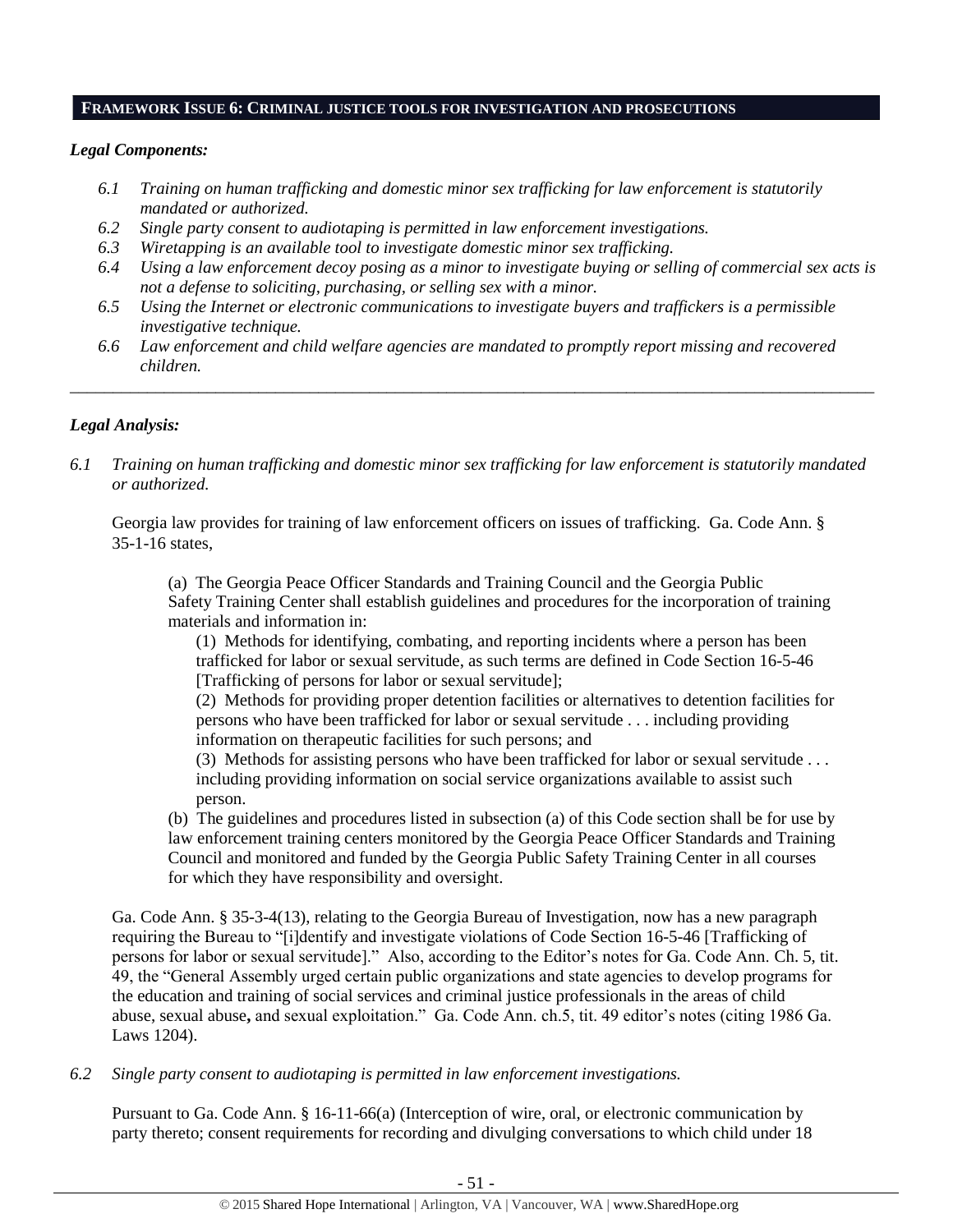years is a party; parental exception), single party consent to audiotaping is allowable. Specifically, "Nothing in Code Section 16-11-62 [Eavesdropping, surveillance, or intercepting communication which invades privacy of another; divulging private message] shall prohibit a person from intercepting a wire, oral, or electronic communication where such person is a party to the communication or one of the parties to the communication has given prior consent to such interception." Ga. Code Ann. § 16-11-66(a).

Notably, however, obtaining telephone and electronic communication of a minor under 18 requires a judicial order. Ga. Code Ann. § 16-11-66(b). Specifically, Ga. Code Ann. § 16-11-66(b) states in part,

Consent for the recording or divulging of the conversations of a child under the age of 18 years conducted by telephone or electronic communication shall be given only by order of a judge of a superior court upon written application . . . or by a parent or guardian of said child as provided in subsection (d) of this Code section [permitting parents to monitor and intercept certain conversations of their minor child]. Said recording shall not be used in any prosecution of the child in any delinquency or criminal proceeding. An application to a judge of the superior court having jurisdiction over the crime under investigation made pursuant to this Code section need not comply with the procedures set out in Code Section 16-11-64.

A judge may issue the order, according to Ga. Code Ann. § 16-11-66(c), "(1) Upon finding probable cause that a crime has been committed; (2) Upon finding that the child understands that the conversation is to be recorded and that such child agrees to participate; and (3) Upon determining that participation is not harmful to such child."

*6.3 Wiretapping is an available tool to investigate domestic minor sex trafficking.* 

Law enforcement may use wiretapping to investigate sex trafficking. Specifically, pursuant to Ga. Code Ann. § 16-11-64(c),

Upon written application, under oath, of the district attorney having jurisdiction over prosecution of the crime under investigation or the Attorney General made before a judge of superior court having jurisdiction over the crime under investigation, such court may issue an investigation warrant permitting the use of a device for the surveillance of a person or place to the extent the same is consistent with and subject to the terms, conditions, and procedures provided for by 18 U.S.C. Chapter 119. Such warrant shall have state-wide application and interception of communications shall be permitted in any location in this state.

Relevant crimes that allow wiretapping, as outlined in 18 U.S.C. § 2516, include sex trafficking of children by force, fraud, or coercion; violence or travel in aid of racketeering activity; sexual exploitation of children; selling or buying of children; involvement with child pornography, child obscenity, or production of sexually explicit depictions of a minor; and transportation for illegal sexual activity. 18 U.S.C. § 2516(1)(c).

*6.4 Using a law enforcement decoy posing as a minor to investigate buying or selling of commercial sex acts is not a defense to soliciting, purchasing, or selling sex with a minor.*

Ga. Code Ann. § 16-5-46 (Trafficking of persons for labor or sexual servitude), § 16-6-12 (Pandering) and § 16-6-11 (Pimping) do not specifically prohibit a defendant from asserting a defense that the subject of the offense was a law enforcement officer.

However, perpetrators caught by decoys are unlikely to have the defense of entrapment. Entrapment is only a defense, according to Ga. Code Ann. § 16-3-25, if a person's

conduct is induced or solicited by a government officer or employee, or agent of either, for the purpose of obtaining evidence to be used in prosecuting the person for commission of the crime.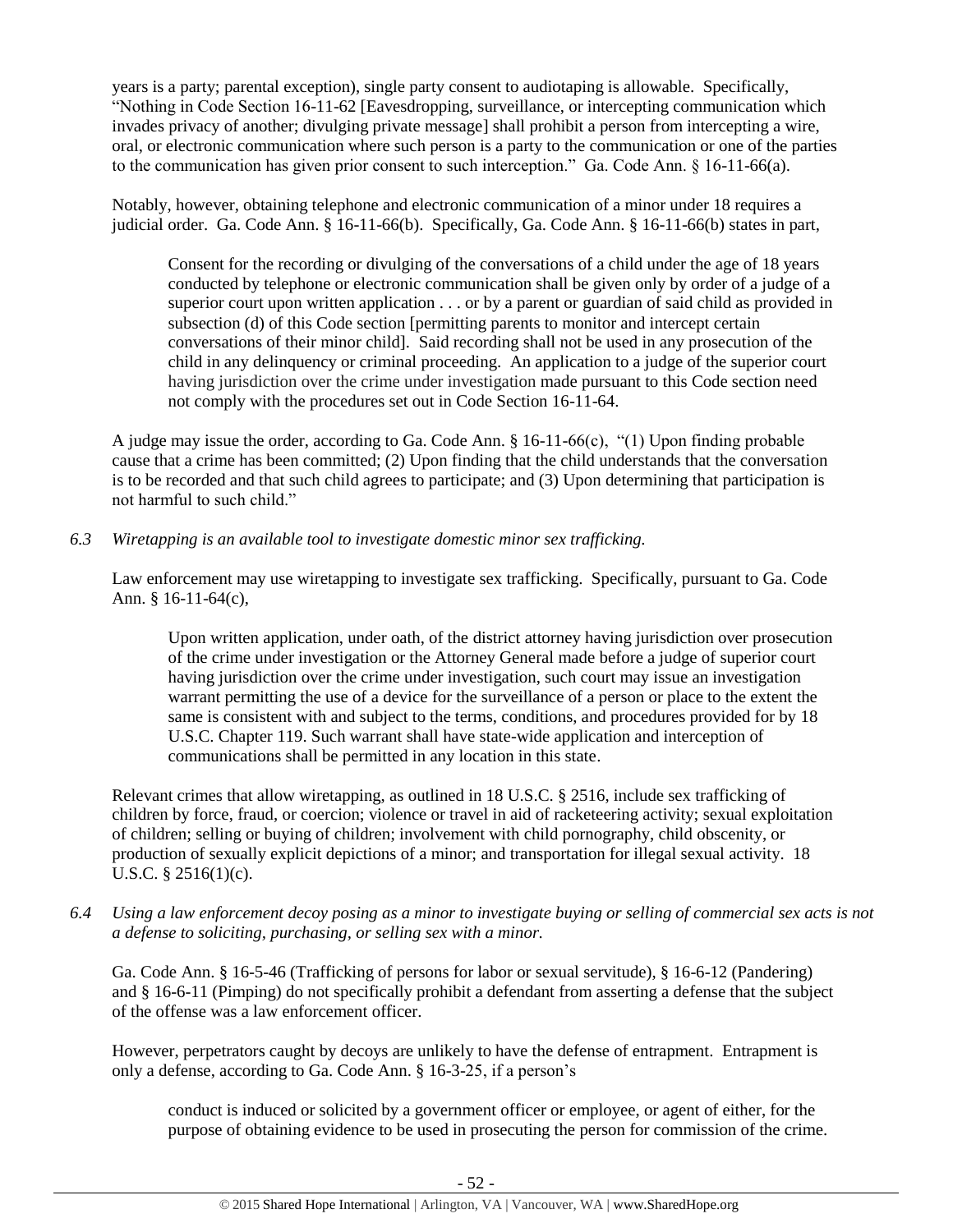Entrapment exists where the idea and intention of the commission of the crime originated with a government officer or employee, or with an agent of either, and he, by undue persuasion, incitement, or deceitful means, induced the accused to commit the act which the accused would not have committed except for the conduct of such officer.

6.4.1 Recommendation: Amend Ga. Code Ann. § 16-5-46 (Trafficking of persons for labor or sexual servitude),  $§$  16-6-12 (Pandering) and  $§$  16-6-11 (Pimping) to prohibit a defendant from asserting a defense that the subject of the offense was a law enforcement officer.

# *6.5 Using the Internet or electronic communications to investigate buyers and traffickers is a permissible investigative technique.*

Using the Internet to investigate buyers and traffickers is permissible. Pursuant to Ga. Code Ann. § 16- 12-100.2(e)(1) (Computer or electronic pornography and child exploitation prevention),

A person commits the offense of obscene Internet contact with a child if he or she has contact with someone he or she knows to be a child or with someone he or she believes to be a child via a computer wireless service or Internet service . . . and the contact involves any matter containing explicit verbal descriptions or narrative accounts of sexually explicit nudity, sexual conduct, sexual excitement, or sadomasochistic abuse . . . .

Therefore, even if the individual the perpetrator thought was a child was in fact a law enforcement officer, a crime has still occurred. The statute states even more explicitly that "[t]he sole fact that an undercover operative or law enforcement officer was involved in the detection and investigation of an offense under this Code section shall not constitute a defense to prosecution under this Code section." Ga. Code Ann. §  $16-12-100.2(g)$ .

Additionally, law enforcement officers have the ability to obtain search warrants for "stored wire or electronic communications and transactional records . . . ." Ga. Code Ann. § 16-11-66.1(c).

Lastly, provisions allow for the discovery of electronic documents under Ga. Code Ann. § 35-3-4.3. Specifically, Ga. Code Ann. § 35-3-4.3(a) states,

In any investigation of a violation of Code Section 16-5-46 involving trafficking of persons for labor or sexual servitude, the director, assistant director, or deputy director for investigations shall be authorized to issue a subpoena, with the consent of the Attorney General, to compel the production of books, papers, documents, or other tangible things, including records and documents contained within, or generated by, a computer or any other electronic device.

# *6.6 Law enforcement and child welfare agencies are mandated to promptly report missing and recovered children.*

Georgia has a Missing Children Information Center, which collects and disseminates information on missing children. Ga. Code Ann. § 35-3-81. Pursuant to Ga. Code Ann. § 35-1-8(a)(2), (3) (Acquisition, collection, classification, and preservation of information assisting in identifying deceased persons and locating missing persons), every law enforcement agency has a duty to do the following:

(2) Acquire, collect, classify, and preserve immediately any information which would assist in the location of any missing person, including any minor, and provide confirmation as to any entry for such a person to the parent, legal guardian, or next of kin of that person and the agency shall acquire, collect, classify, and preserve such information from such parent, guardian, or next of kin;

(3) Exchange such records and information as provided [above] . . . with other law enforcement agencies of this state, any other state, or the United States. With respect to missing minors, such information shall be transmitted immediately to other law enforcement agencies.